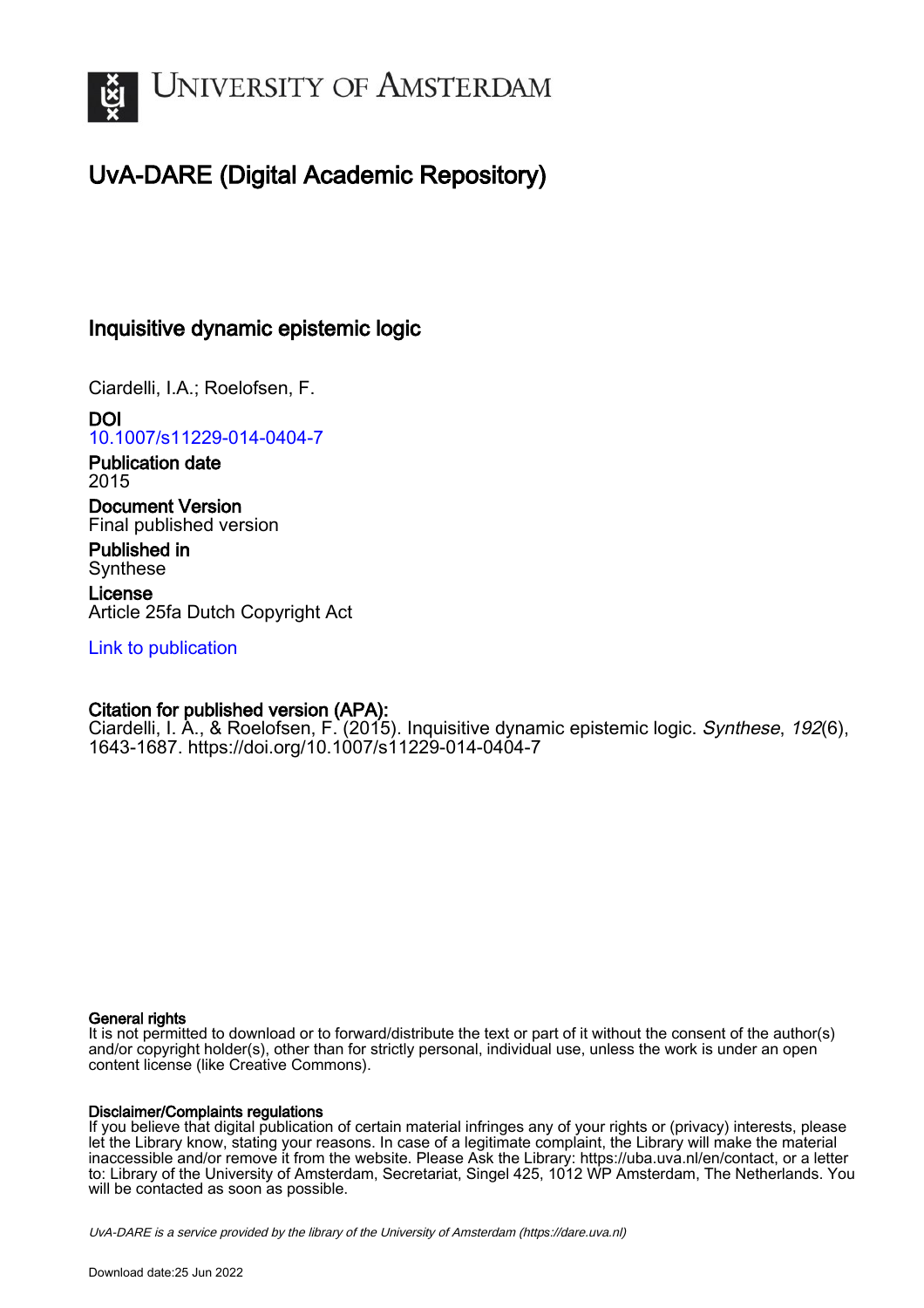

## **Inquisitive dynamic epistemic logic**

**Ivano A. Ciardelli · Floris Roelofsen**

Received: 23 December 2012 / Accepted: 19 January 2014 / Published online: 6 March 2014 © Springer Science+Business Media Dordrecht 2014

**Abstract** Information exchange can be seen as a dynamic process of raising and resolving issues. The goal of this paper is to provide a logical framework to model and reason about this process. We develop an inquisitive dynamic epistemic logic (IDEL), which enriches the standard framework of dynamic epistemic logic (DEL), incorporating insights from recent work on inquisitive semantics. At a static level, IDEL does not only allow us to model the *information* available to a set of agents, like standard epistemic logic, but also the *issues* that the agents entertain. At a dynamic level, IDEL does not only allow us to model the effects of communicative actions that provide new information, like standard DEL, but also the effects of actions that *raise new issues*. Thus, IDEL provides the fundamental tools needed to analyze information exchange as a dynamic process of raising and resolving issues.

**Keywords** Dynamic epistemic logic · Inquisitive semantics· Information exchange · Logic of questions

## **1 Introduction**

Much attention has been paid in recent years to the development of logical tools to describe and reason about information exchange through communication. One prominent framework that has emerged from this work is the framework of *dynamic epistemic logic* (DEL) [\(van Ditmarsch 2007;](#page-45-0) [van Benthem 2011](#page-45-1) among many others). In

Institute for Logic, Language, and Computation, University of Amsterdam, P.O. Box 94242, 1090 GE Amsterdam, The Netherlands e-mail: floris.roelofsen@gmail.com; f.roelofsen@uva.nl

I. A. Ciardelli e-mail: i.a.ciardelli@uva.nl

I. A. Ciardelli · F. Roelofsen (B)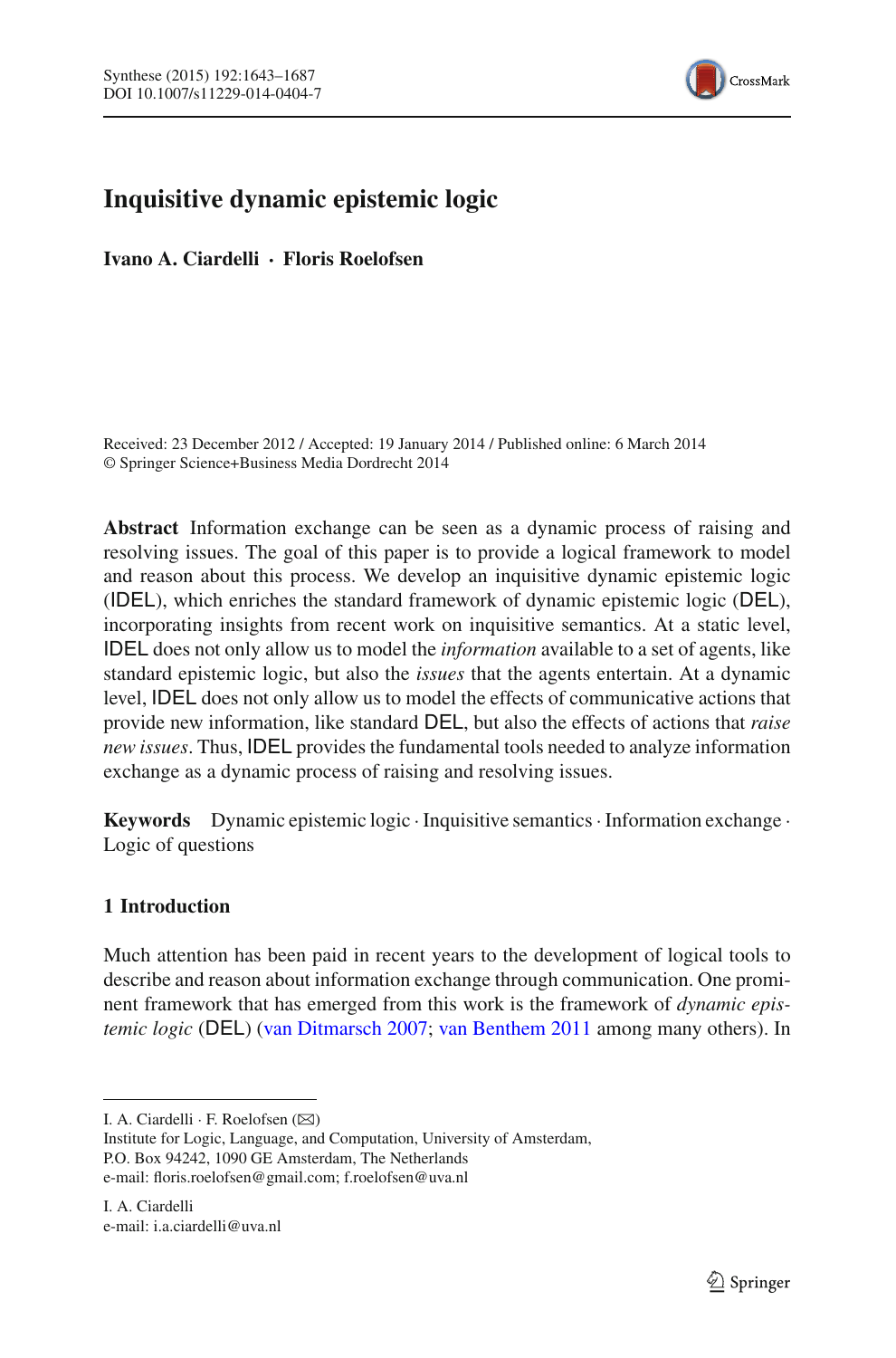its basic incarnation, this framework allows us to formally describe and reason about the information available to a number of agents, and how this information changes when an assertion is made, providing new information.

However, in modeling information exchange it is not only important to keep track of the information that is available to the agents involved, but also of the information that they would like to obtain, i.e., the *issues*that they entertain. Moreover, while assertions evidently play an important role in the process of exchanging information, an equally important role is played by *questions*. Information exchange is a collaborative process of raising and resolving issues. Agents raise issues by asking questions, and resolve these issues by making assertions.

This paper develops an *inquisitive dynamic epistemic logic*, IDEL, incorporating insights fr[om](#page-44-0) [recent](#page-44-0) [work](#page-44-0) [on](#page-44-0) [inquisitive](#page-44-0) [semantics](#page-44-0) [\(Ciardelli 2009](#page-43-0)[;](#page-44-0) Groenendijk and Roelofsen [2009;](#page-44-0) [Ciardelli et al. 2012](#page-44-1), [2013a](#page-44-2) among others). At a static level, IDEL does not only allow us to model the information available to a set of agents, like standard epistemic logic, but also the issues that the agents entertain. And similarly, at a dynamic level, IDEL does not only allow us to capture the effects of assertions, which provide new information, but also the effects of questions, which raise new issues.

We will compare our approach in some detail with the *dynamic epistemic logic with questions* (DELQ) recently developed by van Benthem and Minică [\(2012](#page-45-2)). Although the two proposals are very much in the same spirit, we will argue that IDEL has some crucial advantages.

The paper is organized as follows. Section [2](#page-2-0) provides an overview of standard dynamic epistemic logic. In Sect. [3](#page-6-0) we present our inquisitive dynamic epistemic logic, and in Sect. [4](#page-33-0) we compare our framework with DELQ. Finally, Sect. [5](#page-42-0) concludes with some directions for future work.

## <span id="page-2-0"></span>**2 Dynamic epistemic logic**

We start with an overview of the standard, most basic incarnation of dynamic epistemic logic. Our exposition will be quite detailed, which will allow us later on to draw very explicit parallels between the treatment of issues in IDEL and the treatment of information in DEL. As is usually done, we will present DEL in two stages. First, in Sect. [2.1,](#page-2-1) we will discuss the essential elements of epistemic logic, which forms the static component of DEL. Then, in Sect. [2.2,](#page-5-0) we will discuss the dynamic component of the system.

## <span id="page-2-1"></span>2.1 Epistemic logic

Epistemic logic is designed to formally describe and reason about a certain set of facts together with what certain agents know about these facts and about one another's knowledge. Epistemic situations are represented by models that are based on the notion of a possible world. Intuitively, a possible world represents a possible state of affairs. When a certain set of facts is all that is at stake, a state of affairs may well be identified with a valuation that tells us which facts are true and which are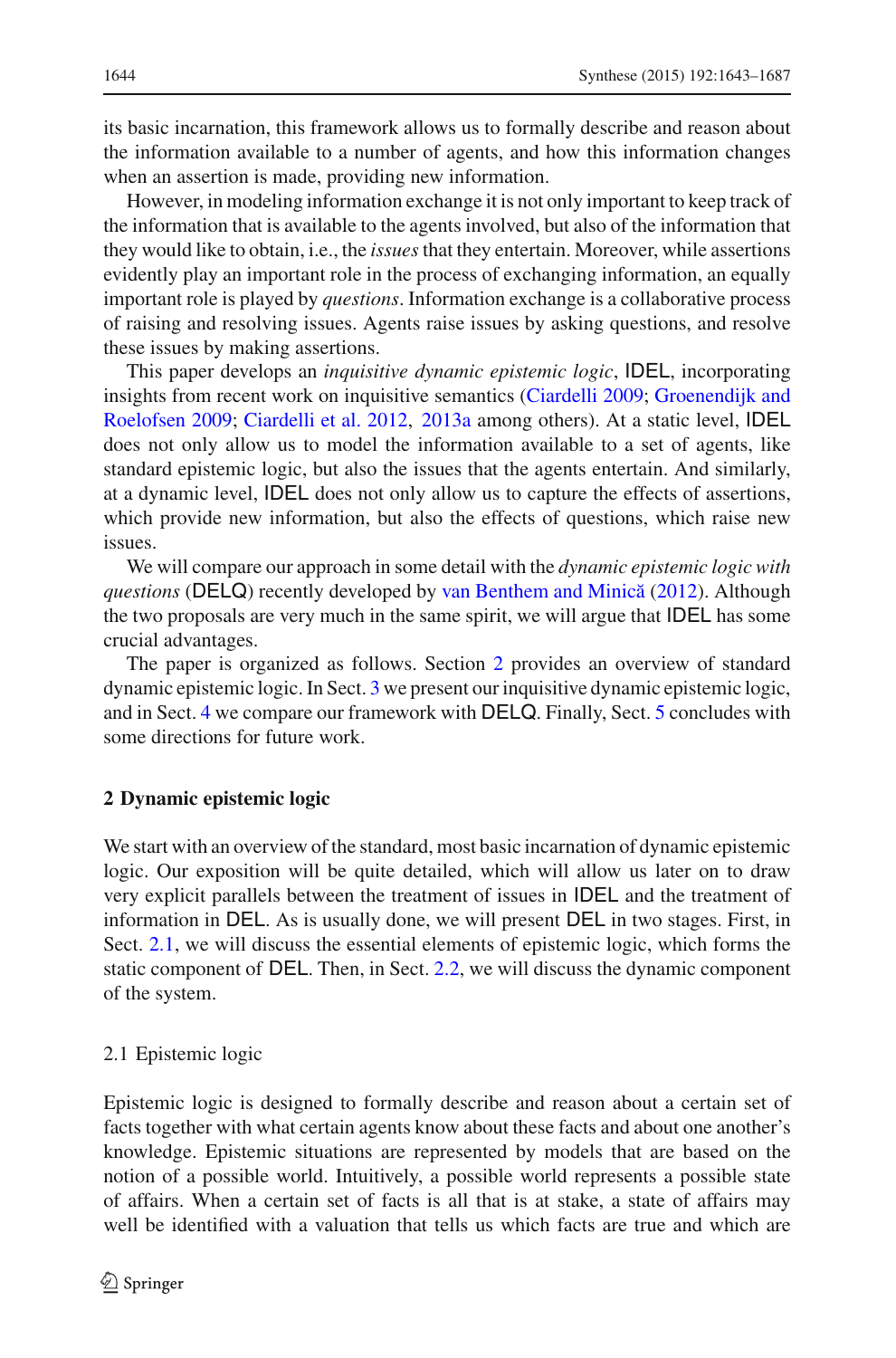false. In this way we get worlds characterized uniquely by a propositional valuation, which are suitable models for classical propositional logic. However, if we do not just want to take the facts themselves into consideration, but also what certain agents know about these facts, then we need a richer characterization of states of affairs, reflecting all the additional features that are relevant for the purpose at hand. Thus, in an epistemic model, a possible world  $w$  is laid out by specifying two things: (i) a valuation for the facts under discussion and (ii) an *information state* for each agent. Formally, an information state is modeled as a set of possible worlds, to be conceived of as those worlds that are compatible with the available information. We thus arrive at the following definition.

#### **Definition 1** (*Epistemic models*)

An epistemic model for a set *P* of atomic sentences and a set *A* of agents is a triple  $M = \langle W, V, \sigma_A \rangle$  where:

- *W* is a set, whose elements are called *possible worlds*.
- $-V: W \rightarrow \mathcal{P}(\mathcal{P})$  is a *valuation map* that specifies for every world w which atomic sentences are true at *w*.
- $-\sigma_A = \{\sigma_a | a \in \mathcal{A}\}\$ is a set of *epistemic maps* from W to  $\wp(W)$ , each of which assigns to any world w an information state  $\sigma_a(w)$  in accordance with:

**Factivity**: for any  $w \in \mathcal{W}$ ,  $w \in \sigma_a(w)$ **Introspection**: for any  $w, v \in \mathcal{W}$ , if  $v \in \sigma_a(w)$ , then  $\sigma_a(v) = \sigma_a(w)$ 

Together, the valuation map *V* and the epistemic maps in  $\sigma_A$  equip every world w in the model with a complete specification of the state of affairs that it represents, given that we take a state of affairs to be completely determined in this setting by what the facts are like and what the agents know.

The epistemic maps need to satisfy two conditions. The factivity condition requires that the information available to agents be truthful, so that the information state of an agent is indeed a knowledge state, and not merely a belief state. The introspection condition requires that agents know their knowledge state, so that if the information state of *a* in *w* differs from her state in *v*, then *a* can tell the worlds *w* and *v* apart.<sup>1</sup>

The epistemic maps  $\sigma_a : W \to \mathcal{P}(W)$  can be equivalently regarded as binary relations  $\sim_a$ ⊆ *W* × *W*, where for any w and v: w  $\sim_a$  v iff v ∈  $\sigma_a$ (w). The factivity and introspection conditions on  $\sigma_a$  then translate to the requirement that  $\sim_a$  be an equivalence relation. While the presentation of epistemic models that uses equivalence relations rather than functions is more common in the literature, the functional notation has an important advantage for our current purposes: it brings out more clearly how the maps  $\sigma_a$  are one of the ingredients that, together with the valuation *V*, characterize the state of affairs associated with each possible world. This suggests that, if we wanted to take into account more aspects of a state of affairs than just the information available to all the agents involved, we could add more maps to our models to describe these additional aspects. This is indeed the approach we will take in Sect. [3.](#page-6-0)

<span id="page-3-0"></span><sup>1</sup> Either of these conditions may be dropped or weakened to model scenarios of false information or not fully introspective agents (see, for instance, [Fagin et al. 1995\)](#page-44-3). The system considered here is usually taken to be the most basic variant of epistemic logic. For this reason we take it as a point of departure here, but we do not expect to encounter particular difficulties in adapting our proposal to weaker variants.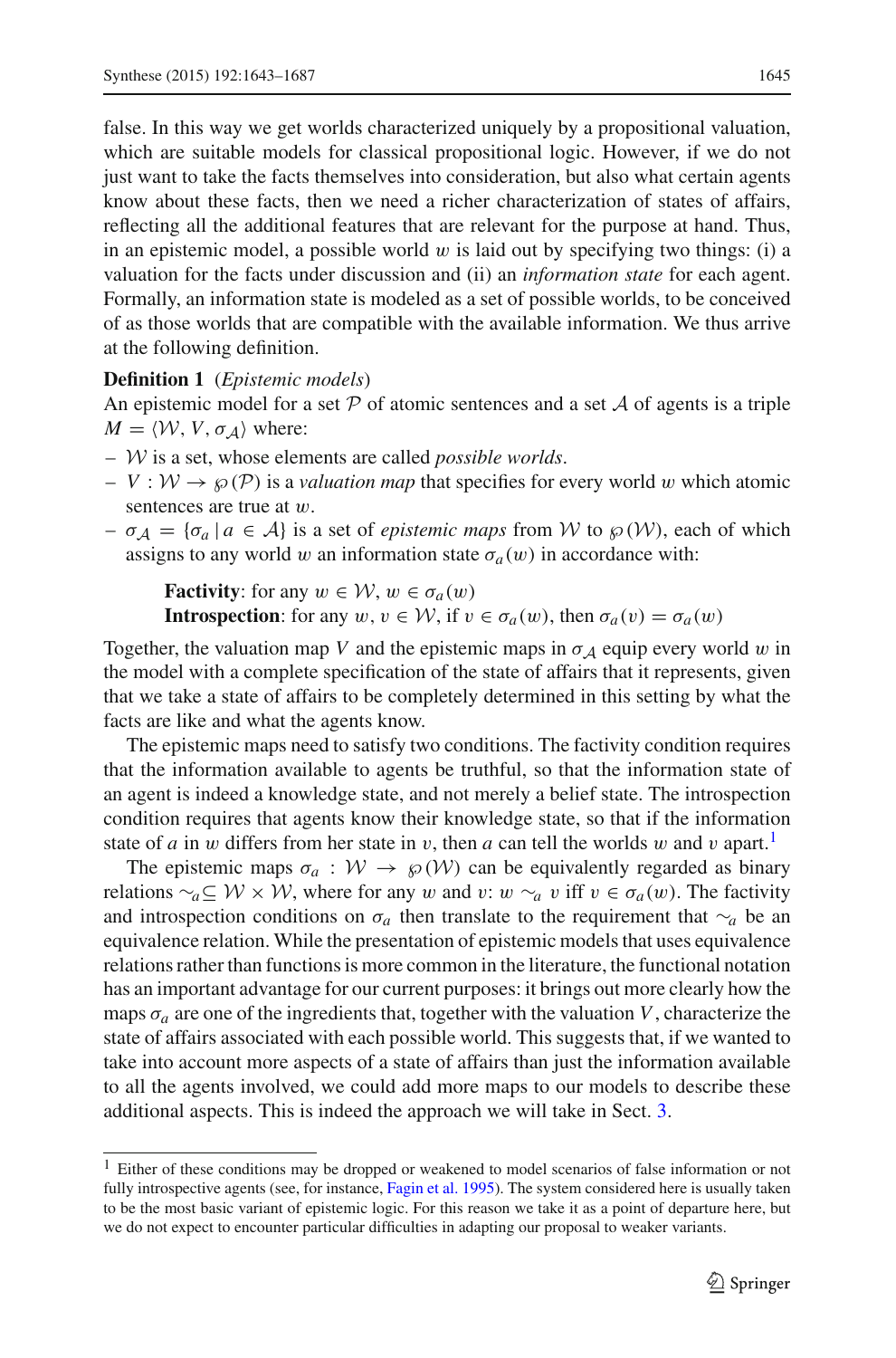The logical language used to talk about epistemic models is a propositional language enriched with modal operators  $K_a$  for each  $a \in A$ . The interpretation of the modality  $K_a$  relies on the epistemic map  $\sigma_a$ . In a model *M* and at a world w,  $K_a\varphi$  is true iff any world compatible with *a*'s information at *w* is one where  $\varphi$  is true:

$$
\langle M, w \rangle \models K_a \varphi \iff \text{for any } v \in \sigma_a(w), \ \langle M, v \rangle \models \varphi
$$

In other words,  $K_a\varphi$  is true at w if the truth of  $\varphi$  follows from the information available to *a* at *w*, that is, if *a* knows that  $\varphi$  at *w*.

The *proposition* expressed by a sentence  $\varphi$  in an epistemic model *M*, which we will denote as  $|\varphi|_M$ , is the set of worlds in *M* where  $\varphi$  is true. Notice that the modality *Ka* can be regarded as making a claim about the relation between two sets of worlds, the information state of *a* at the evaluation world and the proposition expressed by its argument, as the following reformulation of the clause for  $K_a$  shows:

$$
\langle M, w \rangle \models K_a \varphi \iff \sigma_a(w) \subseteq |\varphi|_M
$$

This perspective will help us understand how modalities generalize beyond standard modal logic in the richer semantic picture that we will introduce.

Besides the agents' individual knowledge, notions of group knowledge also play an important role in the analysis of information exchange. One notion that is of particular importance is that of *common knowledge*, i.e., the information that is publicly available to all the agents. One might think that treating this notion would require enriching our models with a map  $\sigma_*$  that specifies, for each world w, an information state  $\sigma_*(w)$ embodying the information that is publicly available to all the agents in  $w$ . We could then expand our language with a corresponding modality *K*∗, interpreted as follows:

$$
\langle M, w \rangle \models K_* \varphi \iff \text{for any } v \in \sigma_*(w), \ \langle M, v \rangle \models \varphi
$$

However, common knowledge is very closely tied to the agents' individual knowledge: in fact, it is *determined* by it. A sentence  $\varphi$  is common knowledge if and only if every agent *a* knows that  $\varphi$ , and every agent *a* knows that every agent *b* knows that  $\varphi$ , and every agents *a* knows that every agent *b* knows that every agent *c* knows that  $\varphi$ , and so on ad infinitum. Thus, whether the sentence  $K_*\varphi$  is true or false at a world should be completely determined by the following condition:

$$
\langle M, w \rangle \models K_* \varphi \iff \langle M, w \rangle \models K_{a_1} K_{a_2} \dots K_{a_n} \varphi \text{ for any } a_1, \dots, a_n \in A, n \ge 0
$$

One can show that, in order to guarantee this equivalence for any particular valuation *V*, the common knowledge map  $\sigma_*$  must be defined precisely as follows:

$$
\sigma_*(w) = \{v \mid \text{there exist } u_0, \dots, u_{n+1} \in \mathcal{W} \text{ and } a_0, \dots, a_n \in \mathcal{A}
$$
  
such that  $u_0 = w$ ,  $u_{n+1} = v$ , and for  $i \le n$ ,  $u_{i+1} \in \sigma_{a_i}(u_i)\}$ 

This means that the common knowledge map  $\sigma_*$  is uniquely determined by the set of individual epistemic maps  $\sigma_A$ , and need not be added to our models as an additional component.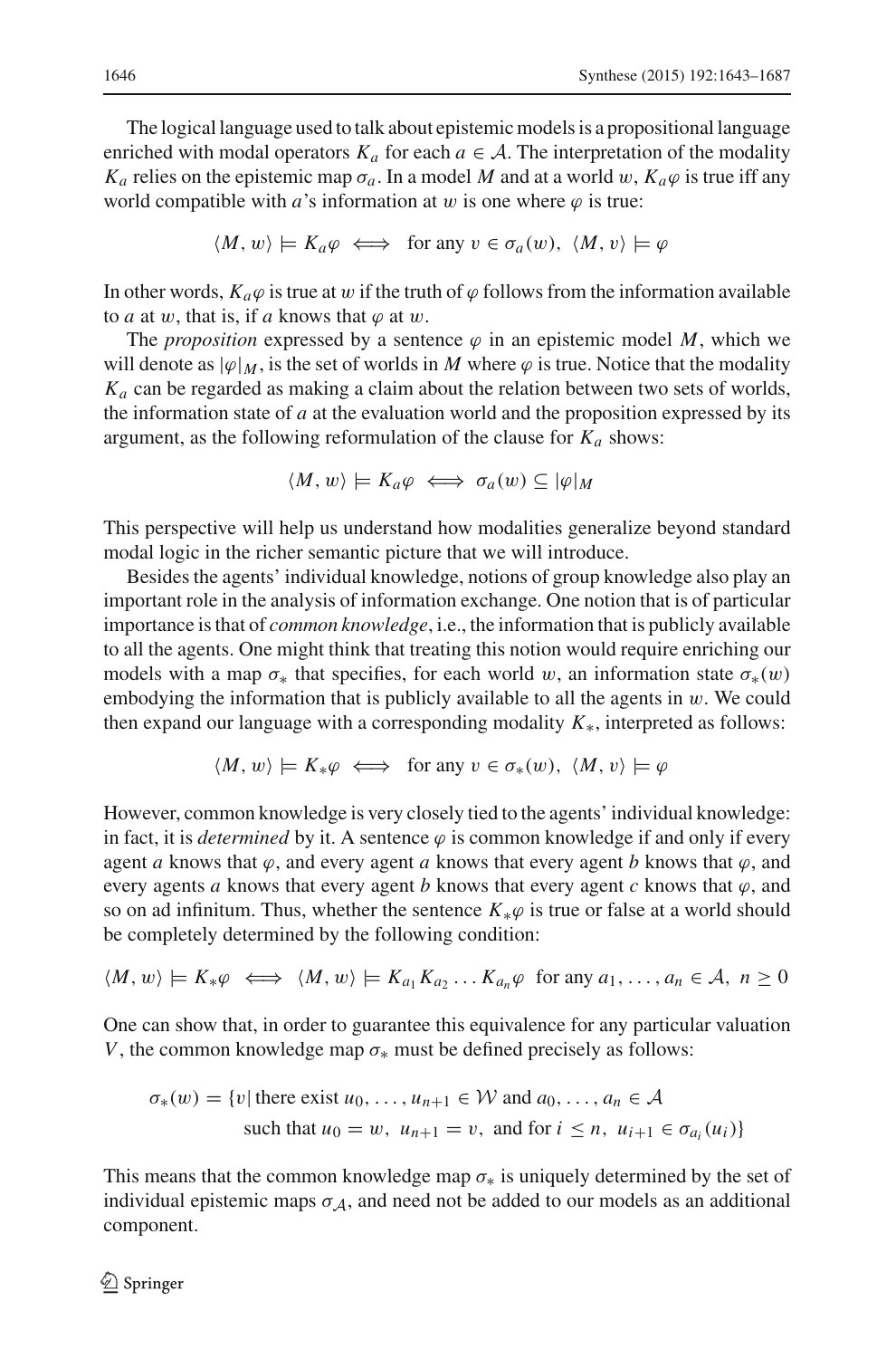#### <span id="page-5-0"></span>2.2 Dynamics

Epistemic logic allows us to describe the information available to a group of agents in a particular state of affairs. *Dynamic* epistemic logic allows us to describe how such a state of affairs may *change* when certain actions are performed.

In the most basic version of DEL, only one kind of action is considered, namely, the *public announcement* of a sentence  $\varphi$ .<sup>[2](#page-5-1)</sup> Such an announcement is taken to have the effect of making it common knowledge that  $\varphi$  is true at the moment of utterance. That is, as a result of a public announcement of  $\varphi$ , all agents learn that the actual world lies in the proposition expressed by  $\varphi$  at the moment of utterance, and they learn that everyone else now knows this, and that everyone knows that everyone knows, and so on ad infinitum. Technically, this is achieved by letting a public announcement of  $\varphi$  have the effect of eliminating from the model all worlds where  $\varphi$  is false, and restricting the epistemic maps of the agents accordingly.<sup>[3](#page-5-2)</sup> That is, a public announcement of  $\varphi$  transforms an epistemic model  $M = \langle W, V, \sigma_A \rangle$  into the model  $M^{\varphi} = \langle W^{\varphi}, V^{\varphi}, \sigma_A^{\varphi} \rangle$ , where:

$$
- \mathcal{W}^{\varphi} = \mathcal{W} \cap |\varphi|_{M}
$$

$$
-V^{\varphi}=V\restriction_{\mathcal{W}^{\varphi}}
$$

 $V^{\varphi} = V \upharpoonright_{\mathcal{W}^{\varphi}} V^{\varphi}$ <br>  $V^{\varphi} = \{\sigma_a^{\varphi} \mid a \in \mathcal{A}\}\$ , where for every  $w \in \mathcal{W}^{\varphi}$ :  $\sigma_a^{\varphi}(w) = \sigma_a(w) \cap |\varphi|_M$ 

If the sentence  $\varphi$  that is being announced is *factive*, i.e., if it does not contain any epistemic operators, then after the announcement,  $K_*\varphi$  will hold. However, this is not the case in general: while a public announcement creates the common knowledge that the sentence was true at the moment of the announcement, the sentence may not be common knowledge, and indeed may no longer be true, after the announcement has taken place[.4](#page-5-3) For, although the update will not change truth values of proposition letters at any world, it may very well change the epistemic states of some agents at some worlds. As a consequence, the truth values of epistemic sentences at a given world in the updated model may differ from the truth values that these sentences received at the same world in the original model, and this may result in sentences expressing different propositions than they previously did.

To illustrate this, consider the sentence  $\varphi := p \wedge \neg K_* p$ . Let *M* be an epistemic model and w a world in *M* where  $\varphi$  is true. Then it is easy to see that after the update, *p* will have become common knowledge,  $\langle M^{\varphi}, w \rangle \models K_* p$ , which implies that  $\langle M^{\varphi}, w \rangle \not\models \varphi$ . Thus, in this case the announcement of a true sentence leads to a situation where the sentence is false.

For any type of action *A* that one may want to consider, the language of epistemic logic could be enriched with a corresponding dynamic modality [*A*] that talks about

<span id="page-5-1"></span><sup>&</sup>lt;sup>2</sup> Public announcement logic was first proposed by [Plaza](#page-44-4) [\(1989](#page-44-4)[\)](#page-44-5) [and](#page-44-5) [was](#page-44-5) [further](#page-44-5) [developed](#page-44-5) [by](#page-44-5) Gerbrandy and Groeneveld [\(1997](#page-44-5)), [Baltag et al.](#page-43-1) [\(1998\)](#page-43-1), and [van Ditmarsch](#page-45-3) [\(2000\)](#page-45-3), among others. Recent overviews of the system and its role in the general dynamic epistemic logic landscape are provided by [van Ditmarsch](#page-45-0) [\(2007](#page-45-0)) and [van Benthem](#page-45-1) [\(2011](#page-45-1)).

<span id="page-5-2"></span> $3$  Actually, restricting the epistemic maps to  $\varphi$ -worlds would be all we need to model the intended change, which is a merely epistemic one. The only reason why the  $\neg \varphi$ -worlds also have to be eliminated from the model is that, if we did not eliminate them, the resulting model would no longer be an epistemic model in the sense of our definition, since the new epistemic maps would not satisfy the factivity requirement in the  $\neg \varphi$ -worlds.

<span id="page-5-3"></span><sup>4</sup> We thank an anonymous reviewer for emphasizing this.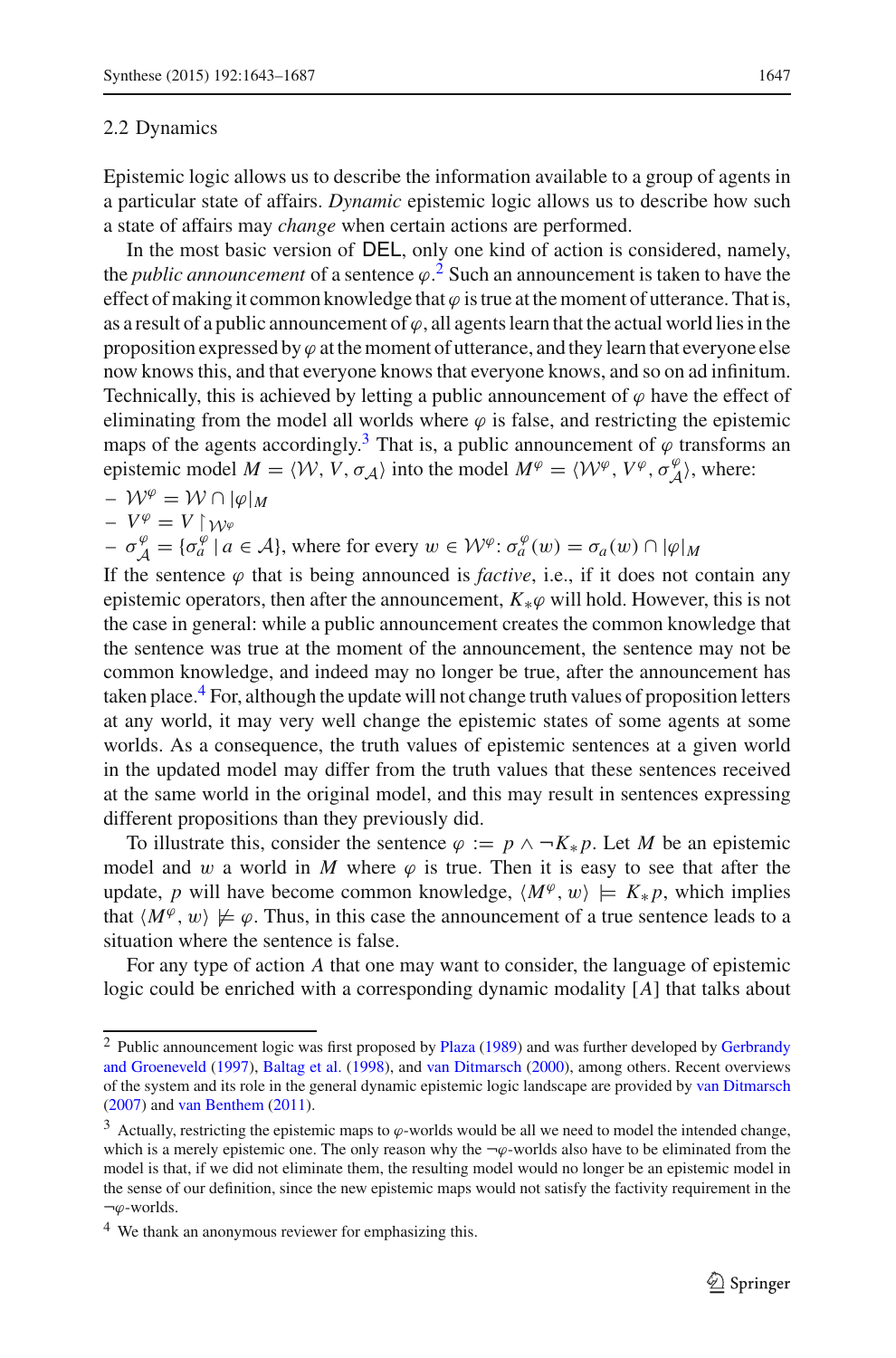what will be the case in the model after *A* is performed. In the case of basic public announcement logic, a dynamic modality  $[\varphi]$  is introduced that talks about what is the case after a public announcement of  $\varphi$ . Now suppose we want to evaluate the sentence  $[\varphi]\psi$  in a model *M* at a world w. If  $\langle M, w \rangle \models \neg \varphi$ , then the public announcement removes w from the model, and there is no fact of the matter as to what holds at  $w$ after the announcement. In this basic framework, such non-truthful announcements are treated as a case of inconsistency: if  $\langle M, w \rangle \models \neg \varphi$ , then one lets  $\langle M, w \rangle \models [\varphi] \psi$ for all  $\psi$ . On the other hand, if  $\langle M, w \rangle \models \varphi$ , then w survives the public announcement of  $\varphi$ , and one lets  $\langle M, w \rangle \models [\varphi] \psi$  hold if and only if  $\langle M^{\varphi}, w \rangle \models \psi$  holds. Summing up:

$$
\langle M, w \rangle \models [\varphi] \psi \iff w \notin |\varphi|_M \text{ or } \langle M^{\varphi}, w \rangle \models \psi
$$

Of course, it is possible to consider many more actions than just public announcements. To mention just one important case, private announcements, directed only to a subset of the agents involved, have received much attention in the literature (see, for instance, [Baltag et al. 1998](#page-43-1)). However, we will restrict our attention here to the most basic system, with public announcements only, in order to explicate our proposal in a more perspicuous way.

One may worry that the given treatment of public announcements is too strong, in that it does not give the addressees the option to reject the proposed informational update. This is clearly unrealistic if our goal is to model an actual conversation, where disagreement may occur. However, recall that we are working here under the assumption that an agent's information is always truthful. In such a setting, disagreement cannot occur, since any two agents always have compatible information states. Assuming a Gricean pragmatic rule that requires agents to only announce what they know, a situation in which one of the addressees has a reason to reject a public announcement can never arise. Of course, a more realistic picture in which knowledge is replaced by belief, and disagreement may occur, will be more interesting from a conversational perspective. We leave the investigation of the details of such a picture for future work.

## <span id="page-6-0"></span>**3 Inquisitive dynamic epistemic logic**

In a nutshell, the picture of information exchange assumed in DEL is that of a group of agents, each equipped with a certain body of information, sharing some of their individual knowledge with the other participants by making informative announcements. Something crucial is missing from this picture. When agents enter an information exchange, they are not just equipped with a certain body of information, but they also entertain certain issues that they would like to see resolved. In many cases, the desire to resolve these issues actually constitutes the motivation for the agents to engage in the exchange in the first place. Furthermore, the exchange itself does not merely consist in a sequence of informative announcements. Rather, it is an interactive process of raising and resolving issues. Agents ask questions to raise new issues, and they make assertions to resolve these issues.

In order to do justice to this more comprehensive picture of information exchange, we need to make room for issues in our logical framework. Just like agents are modeled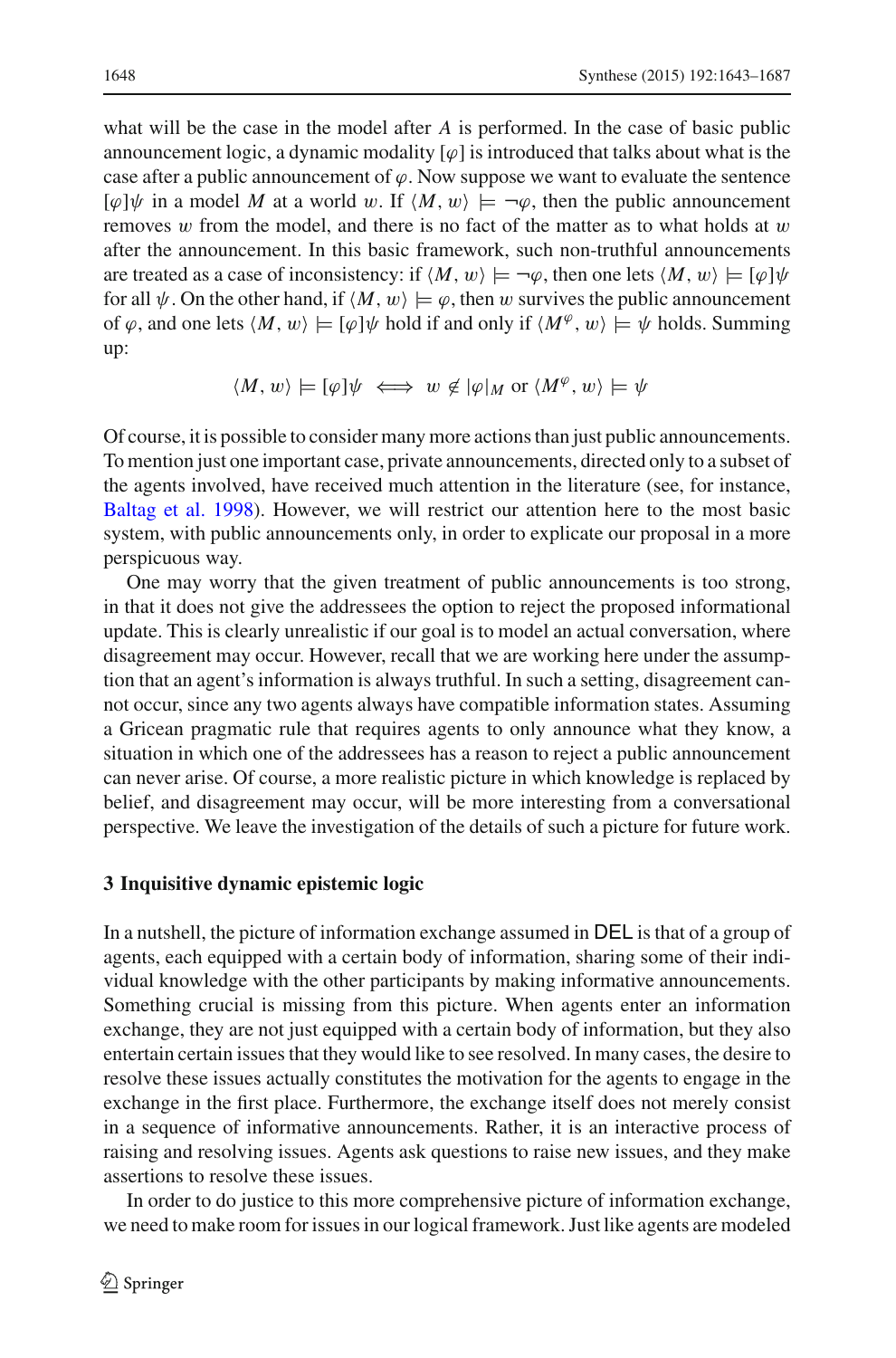as having certain information and are given the ability to share this information in the exchange by making informative announcements, they should also be modeled as entertaining certain issues, and they should be given the ability to raise these issues in the exchange by making inquisitive announcements, i.e., by asking questions.

## 3.1 Inquisitive epistemic logic

Our first task is to add an inquisitive dimension to epistemic logic. That is, we will develop a framework in which it is not only possible to model the information available to a set of agents, but also the issues that they entertain.

## *3.1.1 Semantic structures*

While in epistemic logic a possible world  $w$  was laid out by specifying (i) a valuation for the atomic sentences in the language, and (ii) an information state for each agent, we now also need to specify (iii) an *inquisitive state* for each agent, encoding the issues that the agent entertains in  $w$ . But what kind of formal object should these inquisitive states be? In other words, what is a good mathematical representation of an issue? We will adopt the formal notion of issues that has been developed in recent work on *inquisitive semantics*. [5](#page-7-0) The fundamental idea is to lay out an issue by specifying what it takes for the issue to be resolved. That is, an issue is identified with a set of information states: those information states that contain enough information to resolve the issue.

We assume that every issue can be resolved in at least one way, which means that issues should be identified with *non-empty* sets of information states. Moreover, a set of information states can only suitably embody an issue if it is *downward closed*. That is, if *t* is an information state in an issue *I*, then any  $u \subseteq t$  should be in *I* as well. After all, if  $t \in I$ , then *t* contains enough information to resolve *I*; but then any  $u \subseteq t$  clearly also contains enough information to resolve *I*, and should therefore be included in *I* as well. Thus, issues are defined as non-empty, downward closed sets of information states.<sup>6</sup>

## <span id="page-7-2"></span>**Definition 2** (*Issues*)

An *issue* is a non-empty, downward closed set of information states. We say that an information state *t settles* an issue *I* in case  $t \in I$ .

<span id="page-7-0"></span><sup>5</sup> A detailed exposition of inquisitive semantics, in particular the notion of issues that we will adopt here, can be found in [Ciardelli et al.](#page-44-1) [\(2012](#page-44-1), [2013a](#page-44-2)), [Roelofsen](#page-44-6) [\(2013a](#page-44-6)). Earlier expositions of the framework can be found in [Groenendijk and Roelofsen](#page-44-0) [\(2009\)](#page-44-0), [Ciardelli](#page-43-0) [\(2009](#page-43-0)), [Ciardelli and Roelofsen](#page-43-2) [\(2011\)](#page-43-2). The notion of issues that will play a crucial role here is already implicit in these earlier expositions, but is not explicitly defined and motivated there. Yet earlier expositions of the framework can be found in [Groenendijk](#page-44-7) [\(2009](#page-44-7)), [Mascarenhas](#page-44-8) [\(2009\)](#page-44-8). However, the notion of issues that is implicit in this early work is really different from the one adopted here, and, as argued in [Ciardelli](#page-43-0) [\(2009\)](#page-43-0), [Ciardelli and Roelofsen](#page-43-2) [\(2011\)](#page-43-2), [Ciardelli et al.](#page-44-9) [\(2013b](#page-44-9)), not general enough to suitably capture the issues that are expressed by certain types of questions in natural language (e.g., disjunctive questions and mention-some *wh*-questions).

<span id="page-7-1"></span> $6$  Notice that this means that the empty information state,  $\varnothing$ , is an element of every issue. Intuitively, ∅ models the *absurd*, inconsistent information state, in which any candidate world is discarded. In this limit state, any piece of information is established, and any issue is resolved. This may be regarded as a generalization to issues of the usual *ex falso quodlibet* principle.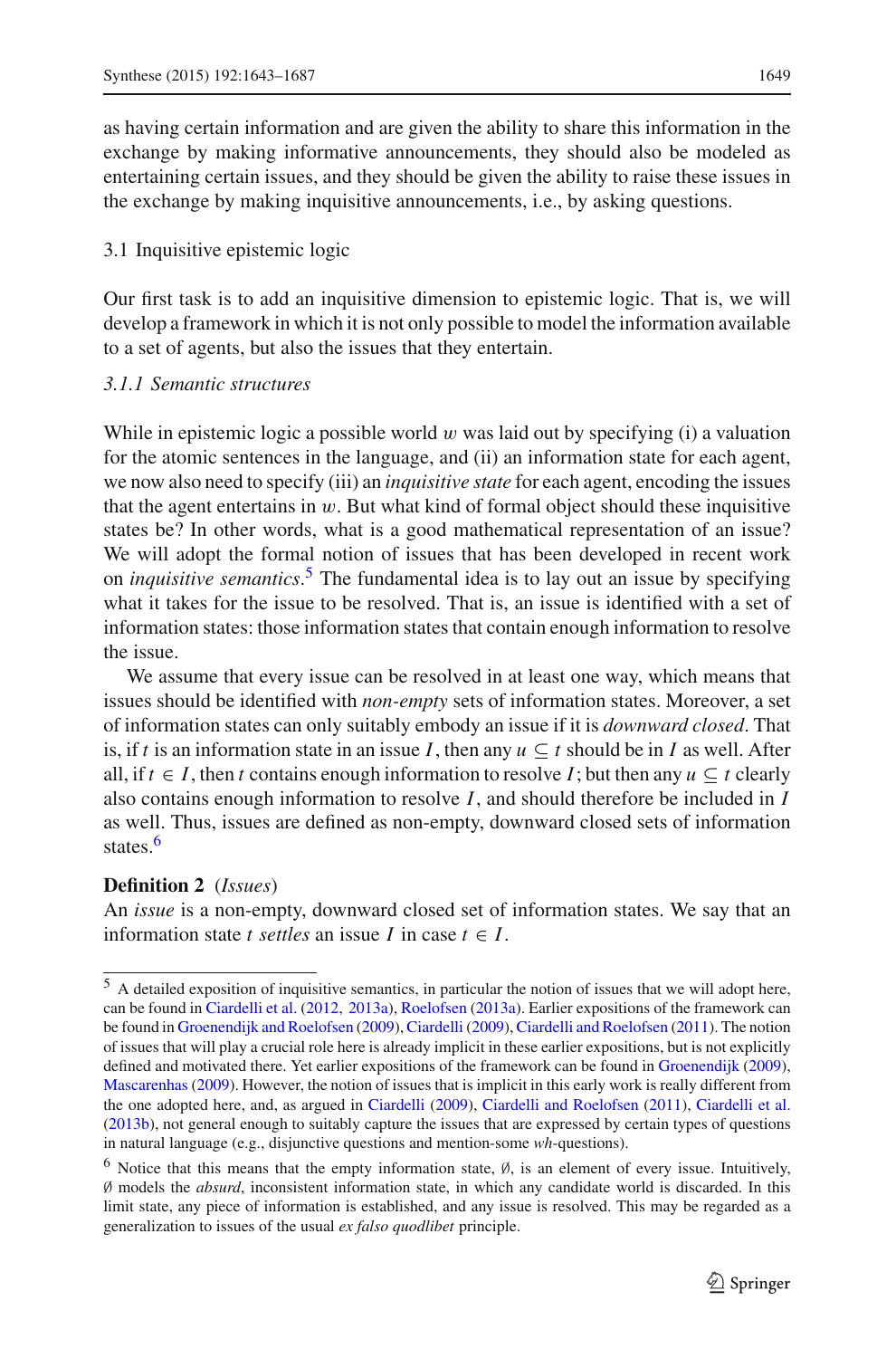

<span id="page-8-0"></span>**Fig. 1** Issues over the state  $\{w_1, w_2, w_3, w_4\}$ 

It is only possible to truthfully resolve an issue *I* if the actual world is contained in at least one  $t \in I$ , i.e., if the actual world is contained in  $\bigcup I$ . Therefore, we say that an issue *I* assumes the information that the actual world is located in  $\bigcup I$ . Moreover, if *s* is an information state, then we say that *I* is an issue *over s* just in case  $\bigcup I = s$ . The set of all issues over a state *s* is denoted by  $\Pi_s$ , and the set  $\bigcup_{s \subseteq W} \Pi_s$  of issues over some state is denoted by  $\Pi$ . Finally, if *I* is an issue and *s* a state, then we define the *restriction* of *I* to *s* as the issue  $I \mid s := \{t \in I \mid t \subseteq s\}.$ 

Figure [1](#page-8-0) depicts four issues over the state  $s = \{w_1, w_2, w_3, w_4\}$ . In order to keep the figures neat, we have depicted only the maximal elements of these issues. The issue in (a) can only be settled by specifying precisely which world in *s* is the actual one. The issue in (b) can be settled either by locating the actual world in  $\{w_1, w_2\}$ , or by locating it in  $\{w_3, w_4\}$ . The issue in (c) can be settled either by locating the actual world in  $\{w_1, w_3, w_4\}$ , or by locating it in  $\{w_2, w_3, w_4\}$ . Finally, the issue in (d) is the *trivial* issue over *s*, which is already settled by *s* itself.

This notion of issues is precisely what we need to give epistemic logic an inquisitive dimension. Recall that in epistemic logic, every agent *a* is assigned an information state  $\sigma_a(w)$  in every world w, determining the range of worlds that she considers possible candidates for the actual one. Now, every agent will also be assigned an inquisitive state  $\Sigma_a(w)$ , which will be modeled as an issue over  $\sigma_a(w)$ , reflecting the agent's desire to locate the actual world more precisely inside her information state.

Since  $\Sigma_a(w)$  will be modeled as an issue over  $\sigma_a(w)$ , we will always have that  $\sigma_a(w) = \bigcup \Sigma_a(w)$ . This means that from the inquisitive state  $\Sigma_a(w)$  of an agent *a* in a world w, we can always derive the information state  $\sigma_a(w)$  of that agent in that world, simply by taking the union of  $\Sigma_a(w)$ . Thus, in effect,  $\Sigma_a(w)$  encodes both the information available to *a* and the issues entertained by *a* at w. This means that the map  $\Sigma_a$  suffices as a specification of the state of the agent *a* at each world, encompassing both information and issues. We do not have to list  $\sigma_a$  explicitly as an independent component in the definition of an inquisitive epistemic model: we can simply use  $\sigma_a(w)$  as an abbreviation for  $\bigcup \Sigma_a(w)$ , keeping in mind that this set of worlds represents the information state of agent *a* in w. We thus arrive at the following definition.

#### **Definition 3** (*Inquisitive epistemic models*)

An inquisitive epistemic model is a triple  $M = \langle W, V, \Sigma_A \rangle$  where:

- *W* is a set, whose elements will be called *possible worlds*.
- $-V : W \rightarrow \wp(\mathcal{P})$  is a *valuation map* that specifies for every world w which atomic sentences are true at w.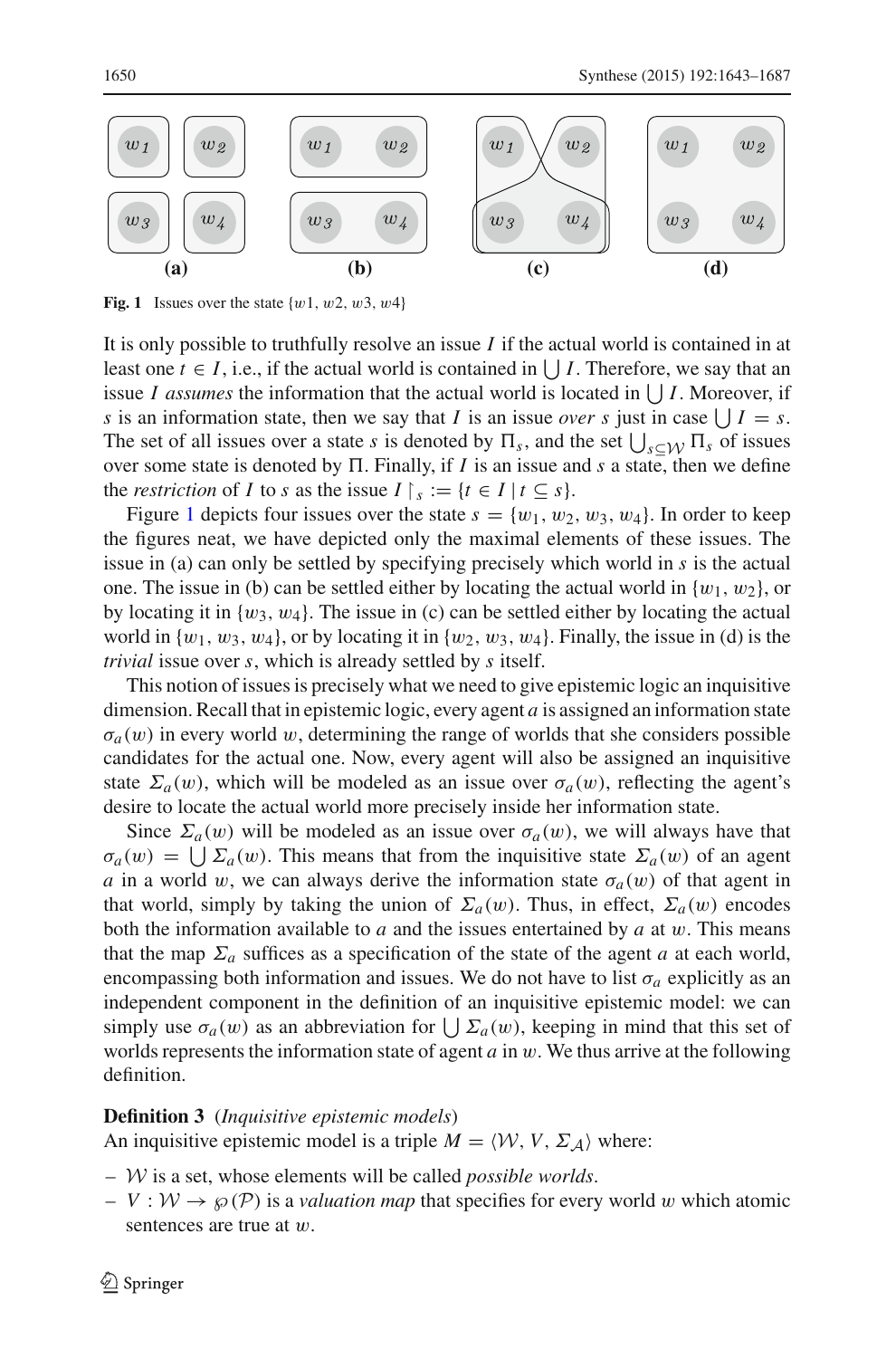$-\Sigma_A = \{\Sigma_a | a \in \mathcal{A}\}\$ is a set of *state maps*  $\Sigma_a : \mathcal{W} \to \Pi$ , each of which assigns to any world w an issue  $\Sigma_a(w)$ , in accordance with:

**Factivity**: for any  $w \in \mathcal{W}$ ,  $w \in \sigma_a(w)$ **Introspection**: for any  $w, v \in \mathcal{W}$ , if  $v \in \sigma_a(w)$ , then  $\Sigma_a(v) = \Sigma_a(w)$ 

where  $\sigma_a(w) := \bigcup \Sigma_a(w)$  represents the *information state* of agent *a* in *w*.

Of the two conditions placed on the state maps, the factivity condition is just as before, ensuring that the agents' information states are truthful. The introspection condition now concerns both information and issues: agents must be introspective in that they must know not only what information they have, but also what issues they entertain. That is, if the state of *a* in world w differs from the state of *a* in v, either in information or in issues, then *a* must be able to tell w and v apart.

As the reader will have noticed, there is a striking similarity between inquisitive epistemic models and standard epistemic models. In both frameworks, a model consists simply of a set of worlds, each equipped with (i) a valuation for atomic sentences and (ii) a state for each agent. The only difference is that while in standard epistemic logic the agents' states describe just their information, in the present setting they encompass both their information and their issues.

#### *3.1.2 Logical language*

So far we have introduced and motivated a notion of inquisitive epistemic models, to serve as semantic structures for our framework. The next step is to define a logical language that will enable us to talk about such models. As issues play a prominent role in our semantic picture, we want to endow our language with sentences whose meaning is *inquisitive*, i.e., can be identified not with a piece of information, but with an issue. We will do this by extending the usual declarative language of epistemic logic with sentences of a new syntactic category, the category of *interrogatives*. [7](#page-9-0)

As will be immediately clear from the syntax of our language, interrogatives will not only play a role in their own right, but they will also play a role as components of larger sentences, as they may be embedded under various modal operators. Therefore, due to the presence of interrogatives, the declarative fragment of our language will also be richer than usual. The set  $\mathcal{L}_1$  of declaratives and the set  $\mathcal{L}_2$  of interrogatives are laid out by simultaneous recursion.

<span id="page-9-0"></span> $7$  This is not the only way in which inquisitive sentences can be introduced in the picture. In inquisitive semantics, it is actually common practice to assume a language that does *not* make a categorical distinction between declar[atives](#page-43-2) [and](#page-43-2) [interrogatives](#page-43-2) [\(see,](#page-43-2) [e.g.,](#page-43-2)[Ciardelli 2009](#page-43-0)[;](#page-43-2) [Groenendijk and Roelofsen 2009;](#page-44-0)Ciardelli and Roelofsen [2011](#page-43-2); [Ciardelli et al. 2012\)](#page-44-1). However, the inquisitive semantic framework can equally naturally be applied to a bi-categorical language [\(Groenendijk 2011;](#page-44-10) [Ciardelli et al. 2013b\)](#page-44-9). A detailed comparison of the two approaches, as well as meaning-preserving translations between the two resulting formal systems, are provided in [Ciardelli et al.](#page-44-9) [\(2013b](#page-44-9)). Here, we choose to spell out our proposal for a bi-categorial language for two reasons. First, it seems that the intuitions are somewhat easier to get across this way. And second, assuming a distinction between declaratives and interrogatives makes it easier to compare our proposal to others, in particular that of van Benthem and Minică [\(2012\)](#page-45-2), which will be done in Sect. [4.](#page-33-0)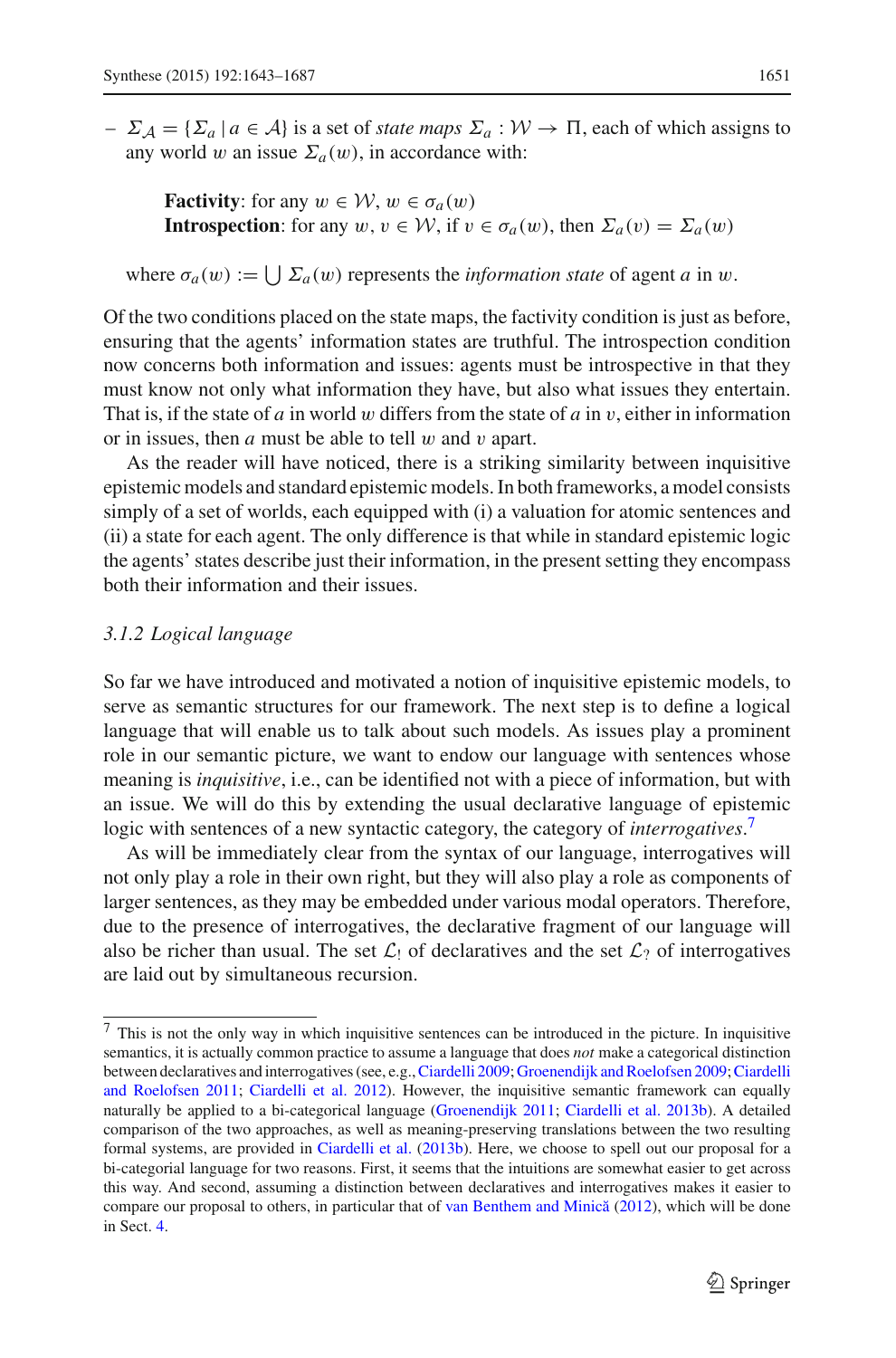Throughout the paper, we will adopt the following convention concerning metavariables:  $\alpha$ ,  $\beta$ ,  $\gamma$  (possibly with an index) range over declaratives,  $\mu$ ,  $\nu$ ,  $\lambda$  range over interrogatives, and  $\varphi$ ,  $\psi$ ,  $\chi$  range over the whole language.

#### **Definition 4** (*Syntax*)

Let P be a set of atomic sentences and let A be a set of agents.

1. For any  $p \in \mathcal{P}, p \in \mathcal{L}$ ! 2. ⊥ ∈ *L*! 3. If  $\alpha_1, \ldots, \alpha_n \in \mathcal{L}_1$ , then  $?\{\alpha_1, \ldots, \alpha_n\} \in \mathcal{L}_2$ 4. If  $\varphi \in \mathcal{L}_{\circ}$  and  $\psi \in \mathcal{L}_{\circ}$ , then  $\varphi \wedge \psi \in \mathcal{L}_{\circ}$ , where  $\circ \in \{!, \, ?\}$ 5. If  $\alpha \in \mathcal{L}_1$  and  $\varphi \in \mathcal{L}_0$ , then  $\alpha \to \varphi \in \mathcal{L}_0$ , where  $\circ \in \{!, \, \}$ 6. If  $\varphi \in \mathcal{L}_{\circ}$  for  $\circ \in \{!, ?\}$  and  $a \in \mathcal{A}$ , then  $K_a \varphi \in \mathcal{L}_{\cdot}$ 7. If  $\varphi \in \mathcal{L}_{\circ}$  for  $\circ \in \{!,\}$  and  $a \in \mathcal{A}$ , then  $E_a \varphi \in \mathcal{L}_{\cdot}$ 8. Nothing else belongs to either  $\mathcal{L}_1$  or  $\mathcal{L}_2$ 

We start out by classifying atomic sentences and the falsum as declarative sentences. The third clause allows the construction of a basic interrogative  $?\{\alpha_1, \ldots, \alpha_n\}$  from an arbitrary sequence  $\alpha_1, \ldots, \alpha_n$  of declarative sentences. Notice that the declaratives  $\alpha_1, \ldots, \alpha_n$  do not have to be atomic; in particular, they may in turn contain interrogatives as sub-constituents.

The fourth clause allows us to conjoin two sentences of the same category to obtain a sentence of the same category. $8$  The fifth clause states that a sentence of either category may be conditionalized by a declarative antecedent, resulting in a conditional sentence of the same category. As usual, for any two declaratives  $\alpha$  and  $\beta$ , we will use  $\neg \alpha$  as an abbreviation of  $\alpha \to \bot$  and  $\alpha \vee \beta$  as an abbreviation of  $\neg(\neg \alpha \wedge \neg \beta)$ . Furthermore, a basic interrogative of the form  $?\{\alpha, -\alpha\}$  will be referred to as a *polar interrogative* and will be abbreviated as  $2\alpha$ .

The last two clauses introduce the two modalities that we will consider. Since agents are equipped with both information and issues, we will consider a *knowledge* modality *Ka*, which will allow us to talk about the agents' information, and an *entertain* modality  $E_a$ , which will allow us to talk about the issues that the agents entertain. Notice that both modalities are allowed to embed sentences of either category. Our knowledge modality will coincide with its standard counterpart when its complement is a declarative. However, it is more flexible, since its complement may also be an interrogative. This enables us to construct sentences like  $K_a$ ?*p*, expressing the fact that *a knows whether p*. The entertain modality  $E_a$  on the other hand, is specifically designed to talk about issues, and as such does not have a counterpart in standard epistemic logic. Once the semantics of our language has been laid out, we will see that the entertain modality, in combination with the knowledge modality, allows us to express facts such as *agent a wonders whether p*.

<span id="page-10-0"></span><sup>8</sup> Since our system assumes a strict partition of sentences into declaratives and interrogatives, hybrid conjunctions like *p*  $\land$  ?*q* are not included in our logical language. Such conjunctions do in fact occur quite widely in natural language, both as standalone sentences and embedded under modal operators (e.g., *Ann is coming, but is Bill coming as well?*, *I know that Ann is coming and whether Bill is coming as well*), and can be handled straightforwardly in the standard hybrid system of inquisitive semantics (see the references in footnote [7\)](#page-9-0).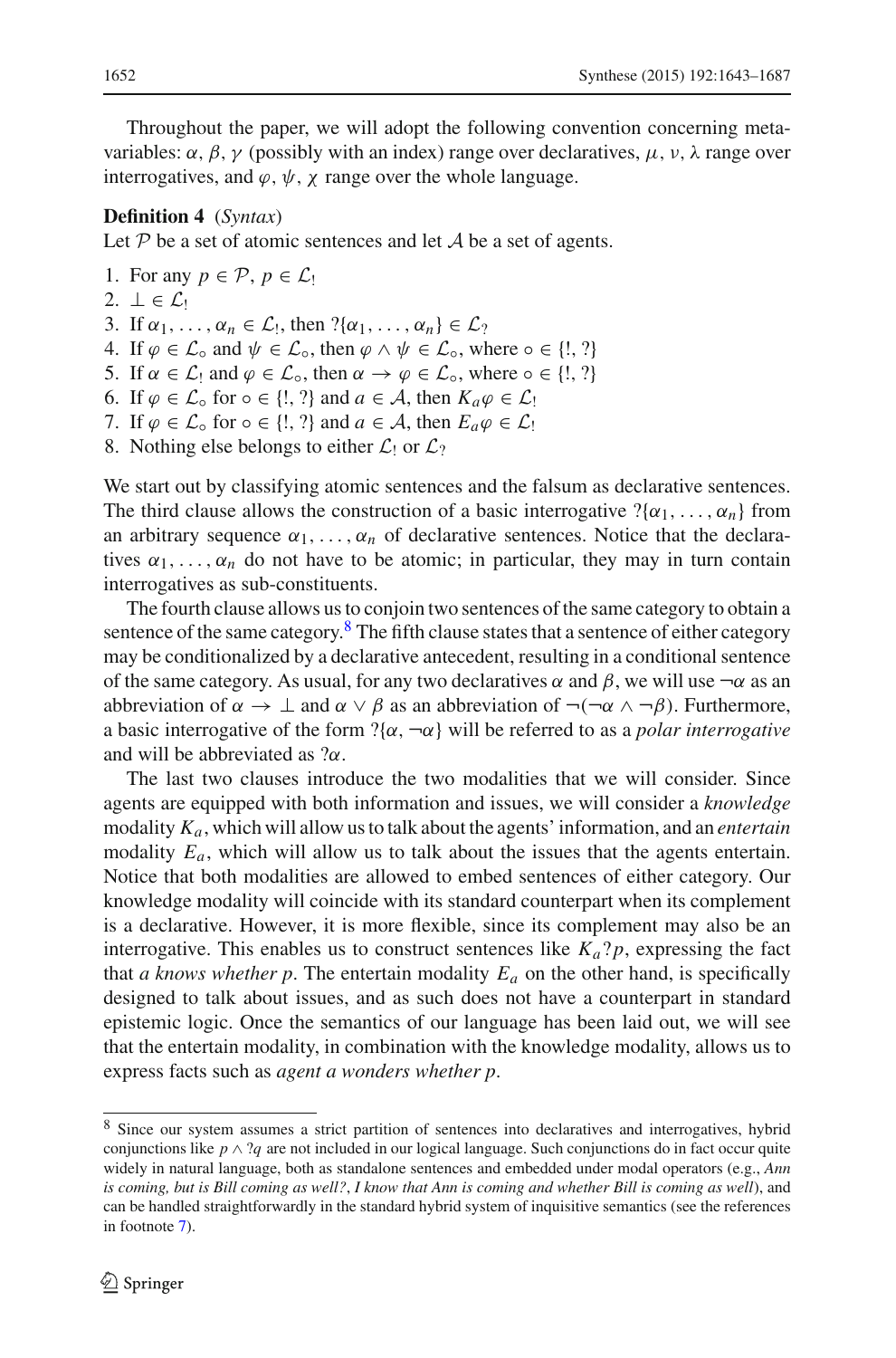Finally, let us point out once more how the definitions of declaratives and interrogatives are intertwined. The interrogative operator ? forms basic interrogatives out of declaratives, from which more complex interrogatives may then be constructed. On the other hand, the modalities form declaratives out of sentences of either kind, including interrogatives. This allows us to construct sentences such as  $K_a$ ?*K<sub>b</sub>* ?*p*, expressing complex facts like *a knows whether b knows whether p*.

#### *3.1.3 Semantics*

Our next task is to provide an interpretation for the sentences of our logical language. This is a crucial step in our enterprise, since this is where we need to go beyond the usual techniques of epistemic logic, relying fundamentally on insights from inquisitive semantics.

In epistemic logic, like in any other modal logic, sentences are interpreted relative to a world in a model. The semantics recursively specifies the conditions under which a sentence is true at a given world. This is a suitable approach as long as we consider only declarative sentences. But our language also contains interrogatives, for which a truth-conditional semantics just does not seem viable. To know the meaning of an interrogative sentence is not to understand under what conditions it is true, but rather to understand what information it takes to resolve it. Thus, the natural evaluation points for interrogatives are information states, rather than worlds, and the meaning of an interrogative should be taken to lie in its *resolution conditions* rather than its truth conditions[.9](#page-11-0)

At first sight, it may seem that this forces us to develop a double-face semantics in which declaratives are evaluated at worlds and interrogatives at states. However, there is a solution which is both conceptually more elegant and formally much more efficient. Namely, as is commonly done in inquisitive semantics, we will lift the interpretation of declaratives from the level of worlds to the level of information states as well, in a way that will allow us to promptly recover truth conditions if needed. This will enable us to provide a uniform semantic treatment of all sentences in our language. The following definition specifies recursively when a sentence is *supported* by a state *s*. Intuitively, for declaratives being supported amounts to being *established*, or *true everywhere* in *s*, while for interrogatives it amounts to being *resolved* in *s*.

#### **Definition 5** (*Semantics*)

Let *M* be an inquisitive epistemic model and let *s* be an information state in *M*.

1.  $\langle M, s \rangle \models p \iff p \in V(w) \text{ for all worlds } w \in s$ 2.  $\langle M, s \rangle \models \bot \iff s = \emptyset$ 3.  $\langle M, s \rangle \models ?\{\alpha_1, \ldots, \alpha_n\} \iff \langle M, s \rangle \models \alpha_i \text{ for some index } 1 \le i \le n$ 4.  $\langle M, s \rangle \models \varphi \land \psi \iff \langle M, s \rangle \models \varphi \text{ and } \langle M, s \rangle \models \psi$ 5.  $\langle M, s \rangle \models \alpha \rightarrow \varphi \iff \text{for any } t \subseteq s, \text{ if } \langle M, t \rangle \models \alpha \text{ then } \langle M, t \rangle \models \varphi$ 6.  $\langle M, s \rangle \models K_a \varphi \iff \text{for any } w \in s, \langle M, \sigma_a(w) \rangle \models \varphi$ 

<span id="page-11-0"></span><sup>&</sup>lt;sup>9</sup> We will see in a moment that, while we can make sense of the notion of truth for interrogatives, the truth conditions of an interrogative sentence—unlike those of a declarative sentence—do not completely determine its semantics.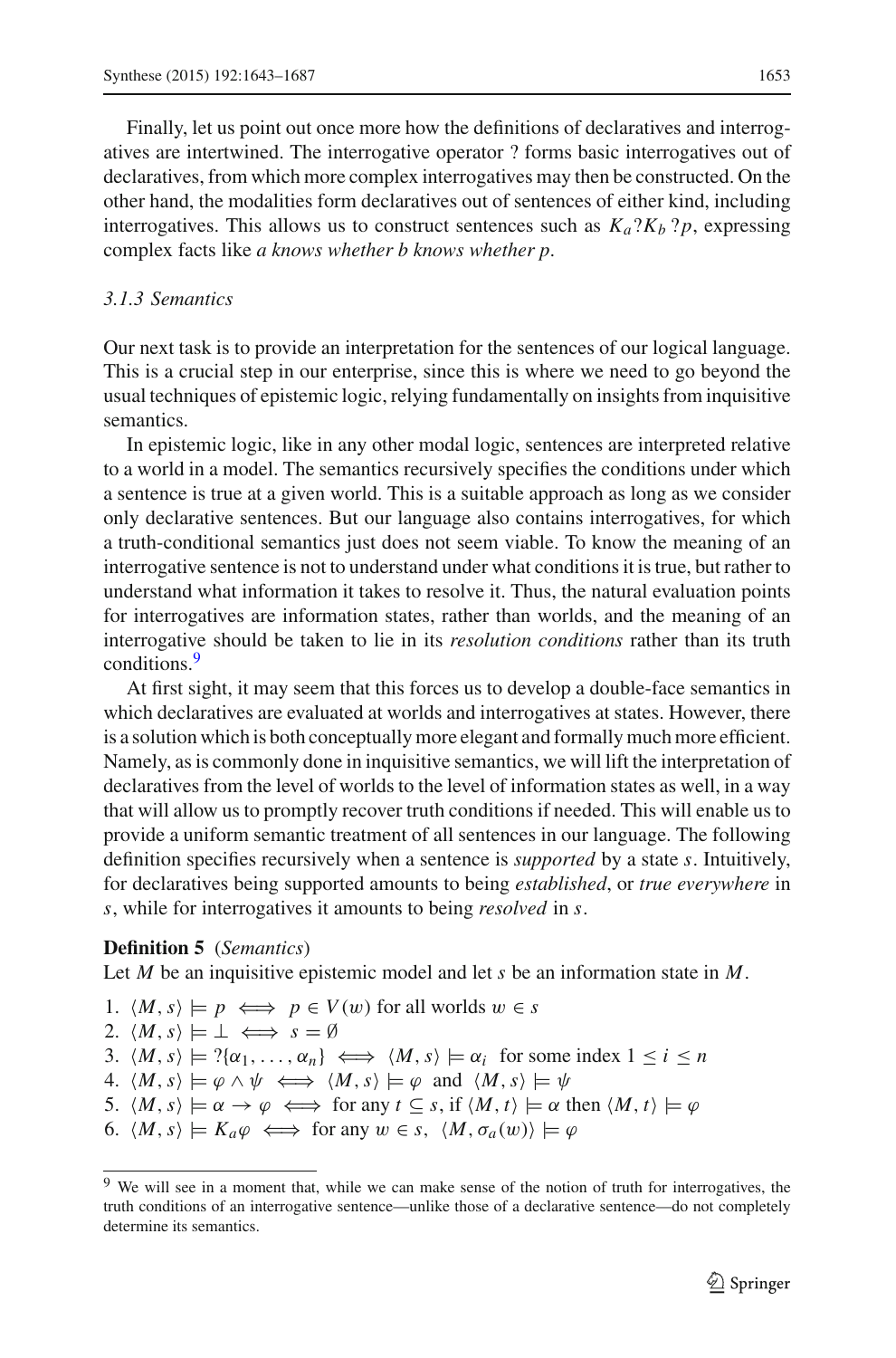7.  $\langle M, s \rangle \models E_a \varphi \iff \text{for any } w \in s \text{ and for any } t \in \Sigma_a(w), \langle M, t \rangle \models \varphi$ 

Before turning to a detailed explanation of the support clauses, we will first highlight some general properties of the semantics and define, in terms of support, the proposition expressed by a sentence, as well as appropriate notions of truth, entailment, and equivalence. First, we note that the given semantics ensures that support is *persistent*: if a state *s* supports a sentence  $\varphi$ , then any more informed state  $t \subseteq s$  also supports  $\varphi$ .

<span id="page-12-0"></span>**Fact 1** (Persistency of support) *If*  $\langle M, s \rangle \models \varphi$  *and t*  $\subseteq$  *s, then*  $\langle M, t \rangle \models \varphi$ 

<span id="page-12-1"></span>Second, we note that the absurd state  $\emptyset$  always supports any sentence.

**Fact 2** (The empty state supports everything) *For any M and any*  $\varphi$ ,  $\langle M, \emptyset \rangle \models \varphi$ 

The support conditions for negation, disjunction, and polar interrogatives, which were defined in terms the other operators, are as follows:

**Fact 3** (Support for negation, disjunction, and polar interrogatives)

*8.*  $\langle M, s \rangle \models \neg \alpha \iff \text{for any non-empty } t \subseteq s, \langle M, t \rangle \not\models \alpha$ *9.*  $\langle M, s \rangle \models \alpha \lor \beta \iff \text{there are } t_1, t_2 \text{ s.t. } s = t_1 \cup t_2, \langle M, t_1 \rangle \models \alpha \& \langle M, t_2 \rangle \models \beta$ *10.*  $\langle M, s \rangle \models ?\alpha \iff \langle M, s \rangle \models \alpha \text{ or } \langle M, s \rangle \models \neg \alpha$ 

Now let us show that from our support based semantics we can straightforwardly recover a notion of truth, which is entirely classical as far as the declarative fragment of our language is concerned. We mentioned above that for any declarative sentence  $\alpha$ ,  $\langle M, s \rangle \models \alpha$  may be read as " $\alpha$  is true in any world in *s*". This intuition suggests the following definition of truth at a world.

#### **Definition 6** (*Truth*)

We say that a sentence  $\varphi$  is *true* at a world w in a model M, and write  $\langle M, w \rangle \models \varphi$ , if and only if  $\varphi$  is supported by the state  $\{w\}$  in *M*. In short:

 $\langle M, w \rangle \models \varphi \iff \langle M, \{w\} \rangle \models \varphi$ 

<span id="page-12-2"></span>The support conditions for singleton states, then, tell us how the truth of a complex sentence depends on the support conditions of its immediate constituents.

**Fact 4** (Truth-conditions)

*1.*  $\langle M, w \rangle \models p \iff p \in V(w)$ 2.  $\langle M, w \rangle \not\models \bot$ 3.  $\langle M, w \rangle \models ?\{\alpha_1, \ldots, \alpha_n\} \iff \langle M, w \rangle \models \alpha_i \text{ for some index } 1 \leq i \leq n$ 4.  $\langle M, w \rangle \models \varphi \land \psi \iff \langle M, w \rangle \models \varphi \text{ and } \langle M, w \rangle \models \psi$ *5.*  $\langle M, w \rangle \models \alpha \rightarrow \varphi \iff \langle M, w \rangle \not\models \alpha \text{ or } \langle M, w \rangle \models \varphi$ *6.*  $\langle M, w \rangle \models \neg \alpha \iff \langle M, w \rangle \not\models \alpha$ *7.*  $\langle M, w \rangle \models \alpha \lor \beta \iff \langle M, w \rangle \models \alpha \text{ or } \langle M, w \rangle \models \beta$ 8.  $\langle M, w \rangle \models K_a \varphi \iff \langle M, \sigma_a(w) \rangle \models \varphi$ *9.*  $\langle M, w \rangle \models E_a \varphi \iff \text{for any } t \in \Sigma_a(w), \ \langle M, t \rangle \models \varphi$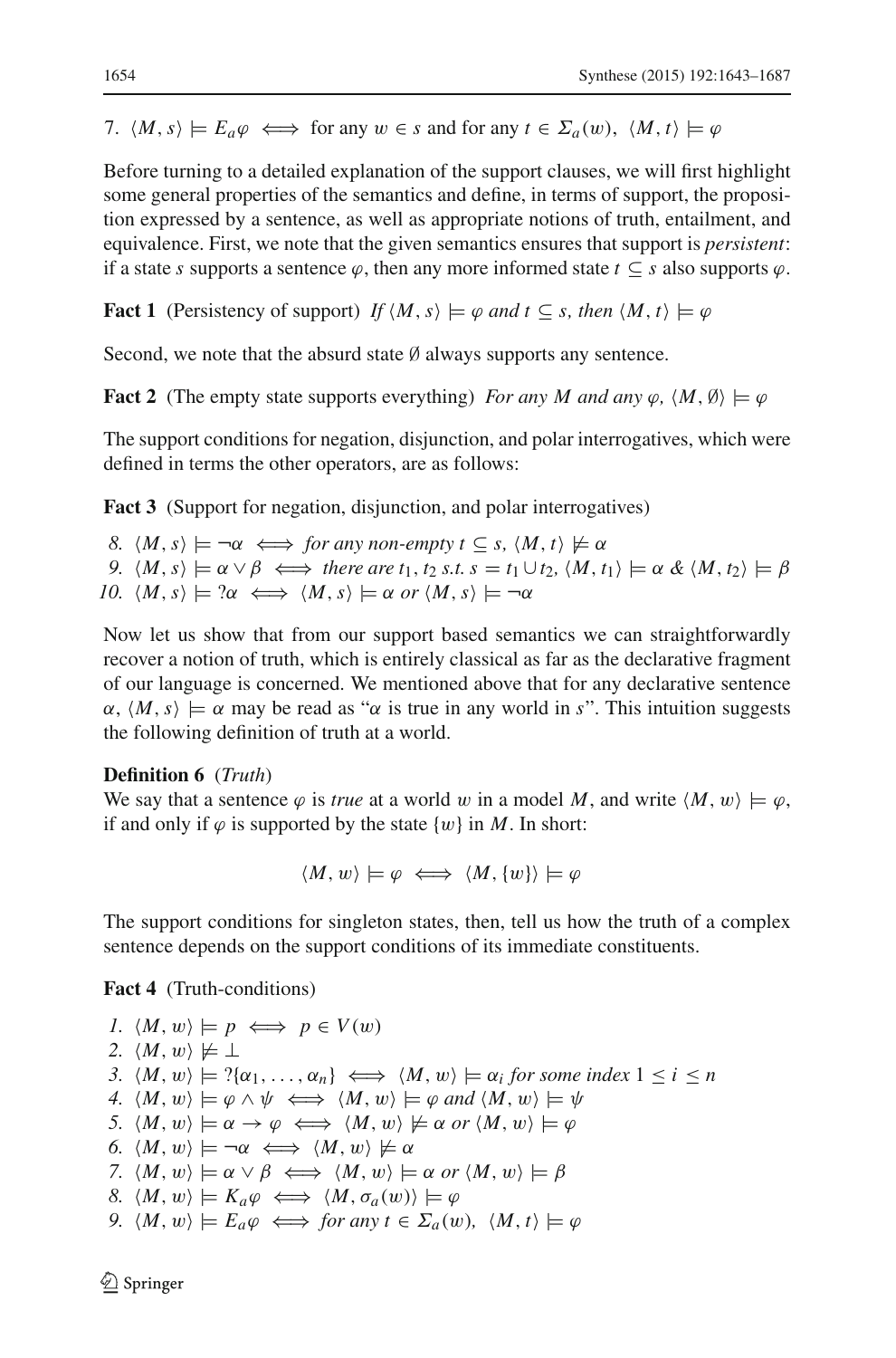Notice that the truth-functional behavior of the propositional connectives is entirely classical (even when their arguments are interrogatives). Moreover, in the case of the propositional connectives, the truth conditions of complex sentences are fully determined by the truth conditions of their immediate constituents. This is no longer the case for the modalities, whose truth conditions crucially depend on the support conditions of the embedded sentence.

In terms of truth we define the *truth-set* of a sentence in a model.

#### **Definition 7** (*Truth set*)

The *truth set* of a sentence  $\varphi$  in a model *M*, denoted  $|\varphi|_M$ , is defined as the set of worlds in  $M$  where  $\varphi$  is true:

$$
|\varphi|_M := \{ w \in \mathcal{W} \mid \langle M, w \rangle \models \varphi \}
$$

In general, the truth-conditions of a sentence do not determine its support conditions. To see this, notice that the two interrogatives ?*p* and ?*q* have the same truth conditions (namely, both are true at all worlds) but different support conditions: ?*p* is supported by a state *s* in case  $s \subseteq |p|_M$  or  $s \subseteq |\neg p|_M$ , while ?*q* is supported by *s* in case  $s \subseteq |q|_M$  or  $s \subseteq |\neg q|_M$ .

However, if we restrict ourselves to declarative sentences, then truth-conditions *do* completely determine support conditions. Indeed, the previously stated characterization of support for declaratives can now be formally stated and proved: a declarative is supported by a state just in case it is true at all worlds in that state.

<span id="page-13-0"></span>**Fact 5** (Truth and support) *For any model M, any state s and any declarative* α*, the following holds:*

$$
\langle M, s \rangle \models \alpha \iff \langle M, w \rangle \models \alpha \text{ for all } w \in s
$$

*Proof* The left-to-right implication follows directly from persistence. The other direction can be established by induction on the complexity of  $\alpha$ , where in the base case  $\alpha$ is taken to be either atomic or headed by one of the modalities.

This connection between truth and support ensures that the meaning of a declarative is still completely determined by its truth conditions w.r.t. single worlds. Given this fact, one may wonder what the benefit is of defining truth in terms of support, rather than vice versa. Notice, however, that it is not possible to simply define truth *independently* of support, since the truth-conditions for certain declaratives depend on the support conditions for interrogatives occurring within them, which in turn are not fully determined by their truth-conditions.

Thus, the alternative to our uniform support semantics would be a simultaneous recursive definition of truth for declaratives and support for interrogatives. This would be a rather cumbersome endeavor, especially when one realizes that it would require two separate clauses for conjunction, two clauses for implication, and two clauses for each modal operator. Our definition assigns a uniform type of meaning to all sentences. On the practical level, this simplifies many definitions that should otherwise go by cases. On the conceptual level, it concurs with the main tenet of inquisitive semantics,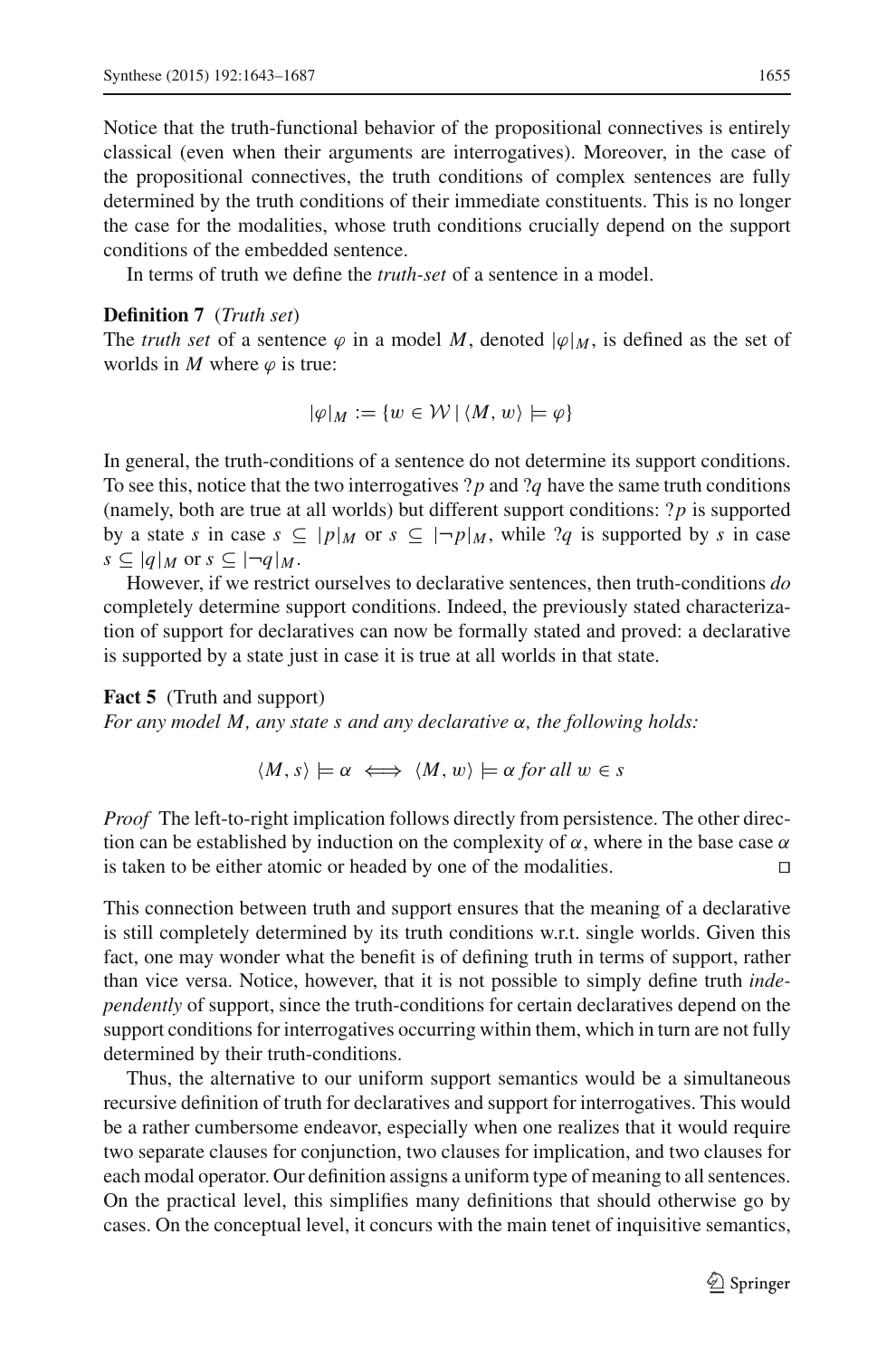which is that informative and inquisitive content should be brought under the umbrella of one unified notion of meaning. Notice that the logical operators that apply to both declaratives and interrogatives—conjunction, implication, and the modalities—do so *uniformly*, that is, the same semantic clause takes care of both cases. We believe that this points to an interesting semantic uniformity of these operations.<sup>[10](#page-14-0)</sup>

In standard epistemic logic, a sentence is evaluated relative to possible worlds. Accordingly, the proposition that it expresses is a set of worlds, namely, the set of all worlds where the sentence is true. In our framework, instead, a sentence is evaluated relative to states. Thus, the proposition that a sentence expresses is a set of states, namely, the set of all states that support the sentence.

#### **Definition 8** (*Propositions*)

The proposition  $\lbrack \varphi \rbrack_M$  expressed by a sentence  $\varphi$  in a model M is the set of all states in *M* that support  $\varphi$ :

$$
[\varphi]_M := \{ s \subseteq \mathcal{W} \mid s \models \varphi \}
$$

By Fact [1](#page-12-0) and [2,](#page-12-1) the proposition expressed by a sentence is always a non-empty, downward closed set of states, i.e., an *issue* in the sense of definition [2.](#page-7-2) The truth-set of a sentence always coincides with the union of the proposition that the sentence expresses.

## **Fact 6** (Propositions and truth-sets) *For any sentence*  $\varphi$  *and any model M,*  $|\varphi|_M = \bigcup [\varphi]_M$ .

*Proof* Suppose  $w \in |\varphi|_M$ . This means that  $\langle M, w \rangle \models \varphi$  which, by definition of truth, amounts to  $\langle M, \{w\} \rangle \models \varphi$ . Thus,  $\{w\} \in [\varphi]_M$ , whence we get  $w \in \bigcup [\varphi]_M$ . Conversely, suppose  $w \in \bigcup [\varphi]_M$ , that is, suppose  $w \in s$  for some state *s* such that  $\langle M, s \rangle \models \varphi$ . Since  $\{w\} \subseteq s$ , the persistency of support gives  $\langle M, \{w\} \rangle \models \varphi$ , which amounts to  $\langle M, w \rangle \models \varphi$ , i.e., to  $w \in |\varphi|_M$ .

We have defined the notion of truth for all sentences, declaratives and interrogatives. But, intuitively, what does it mean for an interrogative to be *true* at a world? The previous fact allows us to answer this question. We said that, for interrogatives, support conditions amount to resolution conditions: an interrogative  $\mu$  is supported at a state *s* in case *s* contains enough information to resolve  $\mu$ . The previous fact asserts that a world w makes a sentence  $\varphi$  true just in case it belongs to a state that supports the sentence. Thus, a world w makes an interrogative  $\mu$  true just in case it belongs to some state *s* where  $\mu$  is resolved. So, the worlds where an interrogative is true are precisely those at which the interrogative can be (truthfully) resolved.<sup>[11](#page-14-1)</sup>

To every interrogative  $\mu$  we can associate a declarative  $\pi_{\mu}$  which shares the same truth conditions. We can regard this declarative as encoding the information needed to

<span id="page-14-0"></span><sup>&</sup>lt;sup>10</sup> In the case of the connectives, this uniformity is brought out in even fuller generality in the standard hybrid system of inquisitive semantics (see the references in footnote [7\)](#page-9-0).

<span id="page-14-1"></span><sup>11</sup> This complies with the suggestion that Belnap ended his [1966](#page-43-3) paper *Questions, answers, and presuppostions* with: "I should like in conclusion to propose the following linguistic reform: that we all start calling a question 'true' just when some direct answer thereto is true."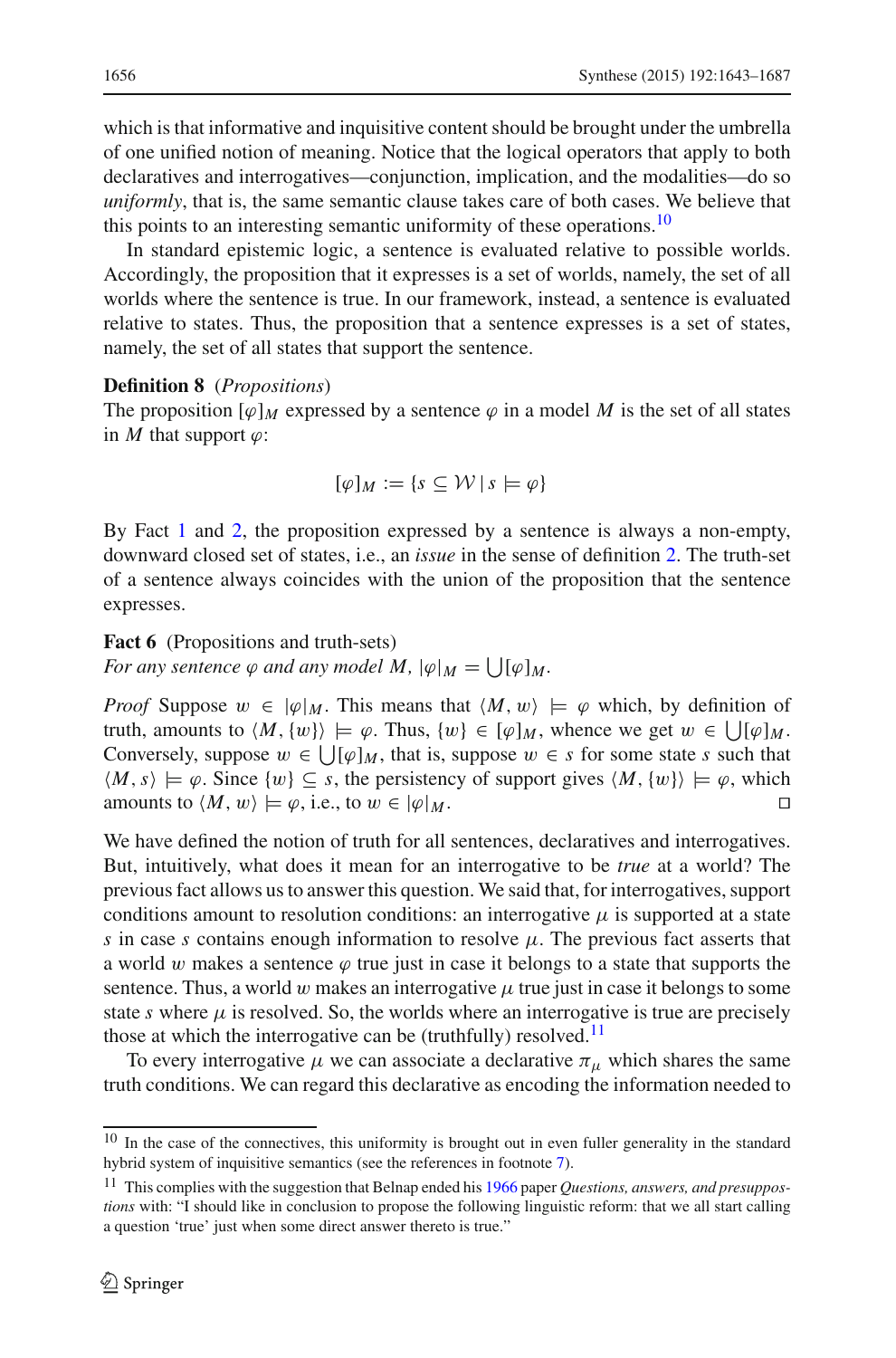guarantee that  $\mu$  can be truthfully resolved, or, in the terminology introduced above, as encoding the information *assumed* by the issue  $[\mu]_M$ . For reasons that will become clear later on, we refer to  $\pi_{\mu}$  as the *presupposition* of  $\mu$ .

**Definition 9** (*Presupposition of an interrogative*)

 $-\pi_{\{a_1,\ldots,a_n\}} = \alpha_1 \vee \cdots \vee \alpha_n$  $- \pi_{\mu \wedge \nu} = \pi_{\mu} \wedge \pi_{\nu}$  $- \pi_{\alpha \to \mu} = \alpha \to \pi_{\mu}$ 

<span id="page-15-2"></span>A straightforward induction suffices to check that, indeed, the presupposition of an interrogative always has the same truth-conditions as the interrogative itself.

**Fact 7** *For any interrogative*  $\mu$  *and any model*  $M$ ,  $|\mu|_M = |\pi_{\mu}|_M$ .

The following fact identifies a large class of interrogatives which are always true at every world (and whose presupposition is in fact a classical tautology). This class con-tains all polar interrogatives and is closed under conjunction and conditionalization.<sup>[12](#page-15-0)</sup> The proof of this fact, which amounts to checking truth conditions, is omitted.

<span id="page-15-3"></span>**Fact 8** *For any model M, the following holds:*

*– for any declarative* α*,* |?α|*<sup>M</sup>* = *W – if*  $|\mu|_M = W$  *and*  $|v|_M = W$ *, then*  $|\mu \wedge v|_M = W$ *– if*  $|\mu|_M = W$ *, then*  $|\alpha \rightarrow \mu|_M = W$ 

Entailment, validity, and equivalence between sentences are defined in the natural way. Notice that these notions now apply uniformly to sentences of either category, allowing us to regard declarative entailment, interrogative entailment, and mixed entailments as special instances of one and the same notion.<sup>[13](#page-15-1)</sup>

#### **Definition 10** (*Entailment*)

We say that a sentence  $\varphi$  *entails* another sentence  $\psi$ , notation  $\varphi \models \psi$ , just in case for all models *M* and states *s*, if  $\langle M, s \rangle \models \varphi$  then  $\langle M, s \rangle \models \psi$ .

#### **Definition 11** (*Validity*)

We say that a sentence  $\varphi$  is *valid* in case it is supported by all states in all models.

#### **Definition 12** (*Equivalence*)

We say that two sentences  $\varphi$  and  $\psi$  are *equivalent*, notation  $\varphi \equiv \psi$ , just in case for all models *M* and states *s*,  $\langle M, s \rangle \models \varphi \iff \langle M, s \rangle \models \psi$ .

With these basic semantic notions in place, let us now turn back to the support clauses of our semantics. We will go through the clauses one by one and, where necessary,

<span id="page-15-0"></span><sup>&</sup>lt;sup>12</sup> If we were to *restrict* the interrogative fragment of our system to this class of interrogatives, we would arrive at (a modal extension of) a system known as InqC, whose properties are discussed in some detail in [Ciardelli et al.](#page-44-9) [\(2013b\)](#page-44-9).

<span id="page-15-1"></span><sup>&</sup>lt;sup>13</sup> For a simple propositional language augmented with interrogatives, this cross-categorial notion of entailment has been investigated in detail and axiomatized in [Ciardelli et al.](#page-44-9) [\(2013b\)](#page-44-9).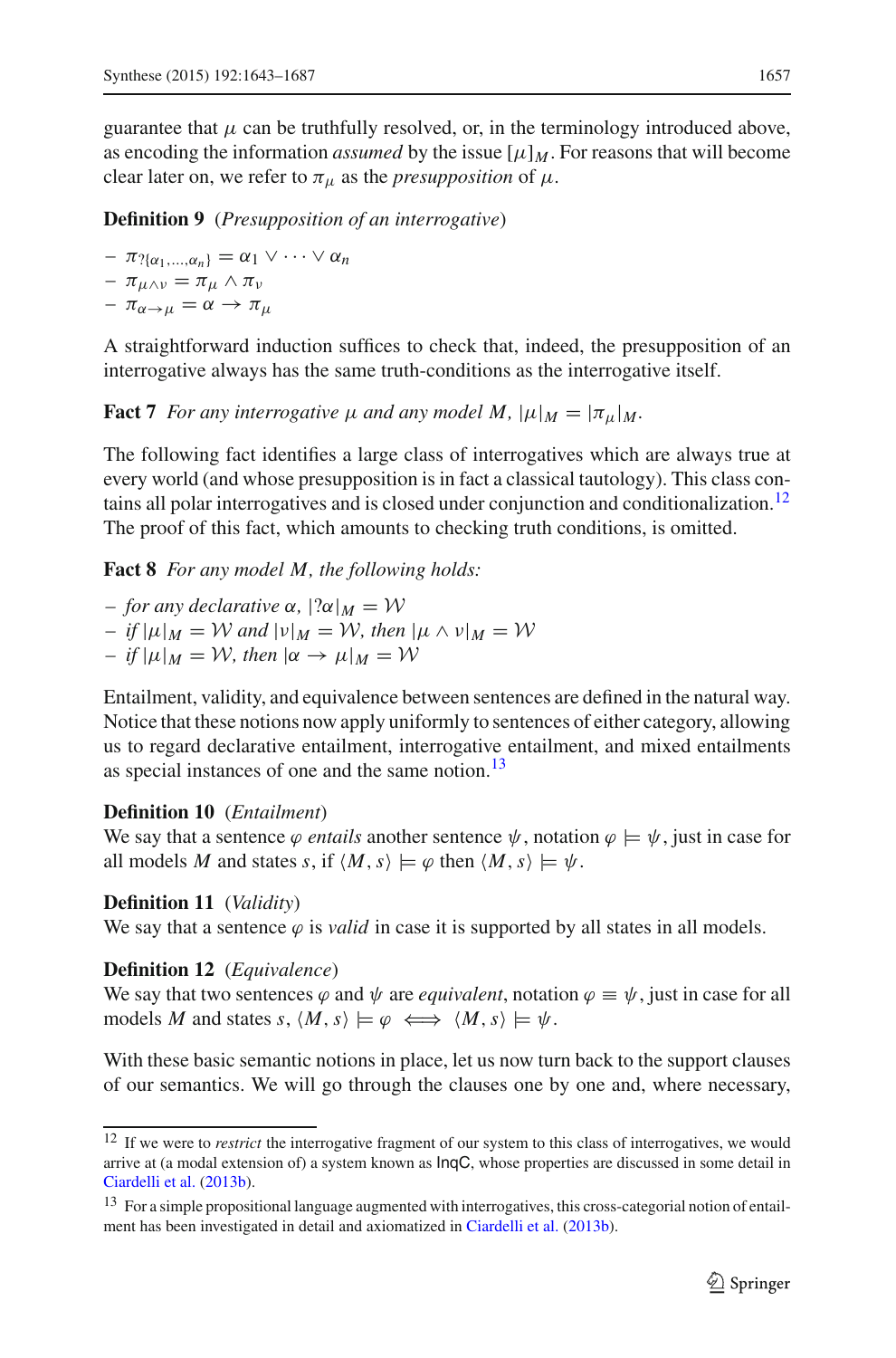explain the underlying ideas in more detail. Clause 1 and 2 are rather self-explanatory: the former says that an atomic declarative sentence is established in a state just in case it is true at all worlds in that state, while the latter says that the absurd declarative ⊥ is established only in the empty, inconsistent state.

Clause 3 says that a basic interrogative  $?\{\alpha_1, \ldots, \alpha_n\}$  is resolved in a state just in case one of  $\alpha_1,\ldots,\alpha_n$  is established in that state. Thus, the interrogative  $\alpha_1,\ldots,\alpha_n$  can be thought of as requesting enough information to establish at least one of  $\alpha_1, \ldots, \alpha_n$ . As a simple example consider the polar interrogative ?*p*. A state *s* in a model *M* supports ?*p* just in case it supports either *p* or  $\neg p$ . The former holds iff *p* is true in all worlds in *s*, the latter iff *p* is false in all worlds in *s*.

Clause 4 is again quite transparent: a conjunction is established (resolved) in a state just in case both conjuncts are established (resolved).

Clause 5 for implication deserves some more attention. We first note that this clause is equivalent to the more perspicuous Clause 5' below, which reduces the assessment of a conditional in a state to the assessment of the consequent in a state enhanced with the information that the antecedent is true.

$$
5'. \langle M, s \rangle \models \alpha \rightarrow \varphi \iff \langle M, s \cap |\alpha|_M \rangle \models \varphi
$$

In words: a conditional  $\alpha \to \varphi$  is established (resolved) in a state *s* if and only if the consequent  $\varphi$  is established (resolved) in the state resulting from enhancing *s* with the information that the antecedent  $\alpha$  is true. For concrete illustration, consider the following conditional question:

(1) If Ann invites Bill to the party, will he go?  $p \to ?q$ 

A state *s* in a model *M* supports  $p \rightarrow ?q$  just in case  $s \cap |p|_M$  supports ?*q*. This is the case if  $s \cap |p|_M$  supports q or if it supports  $\neg q$ . In the first case s has to support  $p \rightarrow q$ , and in the second case *s* has to support  $p \rightarrow \neg q$ . Thus, a state supports  $p \rightarrow ?q$  just in case it supports either  $p \rightarrow q$  or  $p \rightarrow \neg q$ . The latter two sentences correspond exactly to the two basic answers to our conditional question:<sup>14</sup>

(2) a. Yes, if Ann invites Bill, he will go.  $p \rightarrow q$ <br>b. No, if Ann invites Bill, he will not go.  $p \rightarrow \neg q$ b. No, if Ann invites Bill, he will not go.

Finally, let us take a closer look at the semantics of the modal operators. First consider the knowledge operator  $K_a$ . Since  $K_a\varphi$  is always a declarative, Fact [5](#page-13-0) ensures that in order to understand its meaning we just need to look at its truth conditions at worlds. Now, Clause 6 says that  $K_a\varphi$  is true at a world w just in case  $\varphi$  is supported by the state  $\sigma_a(w)$ , which encodes the information available to *a* in *w*. Given Fact [5,](#page-13-0) for a declarative  $\alpha$  this means that  $K_a\alpha$  is true at w iff  $\alpha$  is true everywhere in  $\sigma_a(w)$ , i.e. true in every world compatible with the information of *a* in w. So, when applied to

<span id="page-16-0"></span><sup>&</sup>lt;sup>14</sup> Notice that two states supporting  $p \to q$  and  $p \to \neg q$ , respectively, may *overlap* (they may both contain worlds where *p* is false). For this reason, conditional questions have always been notoriously problematic for theories of questions that model issues as *partitions* of the logical space (e.g. [Groenendijk and Stokhof](#page-44-11) [1984\)](#page-44-11). This problem no longer arises in inquisitive semantics since its notion of issues is more general than the partition notion. Conditional questions have played an important motivational role in the development of inquisitive semantics (see, e.g., [Mascarenhas 2009;](#page-44-8) [Groenendijk 2011](#page-44-10); [Ciardelli et al. 2013a](#page-44-2)). We will return to this point when comparing our proposal with that of van Benthem and Minică [\(2012\)](#page-45-2) in Sect. [4.](#page-33-0)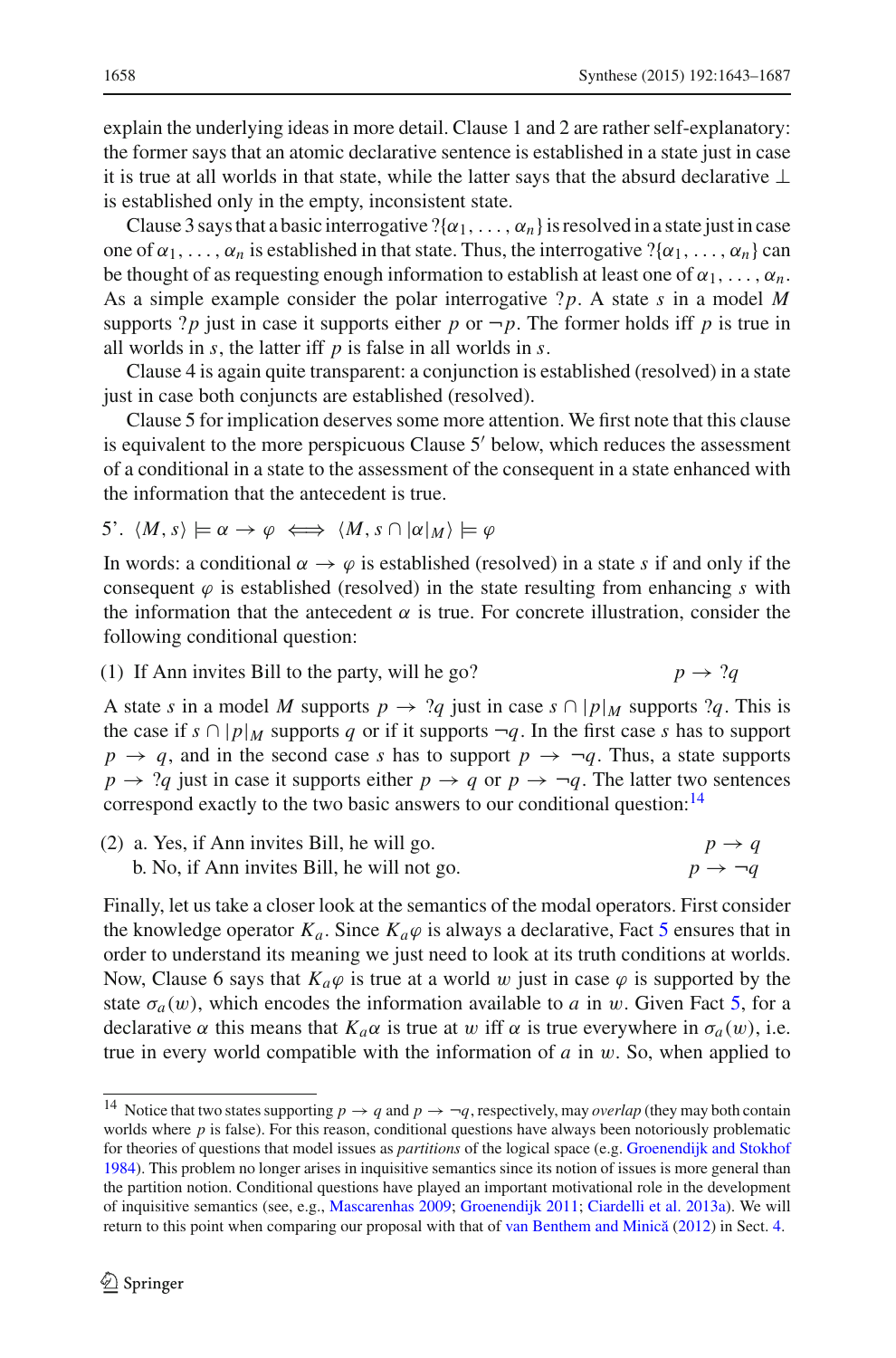declaratives, *Ka* boils down to the familiar knowledge modality of epistemic logic. On the other hand, for an interrogative  $\mu$ , the clause says that  $K_a\mu$  is true in w just in case  $\mu$  is *resolved* in  $\sigma_a(w)$ , which means that  $K_a\mu$  expresses the fact that *a* has sufficient information to resolve  $\mu$  at w. For instance,  $K_a$ ?*p* is true at a world w just in case  $\sigma_a(w)$  supports either *p* or  $\neg p$ , that is, just in case *a* knows *whether p* holds. Notice that this treatment of interrogatives embedded under the knowledge operator is in no way restricted to polar interrogatives: it applies to more complex interrogatives as well, such as the conditional interrogative in (1) above, and it would extend straightforwardly to the first-order setting, allowing us to deal with embedded *wh-*questions.

Now let us consider the entertain operator  $E_a$ . Again, since the sentence  $E_a\varphi$  is always a declarative, we just need to consider truth conditions. According to Clause 7,  $E_a\varphi$  is true at w just in case  $\varphi$  is supported by any state  $t \in \Sigma_a(w)$ . Remember that  $\Sigma_a(w)$  encodes the inquisitive state of *a* at w, and that the elements of  $\Sigma_a(w)$  are precisely those enhancements of the information state of *a* at w where the issues of *a* are resolved. Thus,  $E_a\varphi$  says that as soon as the private issues of *a* are resolved,  $\varphi$  is supported.

Note that for any  $\varphi$ ,  $K_a\varphi$  entails  $E_a\varphi$ , since whenever  $\langle M, \sigma_a(w) \rangle \models \varphi$  we also have that  $\langle M, t \rangle \models \varphi$  for any  $t \in \Sigma_a(w)$ , by persistence of support and the fact that any  $t \in \Sigma_a(w)$  is a subset of  $\sigma_a(w) = \bigcup \Sigma_a(w)$ .

<span id="page-17-0"></span>**Fact 9** *For any sentence*  $\varphi$ *,*  $K_a\varphi \models E_a\varphi$ *.* 

Further note that for any declarative  $\alpha$ ,  $K_a\alpha$  and  $E_a\alpha$  are in fact equivalent. To see that  $E_a\alpha$  entails  $K_a\alpha$ , recall that a declarative  $\alpha$  is supported by a state *s* just in case it is true in every world in *s*. This implies that if  $\alpha$  is supported by every  $t \in \Sigma_a(w)$  then it is also true in any world  $w \in \bigcup \Sigma_a(w) = \sigma_a(w)$ , and thus supported by  $\sigma_a(w)$ .

#### **Fact 10** *For any declarative*  $\alpha$ ,  $E_a \alpha \equiv K_a \alpha$ .

So, for declaratives,  $E_a$  simply boils down to  $K_a$ . However, things become interesting when  $E_a$  is applied to an interrogative  $\mu$ . According to Clause 7,  $E_a\mu$  is true just in case resolving the private issues of *a* entails resolving  $\mu$ , or, speaking more informally, just in case all the states in which the curiosity of  $a$  is satisfied are states where  $\mu$  is resolved. This is close to saying that *a wonders* about  $\mu$ , except for one case: if *a already* has enough information to resolve  $\mu$ , i.e., if  $K_a\mu$  holds, then by Fact [9,](#page-17-0)  $E_a\mu$ will be true as well. But in such a scenario, we would not say that *a wonders* about  $\mu$ .<sup>[15](#page-17-1)</sup> We can characterize the situation of an agent *a* wondering about  $\mu$  as one where the agent does not yet have sufficient information to resolve  $\mu$  (so that  $\neg K_a \mu$  holds) but the states she wants to get to are states that do contain such information (so that  $E_a\mu$  holds). In short, *a* wonders about  $\mu$  if she does not know about  $\mu$  but she wants to know about  $\mu$ . So, we can introduce a defined *wonder* modality  $W_a$  as follows:

$$
W_a\varphi := \neg K_a\varphi \wedge E_a\varphi
$$

<span id="page-17-1"></span><sup>&</sup>lt;sup>15</sup> Of course, we would also not naturally say that *a entertains*  $\mu$  in that case: although we read  $E_a\varphi$  as "*a* entertains  $\varphi$ ", this should be understood as technical terminology.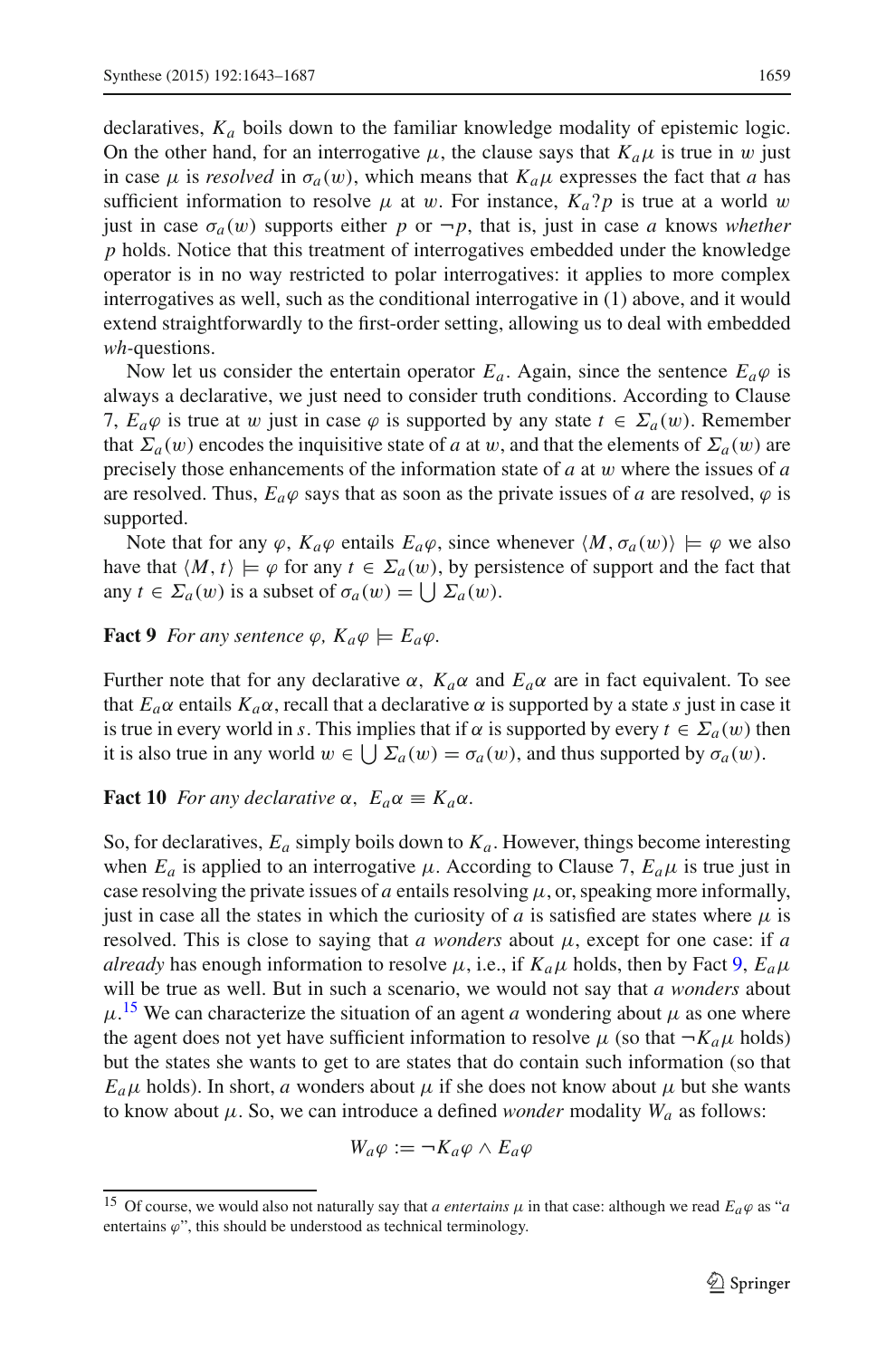By means of this operator, we can construct sentences like  $W_a?K_bW_a?p$ , expressing subtle facts like *a wonders whether b knows that she wonders whether p*.

Notice that if the *W<sub>a</sub>* modality is applied to a declarative, given that  $K_a\alpha$  and  $E_a\alpha$ are equivalent in this case, it immediately results in a contradiction, in tune with the intuition that one just cannot wonder *that p*.

Since  $K_a\varphi$  entails  $E_a\varphi$ , the operator  $E_a$  is expressible in terms of  $K_a$  and  $W_a$ .

**Fact 11** *For any*  $\varphi$ *,*  $E_a\varphi \equiv K_a\varphi \vee W_a\varphi$ *.* 

This equivalence gives us a way to "read" the meaning of the sentence  $E_a\mu$  where  $\mu$ is an interrogative:  $E_a\mu$  holds just in case  $a$  either already has, or would like to obtain, enough information to resolve  $\mu$ .

This concludes our illustration of the support clauses. Hopefully, the reader has a reasonably clear picture by now of the meanings that are assigned to sentences in our system. We now take a step back to make a few comments on the mathematical workings of the system. We start by noticing that our modal operators  $K_a$  and  $E_a$ are not standard, Kripke modalities. That is, they cannot be regarded as quantifiers asserting the truth of their argument at certain worlds. However, there is a sense in which these operators work in our system precisely the way Kripke modalities do in standard modal logic.

Recall that in standard epistemic logic, as we remarked in Sect. [2,](#page-2-0) the modality *Ka* can be taken to express a relation between the state  $\sigma_a(w)$  and the proposition  $|\varphi|_M$ expressed by its argument. In the particular case of  $K_a$ , the relation simply amounts to inclusion:

$$
\langle M, w \rangle \models K_a \varphi \iff \sigma_a(w) \subseteq |\varphi|_M
$$

All modal operators of standard modal logic can be seen as working in this way: they express a relation between two sets of worlds, a set of worlds associated with the world of evaluation, and the proposition expressed by the sentence that the operator takes as its argument.

Our modal operators  $K_a$  and  $E_a$  work in exactly the same way: they express a relation between the state  $\Sigma_a(w)$  and the proposition  $[\varphi]_M$ . The only difference is that we take these two semantic objects to be of a different type than in standard modal logic. We argued that, in order to capture the issues that agents may entertain and the inquisitive content that sentences may have, both the states assigned to agents and the propositions expressed by sentences should be non-empty downward closed sets of information states. Now, since such entities are more structured than simple sets of worlds, several relations may turn out to carry an intuitive significance. The modalities  $K_a$  and  $E_a$  express two of these relations, as is brought out more clearly by the following equivalent reformulations of Clauses 6 and 7 above.<sup>[16](#page-18-0)</sup>

6'.  $\langle M, w \rangle \models K_a \varphi \iff \bigcup \Sigma_a(w) \in [\varphi]_M$ 7'.  $\langle M, w \rangle \models E_a \varphi \iff \Sigma_a(w) \subseteq [\varphi]_M$ 

<span id="page-18-0"></span><sup>16</sup> We give *truth* conditions here, rather than *support* conditions, to bring out the analogy with standard modal logic more clearly. Since  $K_a\varphi$  and  $E_a\varphi$  are declaratives, Fact [5](#page-13-0) ensures that they are supported by a state *s* just in case they are true at every world in *s*.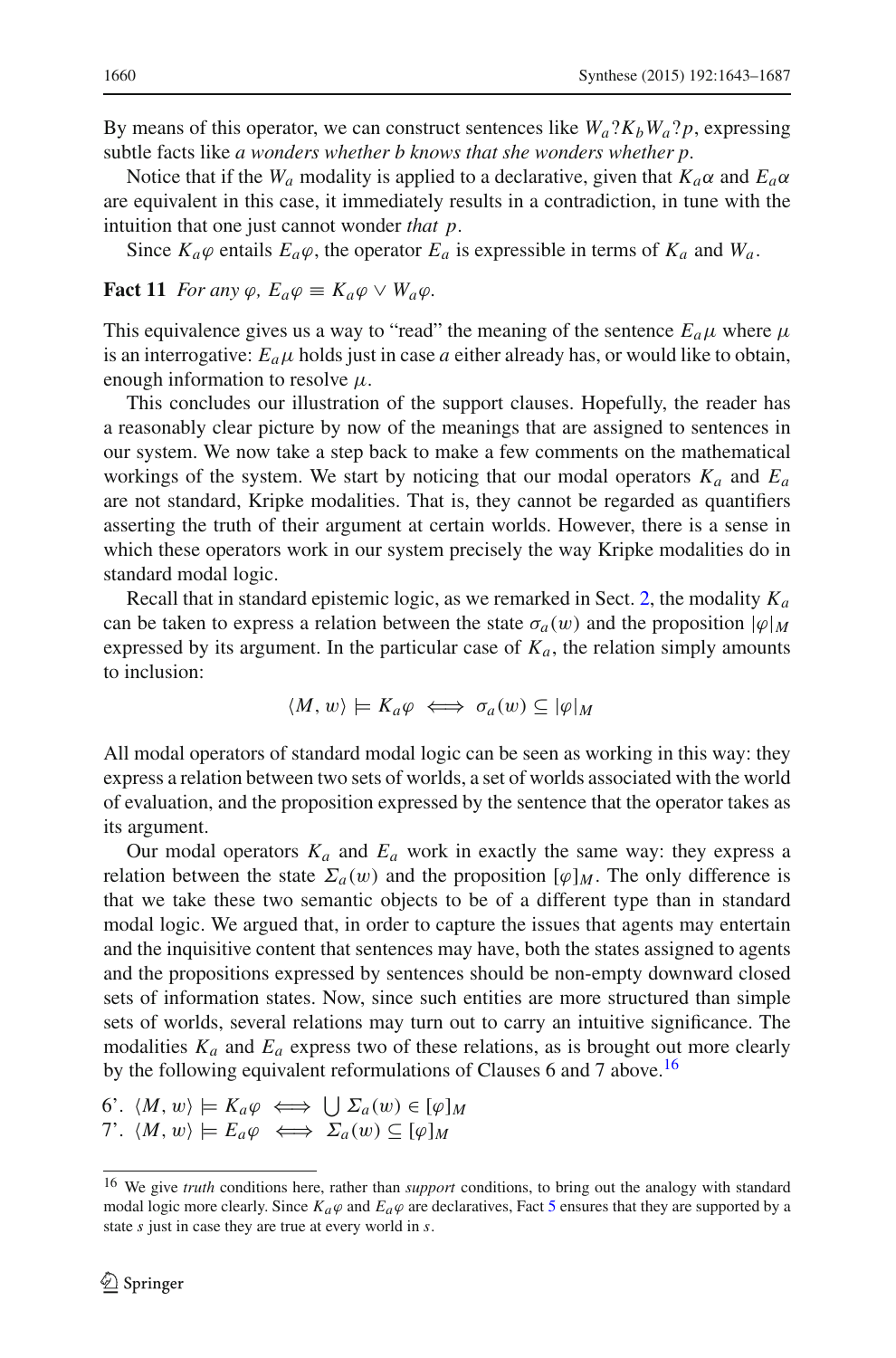We conclude this section by remarking that the inquisitive epistemic logic proposed here is a *conservative extension* of standard epistemic logic. To see this, notice that any inquisitive epistemic model  $M = \langle W, V, \Sigma_A \rangle$  immediately induces a standard epistemic model  $M^e = \langle W, V, \sigma_A \rangle$ , obtained simply by forgetting about issues, and replacing each state map  $\Sigma_a$  by the information state map  $\sigma_a$  that it determines (i.e., for any  $w, \sigma_a(w) = \bigcup \Sigma_a(w)$ ). Now, it can be shown that the truth-conditions that our semantics assigns to any sentence in the language of standard epistemic logic in a model *M* boil down precisely to the truth-conditions assigned to this sentence by standard epistemic logic in the model *Me*.

<span id="page-19-0"></span>**Fact 12** *Let M be an inquisitive epistemic model,* w *a world. If* α *is a sentence in the language of standard* EL*, then* α *is also a declarative in the language of* IEL*, and we have:*

$$
\langle M,\, w \rangle \models \alpha \iff \langle M^e,\, w \rangle \models \alpha
$$

*Proof* By induction on the syntax of sentences in **EL**. For illustration, let us spell out the induction step for the epistemic modality  $K_a$  (the other steps are immediate). By induction hypothesis,  $\alpha$  is true in a world w in M iff it is true in w in  $M<sup>e</sup>$ , that is, we have  $|\alpha|_M = |\alpha|_{M^e}$ . Applying Facts [4](#page-12-2) and [5,](#page-13-0) as well as our induction hypothesis, we have:  $\langle M, w \rangle \models K_a \alpha \iff \langle M, \sigma_a(w) \rangle \models \alpha \iff \sigma_a(w) \in [\alpha]_M \iff \sigma_a(w) \subseteq$  $|\alpha|_M \iff \sigma_a(w) \subseteq |\alpha|_{M^e} \iff \langle M^e, w \rangle \models K_a \alpha.$ 

Thus, as far as the language of standard epistemic logic is concerned, IEL coincides with EL. At the same time, IEL allows us to talk not only about the things that an agent knows (e.g.,  $K_a p$ ), but also about the issues that an agent can resolve (e.g.  $K_a?p$ ) and the issues that an agent entertains (e.g., *Wa*?*p*). Moreover, as we will see, the presence of interrogatives in our language will provide the fundamental tools for issue-raising actions in a dyamics of information exchange.

#### *3.1.4 Common knowledge and public issues*

Besides the information and issues that are private to each agent, agents also share certain public information and jointly entertain certain issues. In Sect. [2](#page-2-0) we saw how the common knowledge construction in epistemic logic allows us to derive a public information map  $\sigma_*$  representing the information that is publicly available to all the agents, starting from the epistemic maps  $\sigma_a$  encoding the information available to the individual agents. The question is whether this construction can be generalized to the present setting. That is, is it possible to derive a public state map  $\Sigma_*$ , encoding public information and issues, from the maps  $\Sigma_a$  describing the information and issues of the individual agents?

One way to go about answering this question is to consider, as we did in the case of common knowledge, the conditions that a public entertain modality *E*<sup>∗</sup> associated with the map  $\Sigma^*$  would have to satisfy. Indirectly, this will then put constraints on the definition of  $\Sigma_*$ . So, let us consider what it would mean for a sentence to be *publicly entertained*. In standard epistemic logic,  $\varphi$  is publicly known in case every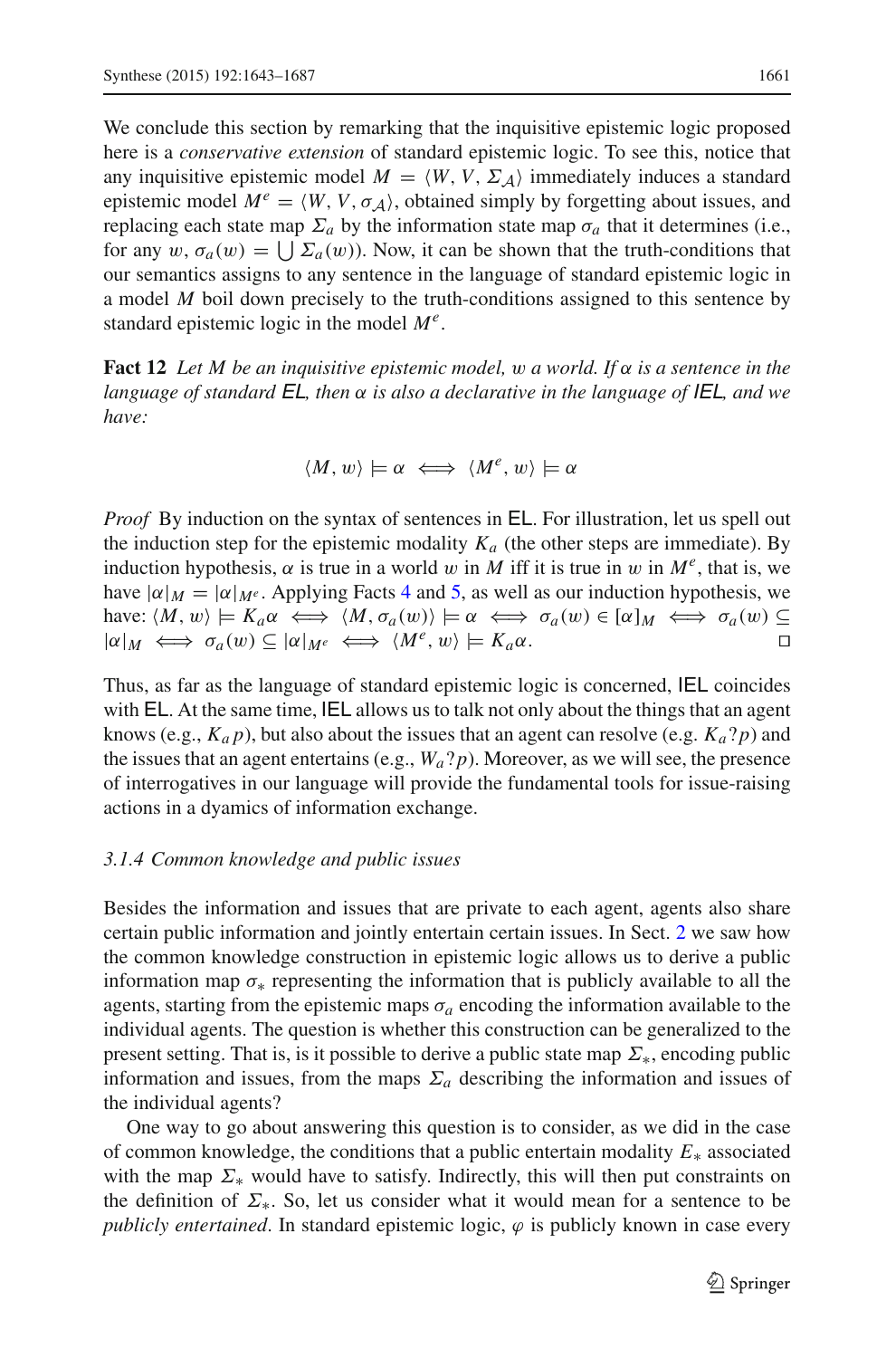agent knows that  $\varphi$ , and every agent knows that every agent knows that  $\varphi$ , and so on ad infinitum. Analogously, it seems natural to say that  $\varphi$  is *publicly entertained* in case every agent entertains  $\varphi$ , and every agent knows that every agent entertains  $\varphi$ , and every agent knows that every agent knows, et cetera. Thus, the behavior of the public entertain modality *E*<sup>∗</sup> would have to be subject to the following condition:

$$
\langle M, s \rangle \models E_* \varphi \iff \langle M, s \rangle \models K_{a_1} \dots K_{a_{n-1}} E_{a_n} \varphi \text{ for all } a_1 \dots a_n \in \mathcal{A}, n \ge 0
$$

If one finds the alternation of the modalities puzzling, there is no need to worry: since  $K_a$  and  $E_a$  are equivalent with declarative arguments, and since any sentence that starts with a modality is a declarative, we can simply replace all the  $K_a$ 's with  $E_a$  and obtain the equivalent "homogeneous" condition:

$$
\langle M, s \rangle \models E_* \varphi \iff \langle M, s \rangle \models E_{a_1} \dots E_{a_n} \varphi \text{ for all } a_1 \dots a_n \in \mathcal{A}, n \ge 0
$$

Does this condition put precisely enough constraints on the map  $\Sigma_*$  to characterize it uniquely? The answer is *yes*. One can verify that the above condition on *E*<sup>∗</sup> holds for any particular valuation *V* if and only if the map  $\Sigma_*$  is defined as follows:

$$
\Sigma_*(w) = \{s | \text{there exist } v_0, \dots, v_n \in \mathcal{W} \text{ and } a_0, \dots, a_n \in \mathcal{A} \text{ such that } v_0 = w, \ v_{i+1} \in \sigma_{a_i}(v_i) \text{ for all } i < n, \text{ and } s \in \Sigma_{a_n}(v_n) \}
$$

Importantly, the public information map  $\sigma_*$  corresponding to the public state map  $\Sigma_*$ , defined as  $\sigma_*(w) := \bigcup \Sigma_*(w)$ , coincides exactly with the map we would obtain by performing the common knowledge construction on the individual information maps  $\sigma_a$ . Thus, the standard common knowledge construction from epistemic logic generalizes smoothly and elegantly to a 'public state' construction which encompasses both information and issues.

Given this construction, we can add modalities  $K_*$  and  $E_*$  to our logical language, and interpret them as follows:

8.  $\langle M, s \rangle \models K_*\varphi \iff \text{for any } w \in s, \sigma_*(w) \in [\varphi]_M$ 9.  $\langle M, s \rangle \models E_*\varphi \iff \text{for any } w \in s, \, \Sigma_*(w) \subseteq [\varphi]_M$ 

If  $\alpha$  is a declarative, then  $K_*\alpha$  gets its standard meaning, expressing that  $\alpha$  is common knowledge. It is then easy to see that Fact [12](#page-19-0) extends to this richer language: just like IEL is a conservative extension of EL, IEL enriched with public state modalities is a conservative extension of EL enriched with the common knowledge modality.

On the other hand, in our setting  $K_*$  also applies to interrogatives: if  $\mu$  is an interrogative, then  $K_*\mu$  says that enough information is publicly available to resolve  $\mu$ or, in other words, that  $\mu$  is *publicly settled* in the exchange. Moreover, our language is equipped with a public entertain modality  $E_*$  which, in combination with  $K_*$ , allows us to define a public wonder modality. A group of agents  $\mathcal A$  jointly wonder about  $\varphi$  if they publicly entertain  $\varphi$  and  $\varphi$  is not yet publicly settled.

$$
W_*\varphi := \neg K_*\varphi \wedge E_*\varphi
$$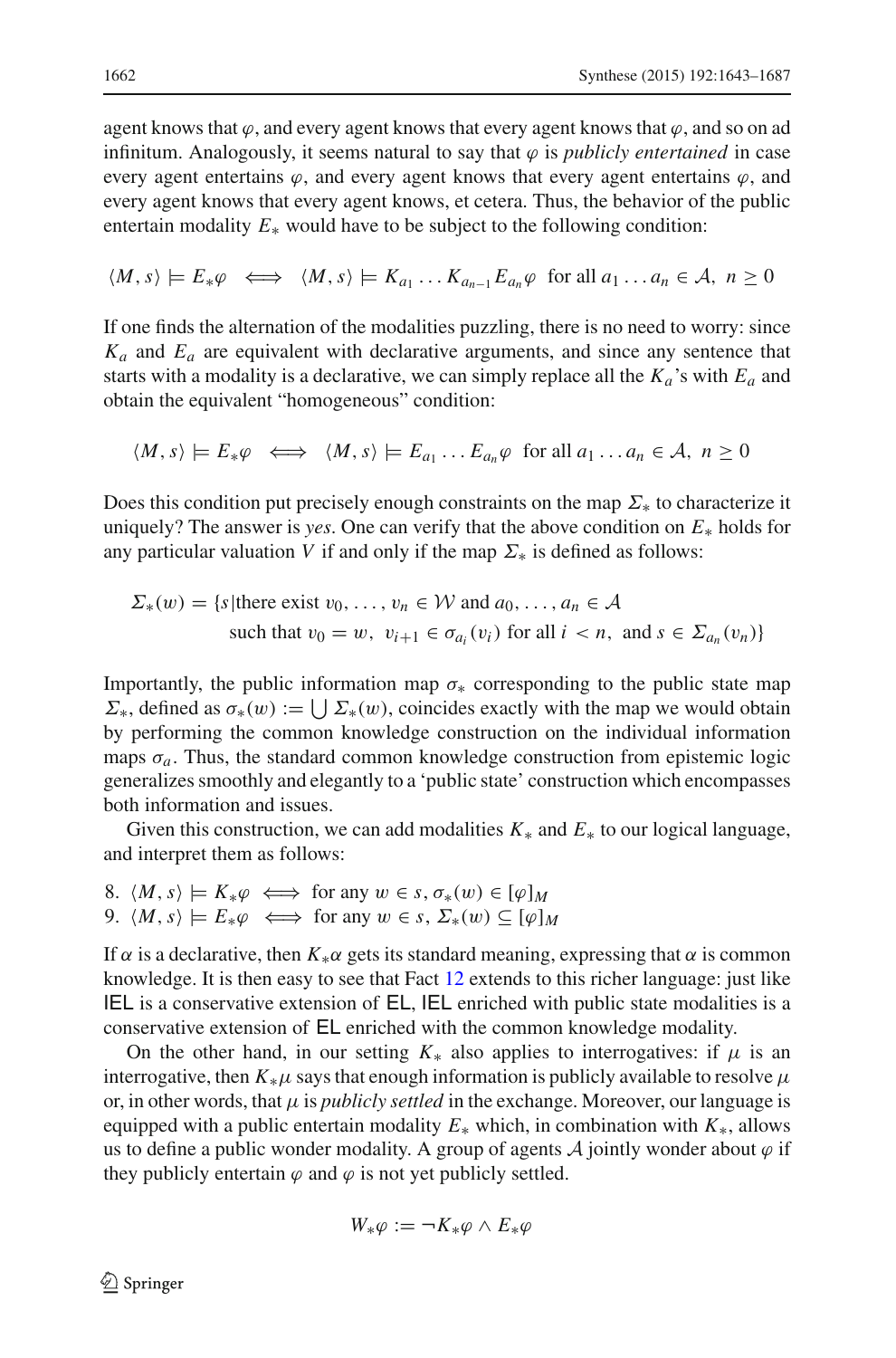Like the modality  $K_{*}$ , the modality  $W_{*}$  plays a crucial role in describing the state of affairs in an information exchange: while *K*<sup>∗</sup> talks about what is settled in the exchange, *W*<sup>∗</sup> talks about what the group as a whole is wondering about, that is, what the *open issues* are in the exchange.

Interestingly,  $W_*\mu$  does not entail  $W_a\mu$  for any particular agent *a*. While this may come as a surprise at first, it is just as it should be: if  $W_*\mu$  holds, then  $\varphi$  is publicly entertained but not publicly settled, that is, the common knowledge of the group does not settle μ. It may well be that there is some agent *a* whose *private* knowledge does settle  $\mu$ . This does not prevent  $\mu$  from being an open issue in the conversation, so long as *a*'s private information is not made publicly available. In fact,  $W_*\mu$  might even be the case while *every* individual agent can resolve  $\mu$ , but the information needed to resolve  $\mu$  has not been made common knowledge: although the issue is settled for each individual agent in this case, it is still open for the group as a whole.

Finally, notice that by means of the common knowledge map, the public state map admits of a rather straightforward characterization:

$$
\Sigma_*(w) = \bigcup_{v \in \sigma_*(w), a \in \mathcal{A}} \Sigma_a(v)
$$

This entails the following connection between the public entertain modality and common knowledge:  $\varphi$  is publicly entertained just in case every agent entertains  $\varphi$  and this fact is common knowledge. That is, if  $A = \{a_1, \ldots, a_n\}$  then:

$$
E_*\varphi\equiv K_*(E_{a_1}\varphi\wedge\cdots\wedge E_{a_n}\varphi)
$$

#### 3.2 Dynamics

So far we have designed new models to represent situations where private and public issues are present, alongside private and public information, and we have provided a suitable logical language to talk about such situations. Now the time has come to dynamify this picture, describing how situations change when certain actions are performed, and how our language provides the means for such actions.

#### *3.2.1 Public announcements*

As we did in our overview of standard DEL, we will limit our discussion here to just one, basic type of action: public announcement.

In DEL, public announcements establish new common knowledge. More specifically, given a model *M*, the public announcement of a sentence  $\varphi$  is taken to have the effect of making the proposition  $|\varphi|_M$  expressed by  $\varphi$  in M common knowledge.<sup>17</sup>

<span id="page-21-0"></span><sup>&</sup>lt;sup>17</sup> This means that, after the announcement, it is common knowledge that the world is located in  $|\varphi|_M$ . Technically, for any world w in the model  $M^{\varphi}$  resulting from the announcement, we will have  $\sigma^{\varphi}_*(w) \subseteq$ |ϕ|*<sup>M</sup>* . As discussed in Sect. [2,](#page-2-0) this does *not* mean that the formula *K*∗ϕ necessarily holds in the updated model. For, after the update,  $\varphi$  may come to express a *different* proposition than it previously did, that is, we do not necessarily have  $|\varphi|_{M\varphi} = |\varphi|_M \cap W^{\varphi}$ .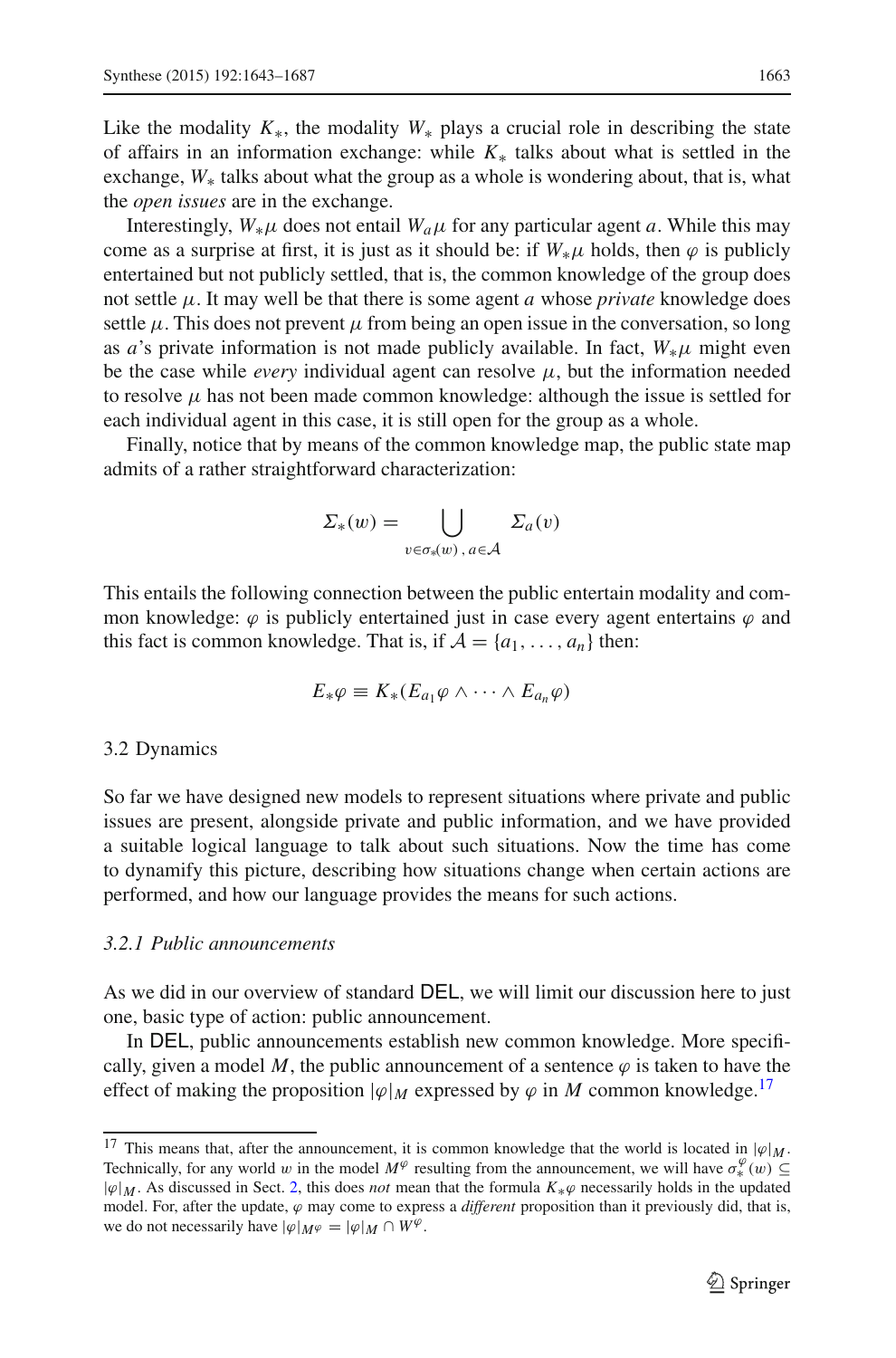In our system, both information and issues are present. By publicly announcing a sentence, an agent may establish new common knowledge and raise new public issues. These two effects fall out of a uniform principle, which is a natural generalization of the treatment of public announcements in DEL: the effect of publicly announcing a sentence  $\varphi$  in a model *M* is to make the proposition  $[\varphi]_M$  expressed by  $\varphi$  in *M* publicly entertained.

Technically, we achieve this by intersecting all the inquisitive states  $\Sigma_a(w)$  with  $[\varphi]_M$ . This means that the information state of each agent is enhanced with the information that the actual world lies in  $|\varphi|_M$ , while their inquisitive state is enhanced with the goal to reach one of the states in  $[\varphi]_M$ .<sup>[18](#page-22-0)</sup> Worlds where  $\varphi$  was false to begin with should be removed from the model in order to ensure that the resulting maps will satisfy the factivity condition, and the valuation map should be restricted accordingly.<sup>19</sup> Hence, a public announcement of  $\varphi$  will transform an inquisitive epistemic model  $M = (W, V, \Sigma_A)$  into the model  $M^{\varphi} = (W^{\varphi}, V^{\varphi}, \Sigma_A^{\varphi})$  defined as follows:

$$
- W^{\varphi} = W \cap |\varphi|_{M}
$$
  
\n
$$
- V^{\varphi} = V \upharpoonright_{\mathcal{W}^{\varphi}}
$$
  
\n
$$
- \Sigma_{\mathcal{A}}^{\varphi} = {\Sigma_{a}^{\varphi}} | a \in \mathcal{A} \text{}, \text{ where for every } w \in \mathcal{W}^{\varphi} \colon \Sigma_{a}^{\varphi}(w) = \Sigma_{a}(w) \cap [\varphi]_{M}
$$

The following fact says that the information state  $\sigma_a^{\varphi}(w)$  of an agent at a world in the updated model is obtained just like in standard DEL, by restricting the original epistemic state  $\sigma_a(w)$  to the proposition  $|\varphi|_M$  expressed by  $\varphi$  in the original model.

<span id="page-22-2"></span>**Fact 13** *For any sentence* ϕ*, agent a, model M and world* w *we have that:*

$$
\sigma_a^{\varphi}(w) = \sigma_a(w) \cap |\varphi|_M
$$

*Proof* Notice that if *S* is a downward closed set of information states,  $w \in \bigcup S \iff$ {*w*} ∈ *S*. Since  $\Sigma_a(w)$ ,  $\Sigma_a^{\varphi}(w)$  and  $[\varphi]_M$  are all downward closed, we have:

$$
v \in \sigma_a^{\varphi}(w) \iff \{v\} \in \Sigma_a^{\varphi}(w) \iff \{v\} \in \Sigma_a(w) \cap [\varphi]_M
$$
  

$$
\iff \{v\} \in \Sigma_a(w) \text{ and } \{v\} \in [\varphi]_M
$$
  

$$
\iff v \in \sigma_a(w) \text{ and } v \in [\varphi]_M \iff v \in \sigma_a(w) \cap [\varphi]_M
$$

 $\Box$ 

We can use this fact to ensure that our update operation turns inquisitive epistemic models into inquisitive epistemic models.

**Fact 14** *For any inquisitive epistemic model M and any sentence*  $\varphi$ *, M*<sup> $\varphi$ </sup> *is an inquisitive epistemic model.*

<sup>&</sup>lt;sup>18</sup> For the update of a single inquisitive state, understood as the public state, this dynamic picture is put forward and motivated in detail in [Ciardelli et al.](#page-44-2) [\(2013a](#page-44-2)).

<span id="page-22-1"></span><span id="page-22-0"></span><sup>&</sup>lt;sup>19</sup> Notice that, like in standard DEL, an update does not change the truth value of atomic sentences at worlds, which reflects the fact that atoms are intended to model facts that are not themselves epistemic in nature.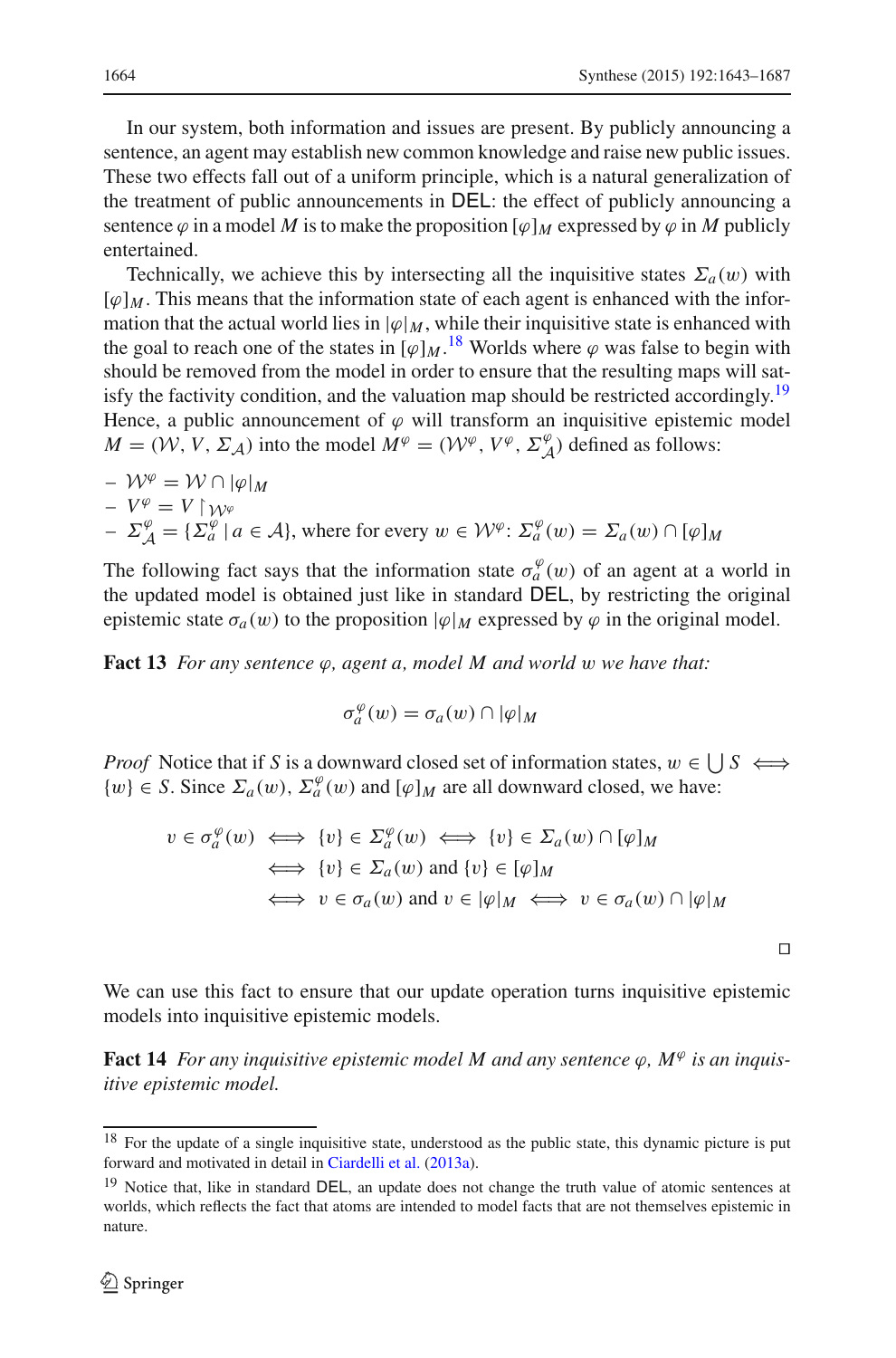*Proof* First, notice that  $\Sigma_a^{\varphi}(w)$  is a non-empty, downward closed set of information states, as it should be. For,  $\Sigma_a \varphi(w) = \Sigma_a(w) \cap [\varphi]_M$ , and the intersection of two nonempty, downward closed sets of information states is itself non-empty and downward closed.

To see that the updated maps  $\Sigma_a^{\varphi}$  satisfy the factivity condition, consider a world  $w \in \mathcal{W}^{\varphi} = \mathcal{W} \cap [\varphi]_M$ . Since the original map satisfies factivity by assumption, we have  $w \in \sigma_a(w)$ , and since  $w \in |\varphi|_M$  we can conclude  $w \in \sigma_a(w) \cap |\varphi|_M = \sigma_a^{\varphi}(w)$ .

Finally, we have to check that the updated maps  $\Sigma_a^{\varphi}$  satisfy the introspection condition. Suppose  $v \in \sigma_a^{\varphi}(w) = \sigma_a(w) \cap |\varphi|_M$  Since the original map satisfies introspection by assumption,  $v \in \sigma_a(w)$  implies  $\Sigma_a(v) = \Sigma_a(w)$ , whence  $\Sigma_a^{\varphi}(v) =$  $\sum_{a}(v) \cap [\varphi]_M = \sum_{a}(w) \cap [\varphi]_M = \sum_{a}(w)$ .

In order to familiarize ourselves with the effects of public announcements, let us consider in turn the announcement of a declarative and of an interrogative. First consider a declarative  $\alpha$ . We know from Fact [5](#page-13-0) that  $\alpha|_M = \{s \subseteq \mathcal{W} \mid s \subseteq |\alpha|_M\}$ . Thus, recalling from p. 7 that the *restriction* of an issue *I* to an information state *s* is defined as  $I \upharpoonright_s := \{ t \in I \mid t \subseteq s \}$ , we have that:

$$
\Sigma_a^{\alpha}(w) = \Sigma_a(w) \cap [\alpha]_M = \{ s \in \Sigma_a(w) \mid s \subseteq |\alpha|_M \} = \Sigma_a(w) \mid_{|\alpha|_M}
$$

That is, the inquisitive state of an agent at a world after the announcement of  $\alpha$  is nothing but the restriction of the original state to the set of worlds in *M* where  $\alpha$ is true. Thus, there is nothing more to the announcement of a declarative than there used to be in standard DEL: as a consequence of the announcement of  $\alpha$ , worlds where  $\alpha$  was false are removed from the model, and all the agents' states are restricted accordingly.

Now consider the case in which the announced sentence is an interrogative  $\mu$ . As before, worlds where  $\mu$  is false are eliminated from the model. In this respect, an announcement of  $\mu$  behaves just like an announcement of its presupposition  $\pi_{\mu}$ . However, now this is not all that there is to the announcement. For any agent *a* and world w, the announcement enhances the inquisitive state  $\Sigma_a(w)$  by intersecting it with  $[\mu]_M$ , that is, it makes it a goal for *a* to reach a state where  $\mu$  is resolved. This, then, is how the announcement of an interrogative can raise new issues. $20$ 

In this way, our uniform semantics of declaratives and interrogatives is put to use in a dynamics that allows for a unified treatment of providing information and raising issues. Although it may be convenient to talk of *asserting* for the act of announcing a declarative sentence, and of *asking* for the act of announcing an interrogative sentence, asserting and asking are in this view not two intrinsically different kinds of speech act, but rather one and the same speech act performed with two different kinds of sentences.<sup>[21](#page-23-1)</sup>

<span id="page-23-0"></span><sup>&</sup>lt;sup>20</sup> In Sect. [3.2.4](#page-28-0) we will develop a more realistic dynamic picture, in which the announcement of an interrogative does not *provide* the information that its presupposition is true, but rather requires such information to be publicly established prior to the announcement.

<span id="page-23-1"></span> $21$  We will return to this important point when comparing our proposal with that of van Benthem and Minică [\(2012](#page-45-2)) in Sect. [4.](#page-33-0)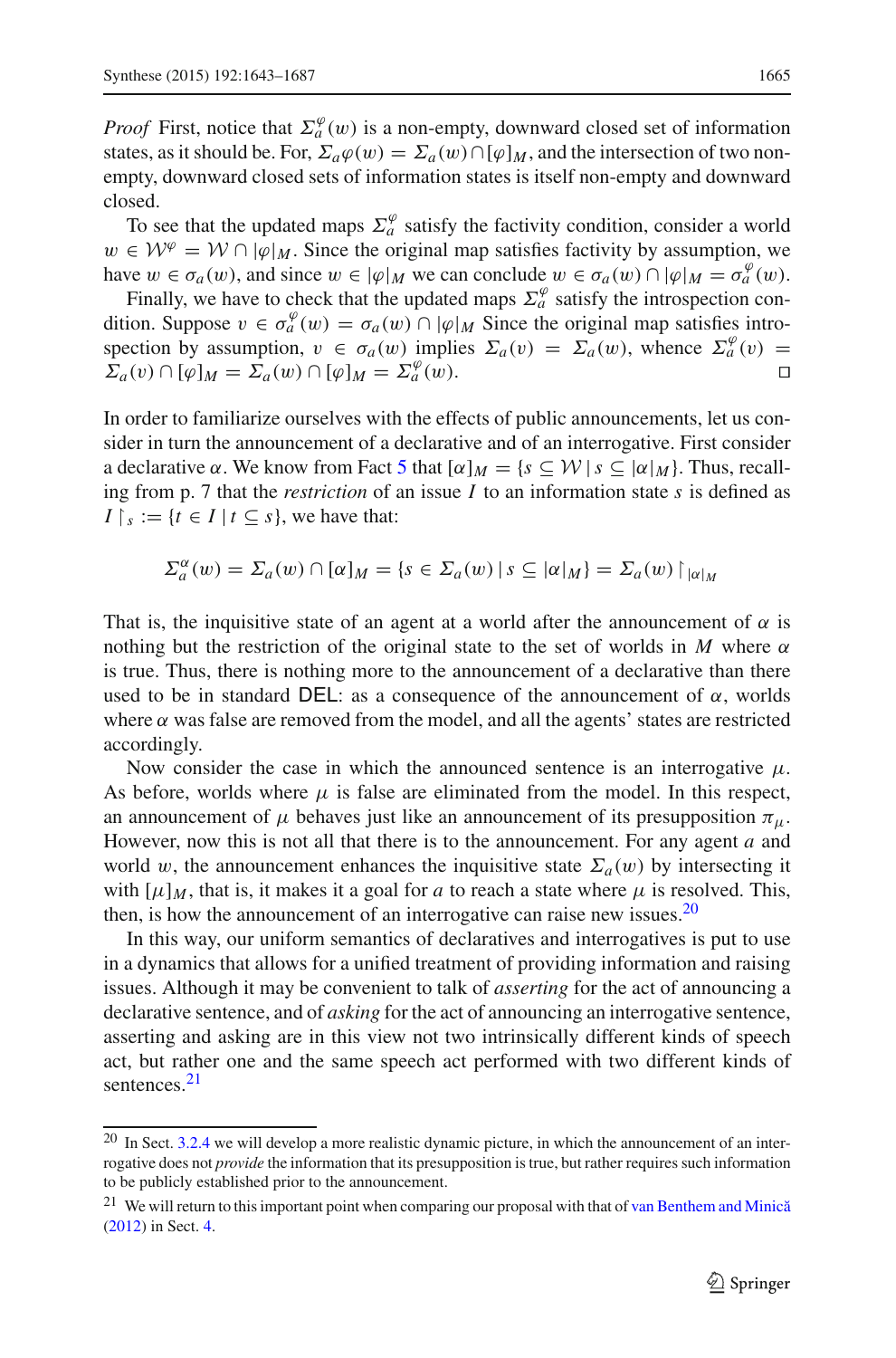

<span id="page-24-0"></span>**Fig. 2** The effects of a series of simple announcements on a state

Let us illustrate the effects of public announcements graphically for some very simple cases. Consider a language with just two atomic sentences, *p* and *q*, and a model consisting of just four worlds,  $W = \{11, 10, 01, 00\}$ , such that 11 makes both *p* and *q* true, 10 makes *p* true and *q* false, 01 makes *p* false and *q* true, and 00 makes both *p* and *q* false. Suppose that there is just one agent, *a*, and suppose that initially, in any  $w \in \mathcal{W}$ , *a*'s inquisitive state  $\Sigma_a(w)$  is embodied by the trivial issue over  $\mathcal{W}$ , which is depicted in Fig. [2a](#page-24-0). Throughout this example, *a*'s inquisitive state will always be the same for any  $w \in W$ , so we will simply denote it by  $\Sigma_a$ . We visualize inquisitive states by depicting only their maximal elements (just as we did for issues in Fig. [1](#page-8-0) on p. 8). In this case, since  $\Sigma_a$  is embodied by the trivial issue over *W*, there is just one maximal element, which is *W* itself. This means that initially *a* has no (non-trivial) information and no (non-trivial) issues.

Now suppose that a polar interrogative ?*p* is publicly announced. To capture the effect of this announcement,  $\Sigma_a$  needs to be intersected with the proposition expressed by ?*p*, which consist of all information states that support either *p* or  $\neg p$ . The resulting inquisitive state is depicted in Fig. [2b](#page-24-0).

Next suppose that another polar interrogative, ?*q*, is publicly announced. To capture the effect of this announcement,  $\Sigma_a$  needs to be further intersected with the proposition expressed by  $?q$ , which consists of all information states that support either  $q$  or  $\neg q$ . The resulting inquisitive state is depicted in Fig. [2c](#page-24-0). Notice that *a*'s *information* state, i.e.,  $\sigma_a = \bigcup \Sigma_a$ , has not changed: no worlds have been eliminated, which means that no information has been gained. However, *a*'s inquisitive state has been enhanced in a non-trivial way, capturing the fact that two issues have been raised: the issue whether *p*, and the issue whether *q*. The resulting inquisitive state consists precisely of those information states that resolve both these issues.

Now suppose that the declarative sentence *p* is publicly announced. The effect of this announcement is depicted in Fig. [2d](#page-24-0). Now *a*'s information state  $\sigma_a$  *does* change: all worlds where  $p$  is false are eliminated. This resolves one of the open issues, i.e., whether *p*. However, the resulting inquisitive state reflects that the other public issue, whether  $q$ , is still open.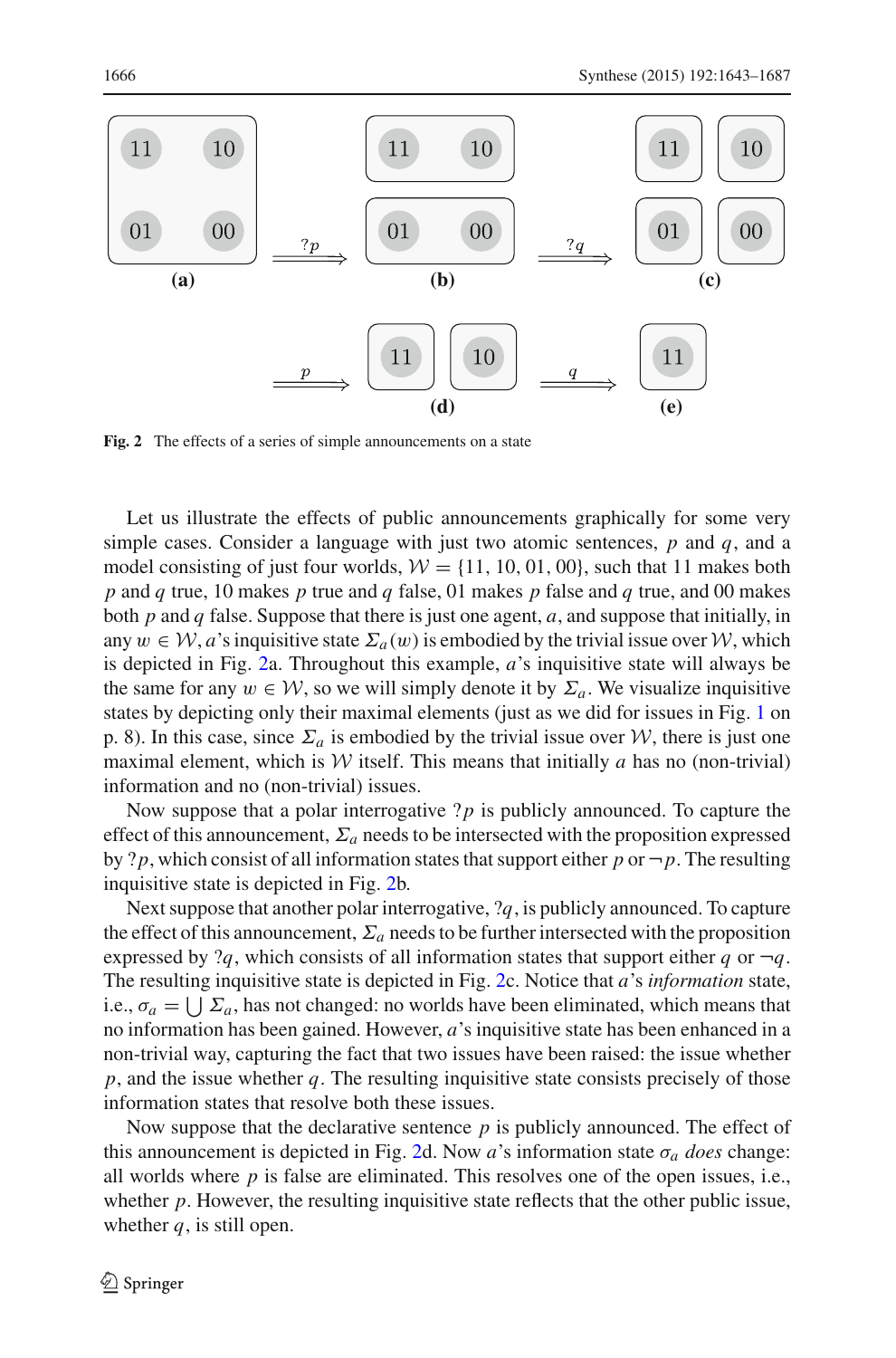Finally, suppose that the declarative sentence  $q$  is publicly announced. This leads to the inquisitive state in Fig. [2e](#page-24-0). Again,  $\sigma_a$  changes through this announcement: all worlds where  $q$  is false are eliminated. This resolves the issue whether  $q$ , and leads to a situation in which *a* no longer entertains any (non-trivial) issues.

#### *3.2.2 Extending the logical language*

To be able to talk about the effects of a public announcement not just in the metalanguage but also in the object language, we extend the latter, as is commonly done in DEL, with a dynamic modal operator which allows us to talk about what is the case after a public announcement has been performed. For any sentence  $\varphi$ , we introduce a corresponding dynamic modality  $\lbrack \varphi \rbrack$  that can be applied to a sentence of either category—declarative or interrogative—to yield a sentence of that same category. That is, we extend the syntax of our language with the following clause:

- if 
$$
\varphi \in \mathcal{L}_! \cup \mathcal{L}_?
$$
 and  $\psi \in \mathcal{L}_\bullet$ , then  $[\varphi]\psi \in \mathcal{L}_\bullet$ , where  $\bullet \in \{!, ?\}$ 

Semantically, assessing a sentence  $[\varphi]\psi$  at a pair  $\langle M, s \rangle$  amounts to assessing  $\psi$  at the pair  $\langle M^\varphi, s \cap |\varphi|_M \rangle$  consisting of the model resulting from the announcement of  $\varphi$  and the information state resulting from enhancing *s* with the information provided by  $\varphi$ .

$$
\langle M, s \rangle \models [\varphi] \psi \iff \langle M^{\varphi}, s \cap |\varphi|_{M} \rangle \models \psi
$$

From this support clause we recover as a special case the truth conditions which are familiar form our discussion of standard DEL.

$$
\langle M, \, w \rangle \models [\varphi] \psi \iff w \not\in [\varphi]_M \text{ or } \langle M^\varphi, \, w \rangle \models \psi
$$

A straightforward check reveals that what we established so far about declaratives (essentially Fact [5](#page-13-0) and its consequences, such as the identity  $\Sigma_a^{\alpha}(w) = \Sigma_a(w) \mid_{|\alpha|_M}$ ) remains valid for declaratives in the language enriched with dynamic modalities. Since support for declaratives is still determined by truth conditions, the semantics of a declarative  $\lceil \varphi \rceil \alpha$  can be understood in terms of truth conditions, which are the standard ones we encountered in our overview of standard DEL in Sect. [2.2:](#page-5-0)  $[\varphi]$ α is true in w in case a truthful announcement of  $\varphi$  in w is impossible, because  $\varphi$  is false in w, or in case such an announcement is possible and  $\alpha$  is true after the announcement has taken place. In particular, this means that our system equipped with dynamic modalities is a conservative extension of the standard public announcement logic discussed in Sect. [2.2.](#page-5-0)

However, in our system the dynamic modality can be prefixed not only to declaratives, like in standard DEL, but also to interrogatives. If  $\mu$  is an interrogative, then  $[\varphi]$ μ should be thought of as a "dynamically conditionalized" interrogative, which asks to resolve  $\mu$  under the assumption not just that  $\varphi$  were true, but that  $\varphi$  were actually announced. Thus, for instance,  $[p]^2 K_a q$  encodes the question: "if p were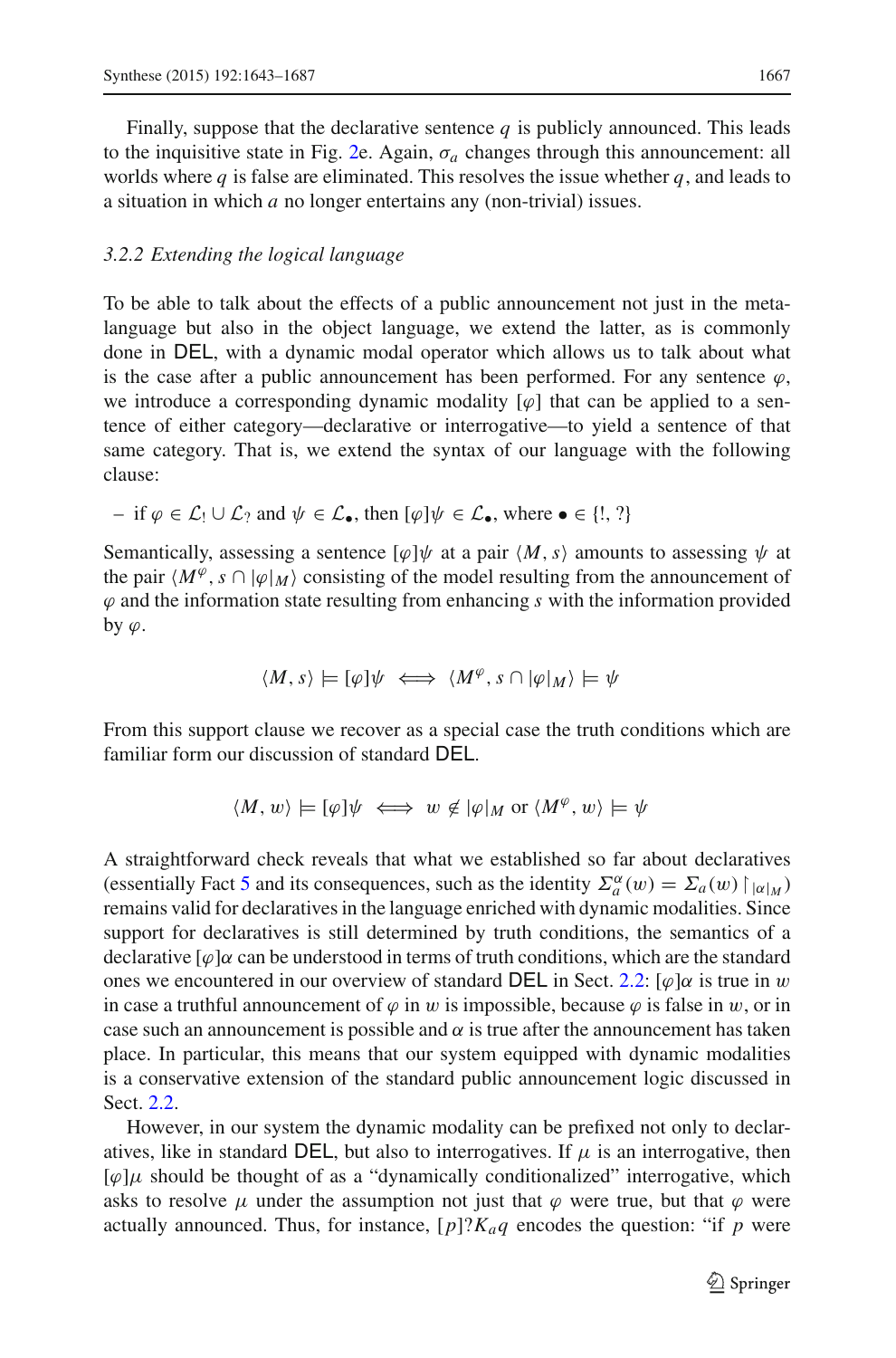announced, would *a* know that *q*?". Contrast this with the simple conditional interrogative  $p \rightarrow ?K_aq$ , which encodes the question "if *p* is true, does *a* know that *q*?". To know that  $K_a(p \to q)$ , for instance, is sufficient information to resolve the former interrogative, but not the latter.

Notice that the definition of the presupposition of an interrogative needs to be extended to cover interrogatives of the form  $[\varphi] \mu$  as well. If we let  $\pi_{[\varphi] \mu} = [\varphi] \pi_{\mu}$ , it is immediate to verify that Fact [7](#page-15-2) above extends to the language enriched with dynamic modalities.

#### *3.2.3 Factive announcements*

We said that after an announcement of  $\varphi$ , the proposition that  $\varphi$  expressed in the original model comes to be publicly entertained: for any world  $w$  of the updated model we have  $\Sigma_a^{\varphi}(w) \subseteq [\varphi]_M$ , which also implies that for any world,  $\Sigma_*^{\varphi}(w) \subseteq [\varphi]_M$  holds. However, this does not in general mean that  $E_*\varphi$  will hold in the updated model. For, like in standard DEL, the update may change the states associated with each world, and so in the updated model  $\varphi$  can come to express a different proposition than it did in the original model. Since, as we saw, the announcement of a declarative works just like in standard DEL, the declarative  $p \wedge \neg K_* p$  discussed above is still a case in point: after being publicly announced, this sentence becomes false, and thus not publicly entertained.

However, we will see that this phenomenon does not arise with sentences that do not contain any occurrence of the modalities *Ka*, *Ea*, *K*<sup>∗</sup> and *E*∗. We will refer to such sentences as *factive* sentences. The following fact establishes that a factive sentence is supported by a state in an updated model iff it was supported by the same state in the original model.

**Fact 15** *Let*  $\varphi$  *be any sentence and let*  $\psi$  *be a factive sentence. For any state s*  $\subseteq$   $\mathcal{W}^{\varphi}$ *,* 

$$
\langle M^\varphi, s \rangle \models \psi \iff \langle M, s \rangle \models \psi
$$

*Proof* For sentences not containing the dynamic modality, a straightforward induction on the complexity of  $\psi$  suffices to establish the claim. Moreover, any factive sentence can be proven to be equivalent to one that does not contain any dynamic modality. To see this, consider a sentence  $\lbrack \varphi \rbrack \psi$ , where  $\varphi$  and  $\psi$  are factive sentences which do not contain a dynamic modality. First suppose  $\varphi$  is a declarative  $\alpha$ : since we already know that the equivalence we are proving holds for  $\psi$ , we have  $\langle M, s \rangle \models [\alpha] \psi \iff$  $\langle M^{\alpha}, s \cap |\alpha|_M \rangle \models \psi \iff \langle M, s \cap |\alpha|_M \rangle \models \psi \iff \langle M, s \rangle \models \alpha \rightarrow \psi.$  Thus,  $[\alpha] \psi$  is equivalent with  $\alpha \to \psi$ . On the other hand, if  $\varphi$  is not a declarative but an interrogative  $\mu$ , then a similar argument shows that  $[\mu]\psi$  is equivalent with  $\pi_\mu \to \psi$ . Using these equivalences inductively, one can turn an arbitrary factive sentence into an equivalent one without dynamic modalities, which in turn shows that our claim holds for all factive sentences.

<span id="page-26-0"></span>The previous Fact tells us that for any model M, sentence  $\varphi$  and factive sentence  $\psi$ , we have  $[\psi]_{M\varphi} = [\psi]_M \upharpoonright_{[\varphi]}$ . In particular, when  $\varphi = \psi$ ,  $[\varphi]_M \upharpoonright_{[\varphi]}$  boils down to  $[\varphi]_M$ , and so we have the following fact.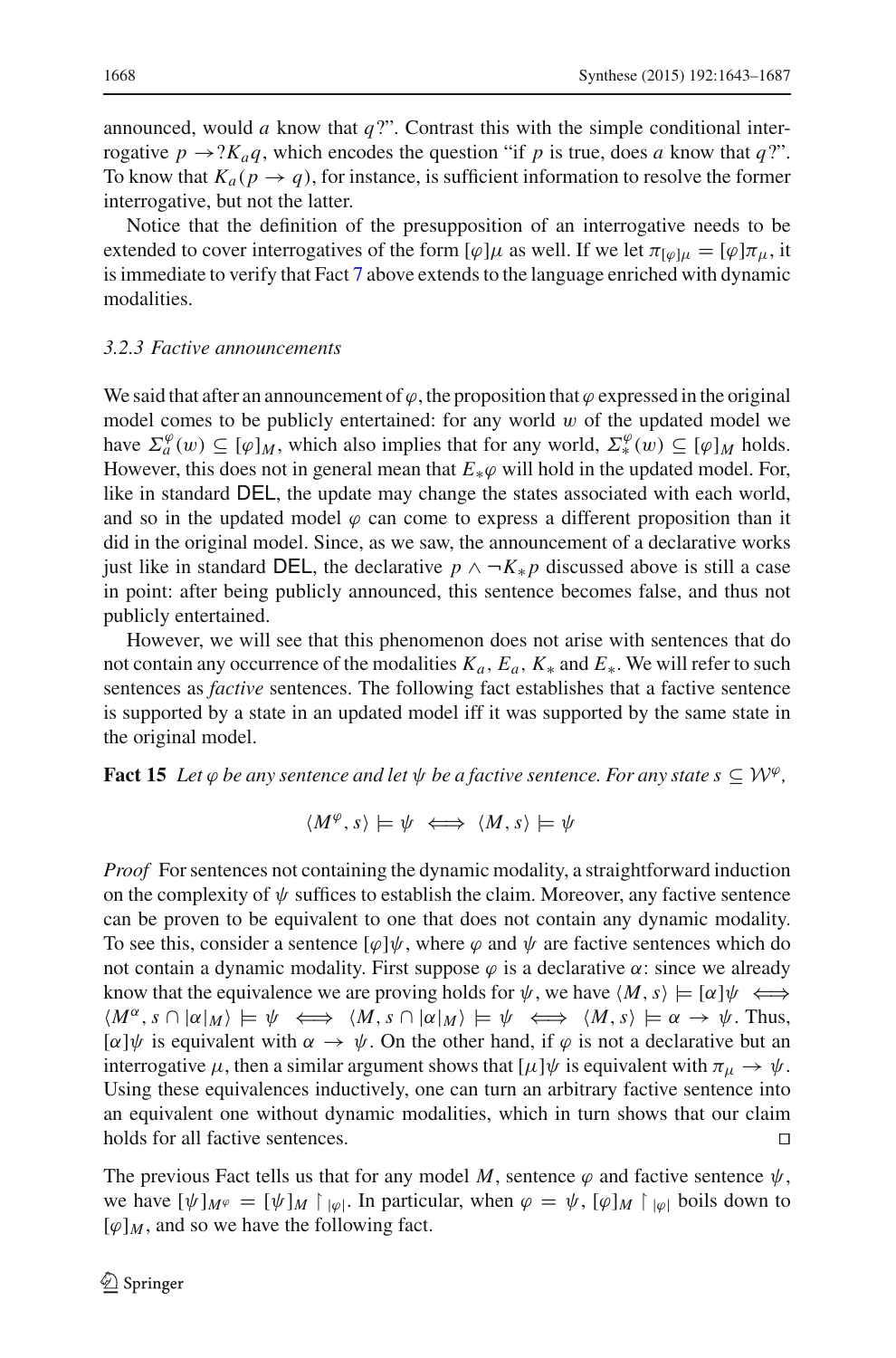**Fact 16** *If*  $\varphi$  *is factive, then for any model M,*  $[\varphi]_{M^{\varphi}} = [\varphi]_{M}$ *.* 

Now consider the model  $M^{\varphi}$  resulting from the announcement of a factive  $\varphi$ . At any world  $w \in W^{\varphi}$  we have by construction that  $\Sigma_a^{\varphi}(w) \subseteq [\varphi]_M$  and thus by the previous fact  $\Sigma_a^{\varphi}(w) \subseteq [\varphi]_{M^{\varphi}}$ . And since this is true for any agent *a* and for any world  $w \in \mathcal{W}^{\varphi}$ , it follows by definition of  $\Sigma^{\varphi}_*$  that we must also have  $\Sigma^{\varphi}_*(w) \subseteq [\varphi]_{M^{\varphi}}$  at each world w. But this means that  $E_*\varphi$  will be supported by any state (and thus, in particular, true at any world) in the updated model.

<span id="page-27-0"></span>**Fact 17** *If*  $\varphi$  *is a factive sentence, then for any*  $s \subseteq W^{\varphi}$  *we have*  $\langle M^{\varphi}, s \rangle \models E_* \varphi$ *.* 

So, for factive sentences  $\varphi$  it does hold that a public announcement of  $\varphi$  has the effect of making  $\varphi$  publicly entertained. As a consequence, the following is a validity for any factive  $\varphi$ :

$$
[\varphi]E_*\varphi
$$

Now, if  $\varphi$  is a declarative  $\alpha$ , then we know that  $E_*\alpha \equiv K_*\alpha$ . Thus, announcing a factive declarative has the effect of making it common knowledge, just like in standard DEL.

**Fact 18** *If*  $\alpha$  *is a factive declarative, then for any*  $s \subseteq \mathcal{W}^{\alpha}$  *we have*  $\langle M^{\alpha}, s \rangle \models K_{*} \alpha$ *.* 

As a consequence, the following sentence is valid for any factive declarative  $\alpha$ :

#### [α]*K*∗α

Obviously, the same principle does not apply to factive interrogatives: a mere public announcement of  $\mu$  does not in general lead to a state where  $\mu$  is publicly settled. What one may expect, rather, is that after being publicly announced, a factive interrogative becomes an open issue, that is, one may expect that  $W_*\mu$  would hold in the updated model. However, this is not always the case: for, although Fact [17](#page-27-0) ensures that  $\mu$  will be publicly entertained after the announcement, nothing ensures that  $\mu$  will not be publicly settled. That could come about in two ways: first,  $\mu$  may be already publicly settled prior to the announcement, in which case, since  $\mu$  is factive, it will remain settled after the announcement. Second,  $\mu$  could be publicly settled by the very information that it provides. As an example, consider a pair  $\langle M, w \rangle$  such that  $\langle M, w \rangle \models q \land \neg K_* q \land K_* \neg p$ , and let  $\mu$  be the factive interrogative ? $\{p \land \neg q, \neg p \land q\}.$ It is easy to see that  $\langle M, w \rangle \models \neg K_* \mu \wedge [\mu] K_* \mu$ : for, the announcement of  $\mu$  establishes common knowledge that exactly one of *p* and *q* is true, which, together with the previous common knowledge that  $\neg p$  (which, being factive, is not affected by the announcement) creates common knowledge of  $\neg p \land q$ , which is sufficient to resolve  $\mu$ .

<span id="page-27-1"></span>However, if the common knowledge of the group prior to the announcement is sufficient to establish the presupposition of a certain factive interrogative  $\mu$ , but is not sufficient to resolve  $\mu$ , then indeed announcing  $\mu$  has the effect of making  $\mu$  an open issue. In order to see this, we will first prove the following fact, which holds for any sentence  $\varphi$ : if  $\varphi$  is already common knowledge at a world, then a public announcement of  $\varphi$  does not enhance any information state at that world.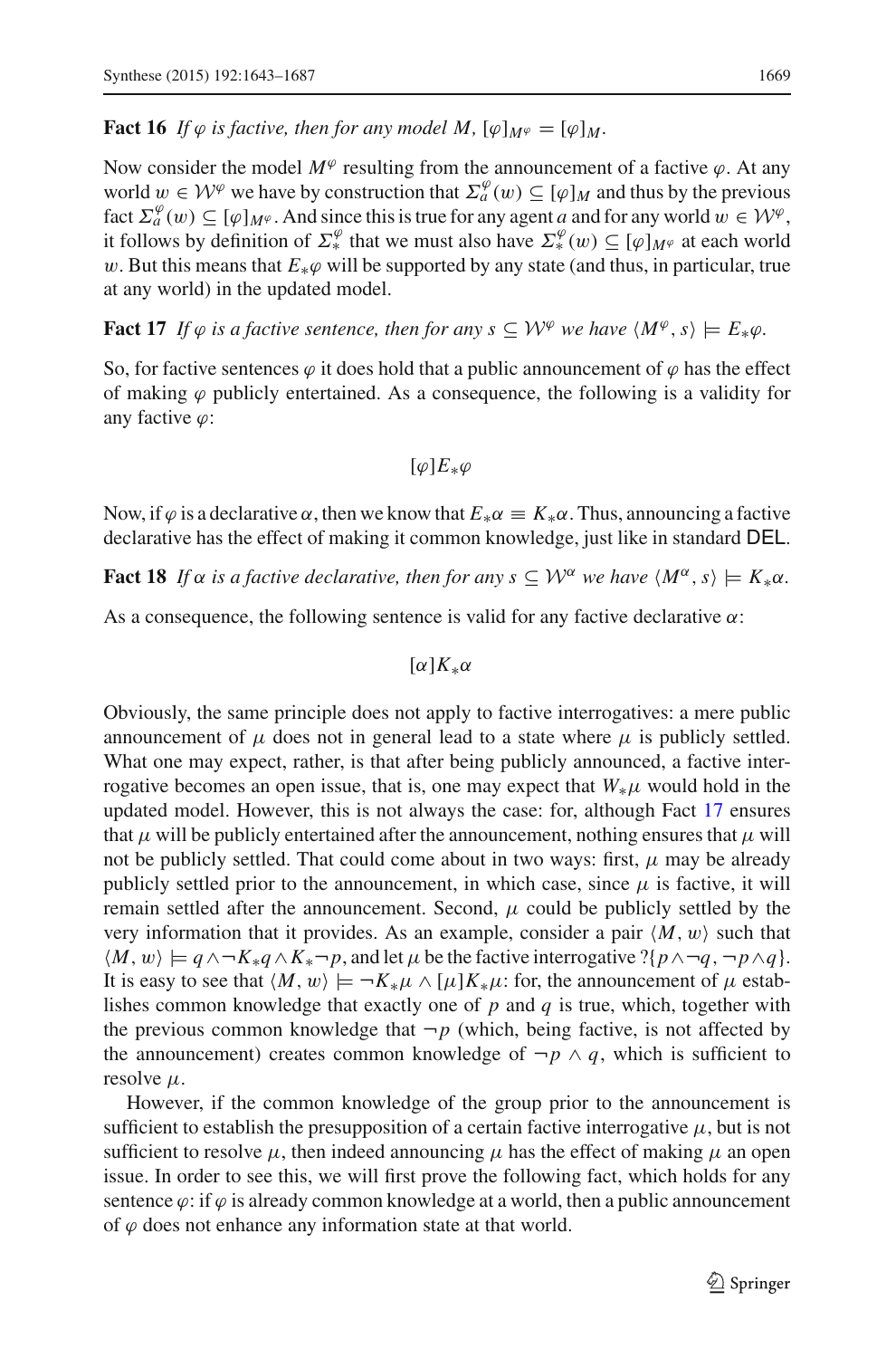**Fact 19** *Let M be a model, w a world in M and*  $\varphi$  *a sentence. If*  $\sigma_*(w) \subseteq |\varphi|_M$ , then  $\sigma_a^{\varphi}(w) = \sigma_a(w)$  for any  $a \in A$ , and  $\sigma_*^{\varphi}(w) = \sigma_*(w)$ .

*Proof* First, if  $\sigma_*(w) \subseteq |\varphi|_M$ , then since  $w \in \sigma_*(w)$  we have  $w \in |\varphi|_M$ , which means that w is also a world in the updated model  $M^{\varphi}$ . Consider first the case of a private state  $\sigma_a^{\varphi}(w)$ . Since  $\sigma_a(w) \subseteq \sigma_*^*(w) \subseteq |\varphi|_M$ , Fact [13](#page-22-2) yields

$$
\sigma_a^{\varphi}(w) = \sigma_a(w) \cap |\varphi|_M = \sigma_a(w)
$$

Now consider common knowledge. Obviously,  $\sigma^{\varphi}_*(w) \subseteq \sigma_*(w)$ . Viceversa, suppose  $v \in \sigma_*(w)$ : then there is a sequence  $u_0, \ldots, u_{n+1}$  of worlds and a sequence  $a_1, \ldots, a_n$ of agents with  $u_0 = w$ ,  $u_{n+1} = v$  and  $u_{i+1} \in \sigma_{a_i}(u_i)$  for  $0 \le i \le n$ . But it is easy to prove by induction that at each  $u_i$  we must have  $\sigma_*(u_i) \subseteq |\varphi|_M$ , whence by what we just established for private maps,  $\sigma_{a_i}(u_i) = \sigma_{a_i}^{\varphi}(u_i)$ . So, we have a sequence  $u_0, \ldots, u_{n+1}$  of worlds and a sequence  $a_1, \ldots, a_n$  of agents with  $u_0 = w$ ,  $u_{n+1} = v$  and  $u_{i+1} \in \sigma_x^{\varphi}(u_i)$  for  $0 \le i \le n$ , which means that  $v \in \sigma_x^{\varphi}(w)$ . and  $u_{i+1} \in \sigma_{a_i}^{\varphi}(u_i)$  for  $0 \le i \le n$ , which means that  $v \in \sigma_*^{\varphi}(w)$ .

With this fact in place we are ready to prove the fact mentioned before: if the presupposition of a factive interrogative  $\mu$  is common knowledge, but  $\mu$  is not publicly settled, then announcing  $\mu$  results in  $\mu$  becoming an open issue.

<span id="page-28-1"></span>**Fact 20** *If* μ *is a factive interrogative, then the following is a validity:*

$$
(K_{*}\pi_{\mu} \wedge \neg K_{*}\mu) \rightarrow [\mu]W_{*}\mu
$$

*Proof* Since the implication is a declarative, by Fact [5](#page-13-0) we just have to make sure that it is true in any world of any model. So, suppose  $\langle M, w \rangle \models K_* \pi_\mu \land \neg K_* \mu$ . Since  $\langle M, w \rangle \models K_* \pi_\mu$ , we must have that  $\sigma_*(w) \in [\pi_\mu]_M$ , which by Fact [5](#page-13-0) amounts to  $\sigma_*(w) \subseteq |\pi_\mu|_M = |\mu|_M$ . But, by factivity,  $w \in \sigma_*(w)$ , and thus  $w \in |\mu|_M$ , which means that w is a world in  $M^{\mu}$ .

Now, since  $\mu$  is factive, by Fact [17](#page-27-0) we know that  $\langle M^{\mu}, w \rangle \models E_* \mu$ . Moreover, since  $\sigma_*(w) \subseteq |\mu|_M$ , the previous Fact yields  $\sigma_*^{\mu}(w) = \sigma_*(w)$ . On the other hand, the assumption  $\langle M, w \rangle \models \neg K_* \mu$  means that  $\sigma_*(w) \notin [\mu]_M$ , whence it follows  $\sigma_*^{\mu}(w) \notin [\mu]_M$ . Finally, since  $[\mu]_M = [\mu]_{M^{\mu}}$  by Fact [16,](#page-26-0) we obtain  $\sigma_*^{\mu}(w) \notin [\mu]_{M^{\mu}}$ , which means that  $\langle M^{\mu}, w \rangle \models \neg K_{*} \mu$ . Putting things together, we have  $\langle M^{\mu}, w \rangle \models$  $\neg K_*\mu \wedge E_*\mu$ , that is,  $\langle M^\mu, w \rangle \models W_*\mu$ , which implies  $\langle M, w \rangle \models [\mu]W_*\mu$ , as we set out to show.  $\Box$ 

Notice that Fact [8](#page-15-3) tells us that factive *polar* interrogatives, as well as complex interrogatives that are obtained from them by conjunction and conditionalization, have tautological presuppositions. In this case, the condition  $K_*\pi_{\mu}$  is trivially satisfied, and the above validity can be simplified to  $\neg K_*\mu \to [\mu]W_*\mu$ , which expresses that, unless  $\mu$  is already publicly settled, announcing  $\mu$  will result in  $\mu$  becoming an open issue in the exchange.

#### <span id="page-28-0"></span>*3.2.4 Division of labor*

In the system we described so far, the announcement of a sentence may both provide new information, and raise new issues. However, in many natural languages (including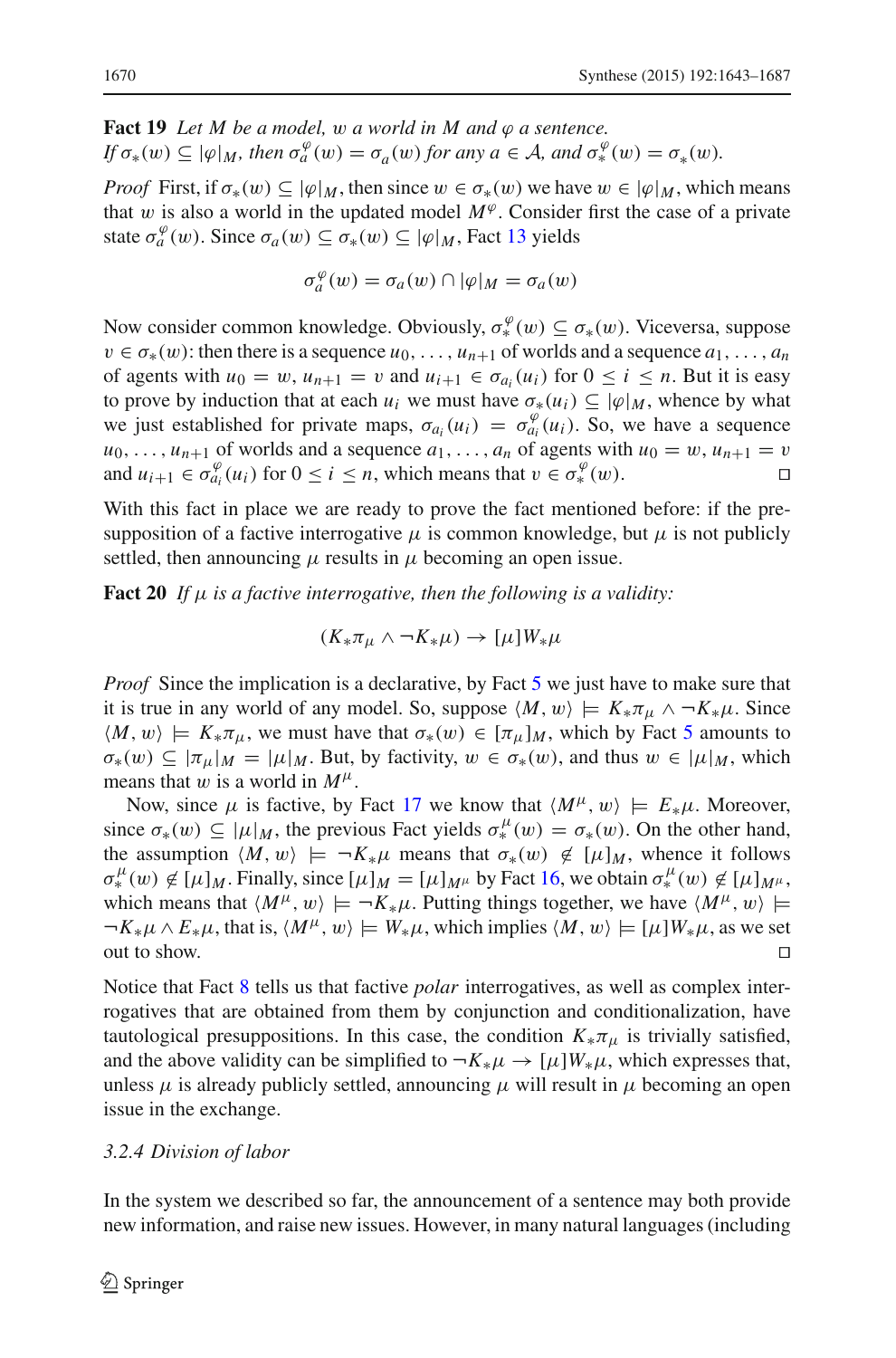English) these communicative tasks seem to be quite rigidly divided between declaratives and interrogatives: generally, information is provided by uttering declaratives, and issues are raised by uttering interrogatives. To make IDEL faithful to actual linguistic exchange in this respect, announcements may be constrained according to a principle that we may call *division of communicative labor*: announcing a declarative is appropriate in a given context only if it provides new information and does not raise any new issues; viceversa, announcing an interrogative is appropriate only if it raises new issues and does not provide any new information.

To formulate this principle more precisely, we need to specify when a sentence is informative and when it is inquisitive. We will say that a sentence  $\varphi$  is *informative* in a world w in case an announcement of  $\varphi$  in w enhances the public information state in w.

#### **Definition 13** *(Informativeness)*

A sentence  $\varphi$  is *informative* in a world w in case  $\sigma_*^{\varphi}(w) \subset \sigma_*(w)$ .

Second, we will say that a sentence  $\varphi$  is *inquisitive* in a world w in case the public issues after an announcement of  $\varphi$  are not just the restriction of the old public issues to the new public information state resulting from the announcement. In other words,  $\varphi$  is inquisitive in a world in case an announcement of  $\varphi$  would not just enhance the public information state (if it does at all) but also makes it harder to reach a state where the public issues are settled.

#### **Definition 14** *(Inquisitiveness)*

A sentence  $\varphi$  is *inquisitive* in a world w in case  $\Sigma_*^{\varphi}(w) \subset \Sigma_*(w) \restriction_{\sigma_*^{\varphi}(w)}$ .

To understand these notions better, we will prove two facts that characterize when an announcement of  $\varphi$  brings about a change in common knowledge, or in the public state in general. The first of these facts says that an announcement of  $\varphi$  establishes new common knowledge at w in case it is not already common knowledge that  $\varphi$  is true.

<span id="page-29-0"></span>**Fact 21**  $\varphi$  *is informative in*  $w \iff \sigma_*(w) \not\subseteq |\varphi|_M$ *.* 

*Proof* If  $\sigma_*(w) \not\subseteq |\varphi|_M$  then since  $\sigma_*^{\varphi}(w) \subseteq \mathcal{W}^{\varphi} = |\varphi|_M$  we cannot have  $\sigma_*^{\varphi}(w) =$  $\sigma_*(w)$ , and since obviously  $\sigma_*^{\varphi}(w) \subseteq \sigma_*(w)$ , we must have  $\sigma_*^{\varphi}(w) \subset \sigma_*(w)$ . The converse direction was proved as part of Fact [19.](#page-27-1)

<span id="page-29-1"></span>The second fact says that an announcement of  $\varphi$  enhances the public state at w just in case  $\varphi$  is not already publicly entertained at w.

**Fact 22**  $\Sigma^{\varphi}_*(w) \subset \Sigma^*(w) \iff \Sigma^*(w) \not\subseteq [\varphi]_M$ .

*Proof* If  $\Sigma_*(w) \nsubseteq [\varphi]_M$ , then since  $\Sigma_*^{\varphi}(w) \subseteq [\varphi]_M$  by construction of the updated model,  $\Sigma^{\varphi}_*(w)$  cannot be equal to  $\Sigma^*(w)$ , and so we must have  $\Sigma^{\varphi}_*(w) \subset \Sigma^*(w)$ . Viceversa, suppose  $\Sigma_*(w) \subseteq [\varphi]_M$ . Then  $\sigma_*(w) = \bigcup \Sigma_*(w) \subseteq \bigcup [\varphi]_M = |\varphi|_M$ , so by the previous lemma  $\sigma_*^{\varphi}(w) = \sigma_*(w)$ . But if  $s \in \Sigma_*(w)$ , then there exists a  $v \in \sigma_*(w)$  such that  $s \in \Sigma_a(v)$  for some agent *a*. Now, since  $\sigma_*^{\varphi}(w) = \sigma_*(w)$ , we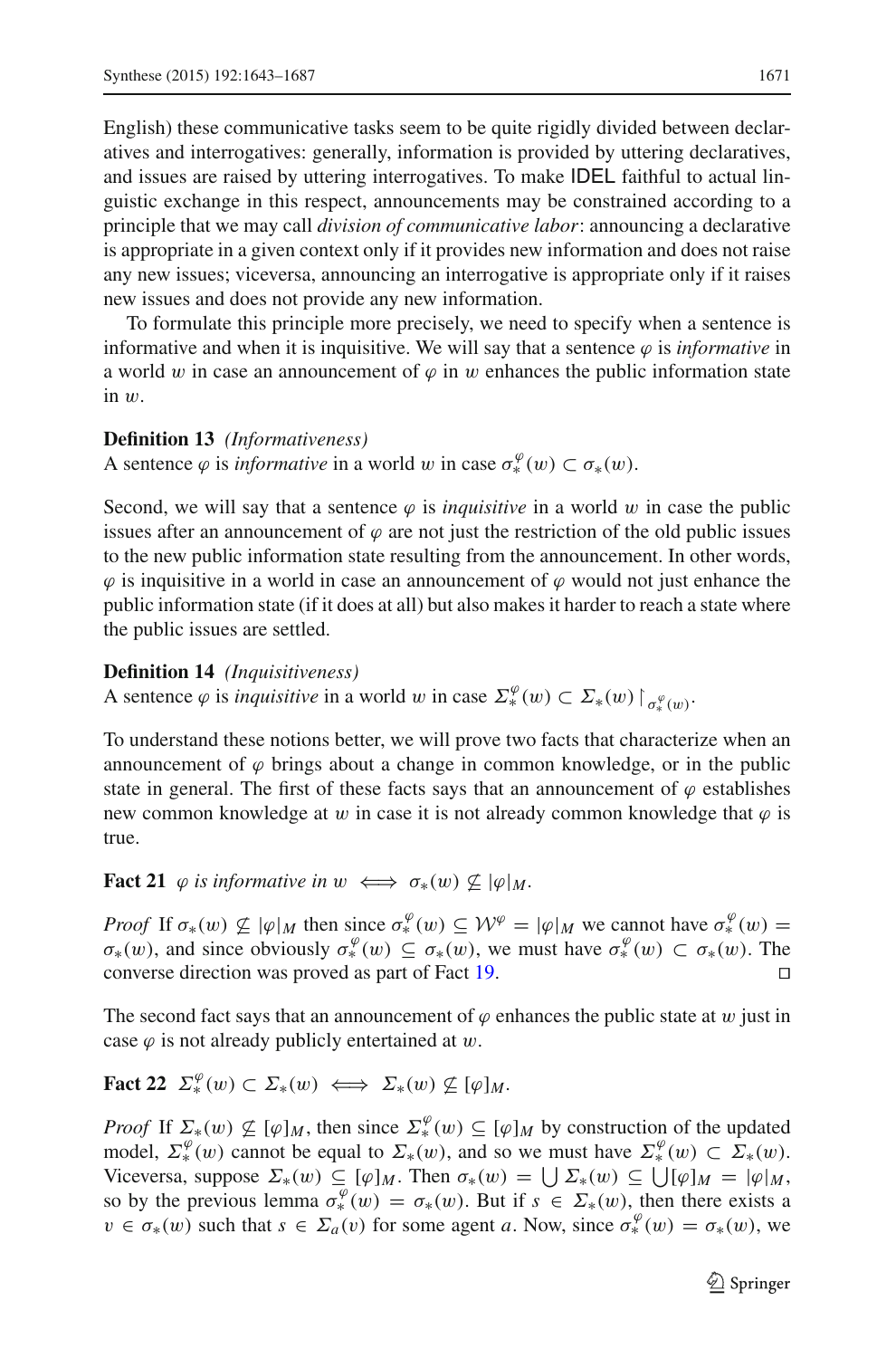also have  $v \in \sigma_*^{\varphi}(w)$ . Moreover, since  $v \in \sigma_*(w)$ , it follows from the definition of the public state map that  $\Sigma_a(v) \subseteq \Sigma_*(w)$ , so our assumption implies  $\Sigma_a(v) \subseteq [\varphi]_M$ , whence  $\Sigma_a^{\varphi}(v) = \Sigma_a(v) \cap [\varphi]_M = \Sigma_a(v)$ . Putting these pieces together, we have  $v \in \sigma_*^{\varphi}(w)$  and  $s \in \Sigma_a^{\varphi}(v)$ , which means that  $s \in \Sigma_*^{\varphi}(w)$ . Hence  $\Sigma_*^{\varphi}(w) = \Sigma_*^{\varphi}(w)$ .  $\Box$ 

The notions of informativeness and inquisitiveness allow us to articulate our principle of division of labor more precisely. [22](#page-30-0)

## **Definition 15** (*Principle of division of communicative labor*)

- The announcement of a declarative  $\alpha$  is appropriate w.r.t. a world w in case  $\alpha$  is informative and not inquisitive in  $w$ .
- The announcement of an interrogative  $\mu$  is appropriate w.r.t. a world w in case  $\mu$ is inquisitive and not informative in  $w$ .

Let us now examine what these conditions amount to for declaratives and interrogatives. First, we will show that a declarative is never inquisitive.

## **Fact 23** *A declarative sentence is never inquisitive in a world.*

*Proof* We have to show that, for arbitrary model *M* and world w,  $\Sigma_*^{\alpha}(w)$  cannot be a proper subset of  $\Sigma_*(w) \restriction_{\sigma^{\alpha}_*(w)}$ . To show this, take a state  $s \in \Sigma_*(w) \restriction_{\sigma^{\alpha}_*(w)}$ , that is,  $s \in \Sigma_*(w)$  and  $s \subseteq \sigma_*^{\alpha}(w)$ . We want to prove that  $s \in \Sigma_*^{\alpha}(w)$ .

If  $s = \emptyset$ , then  $s \in \Sigma_*^{\alpha}(w)$  is trivially true, so we may assume without loss of generality that *s* is non-empty. Now,  $s \in \Sigma_*(w)$  means that there is a world  $v \in \sigma_*(w)$ and an agent *a* such that  $s \in \Sigma_a(v)$ . Now, let *u* be any world in *s*: since  $s \in \Sigma_a(v)$ , we have  $u \in \sigma_a(v)$ , whence by introspection we get  $\Sigma_a(u) = \Sigma_a(v)$ . But then  $s \in \Sigma_a(u)$ , and since we also have that  $s \subseteq \sigma_*^{\alpha}(w) \subseteq |\alpha|_M$ , it must be the case that  $s \in \Sigma_a^{\alpha}(u) = \Sigma_a(u) \mid_{\alpha \mid M}$ . Finally, since  $u \in s$  and  $s \subseteq \sigma_*^{\alpha}(w)$ , we have that  $u \in \sigma_*^{\alpha}(w)$ . From  $u \in \sigma_*^{\alpha}(w)$  and  $s \in \Sigma_a^{\alpha}(u)$  it follows that  $s \in \Sigma_*^{\alpha}(w)$ , as required.  $\Box$ 

All that our principle requires of a declarative  $\alpha$ , then, is that it be informative in the world where it is uttered, which by Fact [21](#page-29-0) amounts to  $\sigma_*(w) \nsubseteq |\alpha|_M$ . In turn, Fact [5](#page-13-0) ensures that for any state *s* and declarative  $\alpha$ ,  $s \subseteq |\alpha|_M \iff s \in [\alpha]_M$ . So, the condition that  $\alpha$  should be informative in w boils down to  $\sigma_*(w) \notin [\alpha]_M$ , that is,  $\langle M, w \rangle \models \neg K_* \alpha$ . In conclusion, announcing a declarative  $\alpha$  is appropriate just in case  $\alpha$  is not already common knowledge.

<span id="page-30-0"></span><sup>22</sup> Notice that the principle as formulated here incorporates a *non-redundancy* requirement: an announcement is only appropriate at a world in case it enhances the public state. We could choose to separate out non-redundancy from division of labor proper, which would then amount simply to the following: the announcement of a declarative  $\alpha$  is appropriate in a world only if  $\alpha$  is non-inquisitive, while the announcement of an interrogative  $\mu$  is appropriate in a world only if  $\mu$  is non-informative.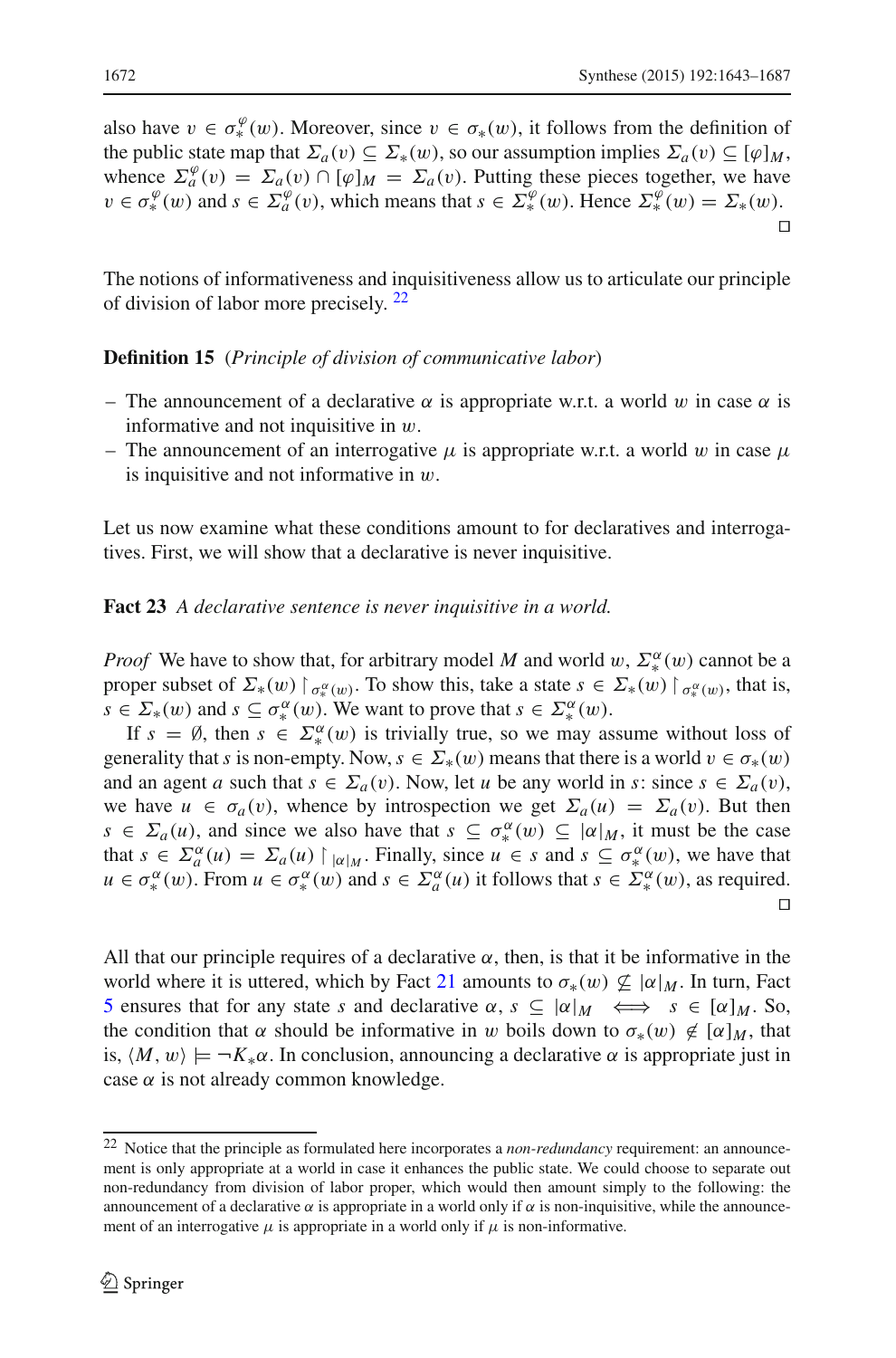#### **Fact 24** (Appropriateness for declaratives)

## $A$ nnouncing a declarative  $\alpha$  is appropriate w.r.t. a world  $w$  iff  $\langle M, w \rangle \models \neg K_* \alpha$ .

Now let us consider what it takes for the utterance of an interrogative  $\mu$  to be appropriate w.r.t. a world w. First,  $\mu$  should not be informative in w. This means that we should have  $\sigma_*^{\mu}(w) = \sigma_*(w)$ . By Fact [21,](#page-29-0) this is equivalent to  $\sigma_*(w) \subseteq |\mu|_M = |\pi_{\mu}|_M$ , where the last equality comes from Fact [7.](#page-15-2) Using Fact [5](#page-13-0) once again, we have  $\sigma_*(w) \subseteq$  $|\pi_\mu|_M \iff \sigma_*(w) \in [\pi_\mu]_M \iff \langle M, w \rangle \models K_* \pi_\mu$ . Thus, the first appropriateness condition for  $\mu$  is that  $\pi_{\mu}$  be common knowledge. This also explains why it is fitting to refer to  $\pi_{\mu}$  as the *presupposition* of  $\mu$ :  $\pi_{\mu}$  encodes the information that has to be publicly established in a context in order for an announcement of  $\mu$  to be appropriate.

Moreover, the principle requires that  $\mu$  be inquisitive in w. This means that we should have  $\Sigma^{\mu}_*(w) \subset \Sigma^*(w) \mid_{\sigma^{\mu}_*(w)}$ . But, assuming that the first condition is met, that is,  $\mu$  is not informative in w, we have  $\sigma^{\mu}_*(w) = \sigma_*(w)$ , and thus  $\Sigma^*(w) \upharpoonright_{\sigma^{\mu}_*(w)} = \sum_{\sigma^*} \phi^*_{\sigma^*}(w)$  $\Sigma_*(w)$   $\uparrow \sigma_*(w) = \Sigma_*(w)$ . The requirement that  $\mu$  be inquisitive in w can then be simplified as  $\Sigma^{\mu}_*(w) \subset \Sigma^*(w)$ . By Fact [22,](#page-29-1) this holds if and only if  $\Sigma^*(w) \not\subseteq [\mu]_M$ , that is, if and only if  $\langle M, w \rangle \models \neg E_* \mu$ .

Thus, we have found that announcing an interrogative  $\mu$  is appropriate w.r.t. a world w just in case (i) the presupposition  $\pi_{\mu}$  of  $\mu$  is common knowledge in w and (ii)  $\mu$  is not already publicly entertained in  $w$ .

## **Fact 25** (Appropriateness for interrogatives)

*Announcing an interrogative*  $\mu$  *is appropriate w.r.t.*  $w$  *iff*  $\langle M, w \rangle \models K_* \pi_{\mu} \wedge \neg E_* \mu$ .

Since  $E_*\mu \equiv K_*\mu \vee W_*\mu$ , the second conjunct of the appropriateness condition can also be rewritten as  $\neg K_*\mu \wedge \neg W_*\mu$ : in order for an announcement of  $\mu$  to be appropriate,  $\mu$  should be neither already settled, nor already an open issue in the exchange.

#### *3.2.5 A pragmatically sensitive announcement operator*

Now let us consider how our logical language may be enriched to talk about the effects of public announcements in a way that takes appropriateness conditions into account. Presently, our logical language contains expressions of the form  $[\varphi]\psi$ , involving a dynamic modal operator that allows us to talk about the effects of a public announcement in a given situation. However, this operator does not take into account whether the announcement under consideration is appropriate in the given situation. To overcome this limitation, we further extend our logical language with a second, 'pragmatically sensitive' announcement operator,  $[.]^p$ . Just like the dynamic modality [ $\varphi$ ], its pragmatically sensitive version  $[\varphi]^p$  may be prefixed to a sentence of either category, resulting in a new sentence of the same category.

– if  $\varphi \in \mathcal{L}_1 \cup \mathcal{L}_2$  and  $\psi \in \mathcal{L}_\bullet$ , then  $[\varphi]^p \psi \in \mathcal{L}_\bullet$ , where  $\bullet \in \{!, ?\}$ 

Semantically,  $[\varphi]^{p} \psi$  differs from  $[\varphi] \psi$  in that the former does not only conditionalize  $\psi$  to the fact that  $\varphi$  is announced, but also to the assumption that the announcement of  $\varphi$  is appropriate in the first place. To formulate this support condition precisely, let us define the *appropriateness set* of a sentence in a model.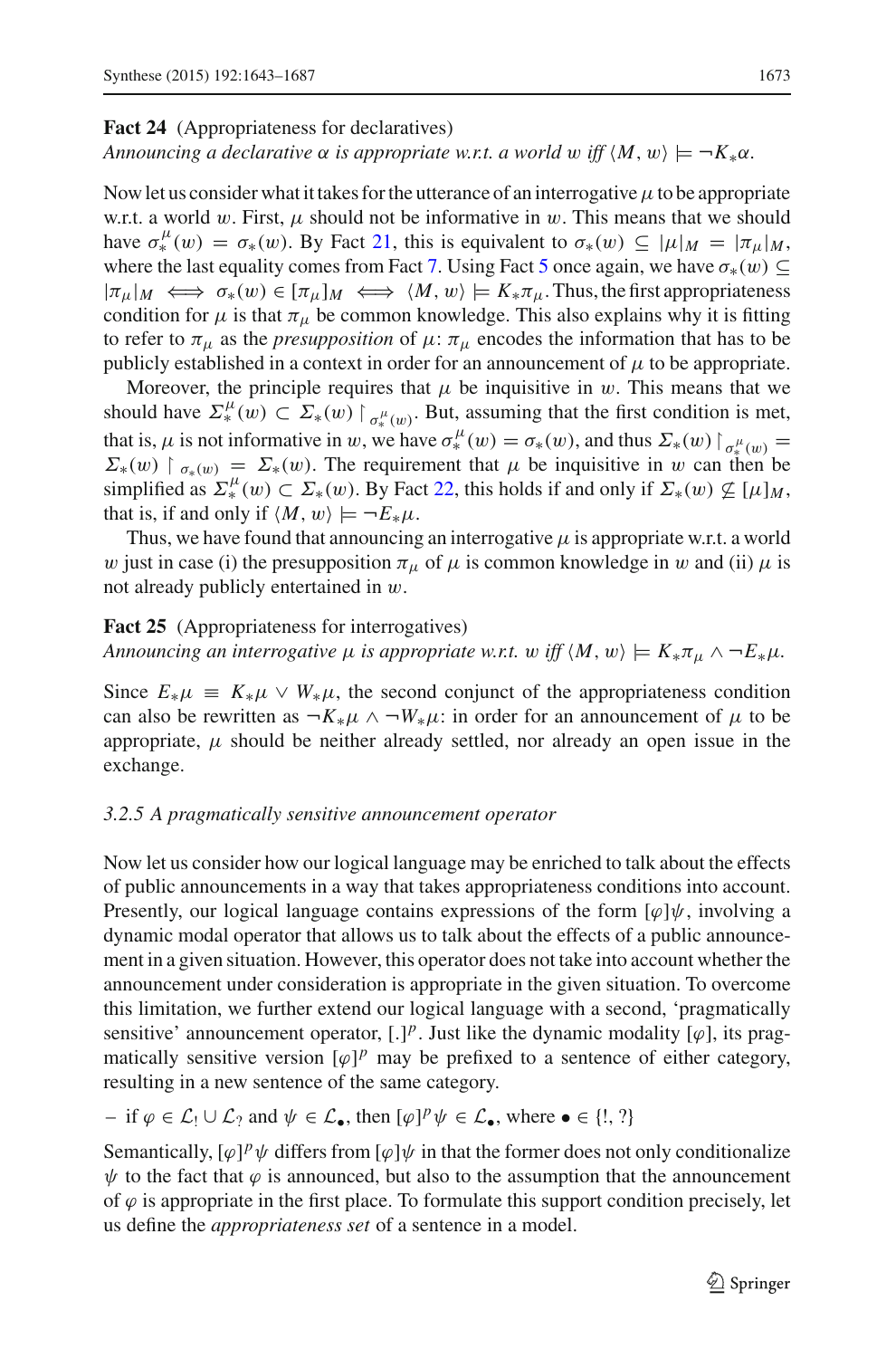## **Definition 16** (*Appropriateness set*)

The appropriateness set of  $\varphi$  in a model *M*, denoted  $|\varphi|_M$ , is the set of worlds in *M* where the announcement of  $\varphi$  is appropriate.

In order to check whether a pair  $\langle M, s \rangle$  supports  $[\varphi] \psi$ , we first enhance *s* with the supposition that  $\varphi$  can indeed be appropriately announced, obtaining  $s \cap \varphi \mid M$ , and then check whether the announcement of  $\varphi$  on  $\langle M, s \cap [\varphi]_M \rangle$  leads to a pair that supports  $\psi$ . Thus, the support conditions for  $\lbrack \varphi \rbrack^p \psi$  can be concisely formulated as follows:

$$
\langle M, s \rangle \models [\varphi]^p \psi \iff \langle M, s \cap [\varphi]_M \rangle \models [\varphi] \psi
$$

Or, spelling out the support conditions for  $\lbrack \varphi \rbrack \psi$ :

 $\langle M, s \rangle \models [\varphi]^p \psi \iff \langle M^{\varphi}, s \cap [\varphi]_M \cap [\varphi]_M \rangle \models \psi$ 

This clause yields the following truth conditions for  $\lbrack \varphi \rbrack^p \psi$ :

$$
\langle M, w \rangle \models [\varphi]^p \psi \iff w \notin [\varphi]_M \cap [\varphi]_M \text{ or } \langle M^\varphi, w \rangle \models \psi
$$

Thus,  $[\varphi]^{p} \psi$  is considered trivially true in case the announcement of  $\varphi$  is not appropriate or (just like in standard DEL) not truthful. If the announcement of  $\varphi$  is truthful and appropriate, then we go on to check whether  $\psi$  is true after the announcement has taken place.

Notice that, by persistency, the support conditions for  $\lbrack \varphi \rbrack^p \psi$  are strictly less demanding than those for  $\lceil \varphi \rceil \psi$ , so that the following implication is valid:

$$
[\varphi]\psi\to[\varphi]^p\psi
$$

To illustrate the difference in logical behavior between  $[.]^p$  and  $[.]$ , recall from above (Fact [20\)](#page-28-1) that the following is valid for every factive interrogative  $\mu$ :

$$
(K_{*}\pi_{\mu} \wedge \neg K_{*}\mu) \rightarrow [\mu]W_{*}\mu
$$

In words: if the presupposition of  $\mu$  is common knowledge but  $\mu$  is not yet publicly settled, then announcing  $\mu$  results in  $\mu$  being a common open issue. Now, since announcing  $\mu$  is only *appropriate* if the presupposition of  $\mu$  is indeed common knowledge and  $\mu$  is not yet publicly settled, any appropriate announcement of a factive interrogative  $\mu$  results in  $\mu$  being a common open issue. That is, for every factive interrogative  $\mu$ , the following is valid:

$$
[\mu]^p W_* \mu
$$

This completes our discussion of the dynamic component of our system. Of course, many kinds of actions besides public announcements can and should be considered as well in order to model real scenarios of information exchange. For a start, our proposal could be refined to model various sorts of private announcements. Once the possibility of false information and disagreement is admitted, acceptance and rejection actions should also be made available for the addressees of an announcement. We will leave such refinements to future work. Our main goal here was to develop a basic inquisitive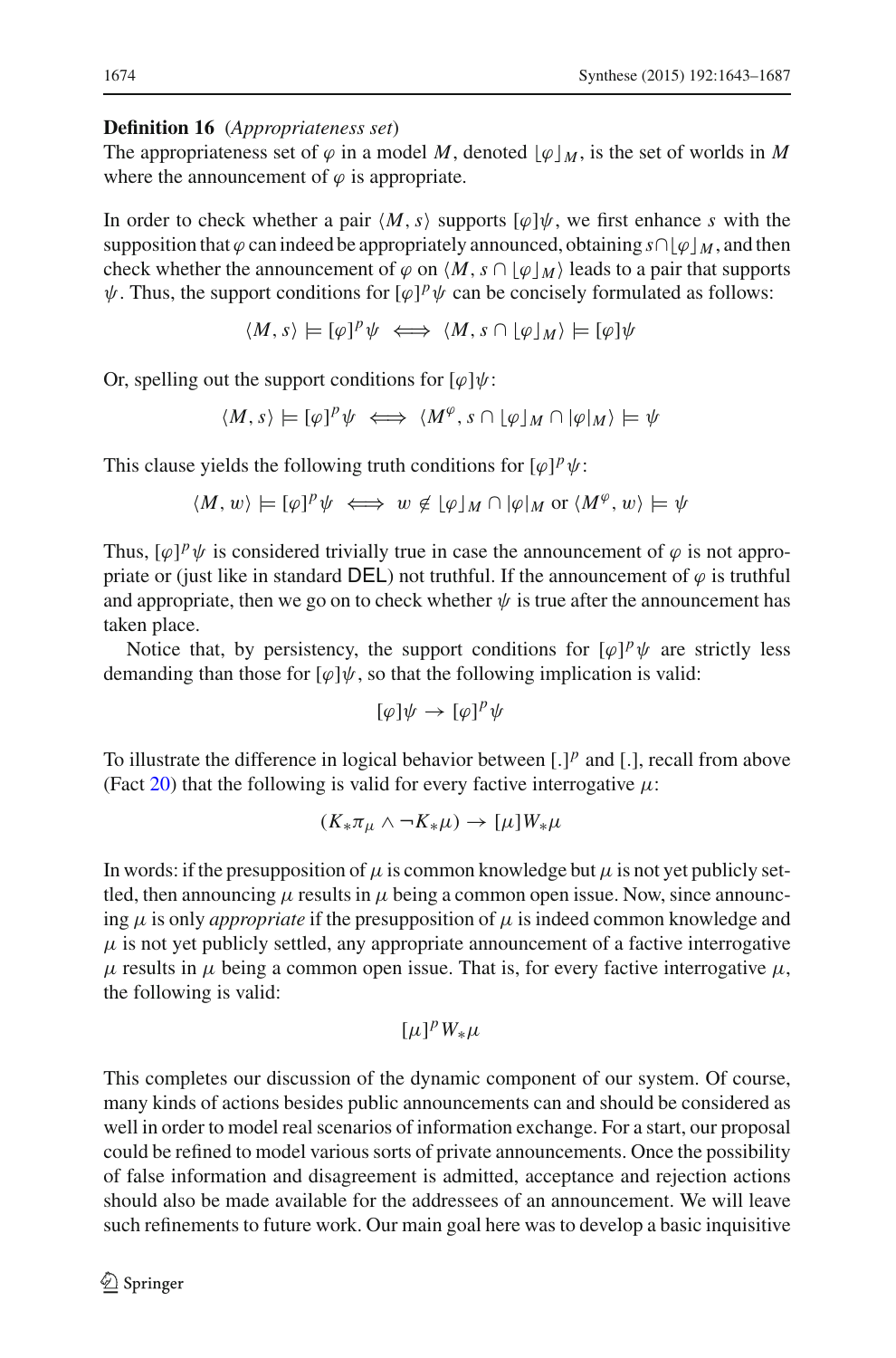dynamic epistemic logic, in which information and issues are treated on a par, and to illustrate some fundamental aspects of the workings of such a system. In the next section, we will compare our approach with a recent alternative proposal.

## <span id="page-33-0"></span>**4 Related work**

Though questions only played a very marginal role in early work on dynamic epistemic logic (with [Baltag 2001](#page-43-4) as a notable exception) they did receive considerable attention in more r[ecent](#page-44-12) [work](#page-44-12) [\(Unger and Giorgolo 2008](#page-45-4)[;](#page-44-12) [van Eijck and Unger 2010](#page-45-5); Peliš and Majer [2010;](#page-44-12) Peliš and Majer 2011; [Ågotnes et al. 2011;](#page-43-5) [van Benthem 2011](#page-45-1); Minică 2011; van Benthem and Minică 2012; [Liu and Wang 2013\)](#page-44-15). One prominent framework that has emerged from this line of work is the *dynamic epistemic logic with questions* (DELQ) of van Benthem and Minică [\(2012](#page-45-2)). In this section we will provide an overview of DELQ and compare it to our own approach. We start in Sect. [4.1](#page-33-1) with the static component of DELQ. In Sect. [4.2](#page-34-0) we turn to its dynamic component, and in Sect. [4.3](#page-35-0) to the comparison with our proposal.

<span id="page-33-1"></span>4.1 Epistemic logic with issues

The semantic structures that van Benthem and Minică consider are standard epistemic models [enriched](#page-44-11) [with](#page-44-11) [a](#page-44-11) [set](#page-44-11) [of](#page-44-11) [issues,](#page-44-11) [one](#page-44-11) [for](#page-44-11) [each](#page-44-11) [agent.](#page-44-11) [Following](#page-44-11) Groenendijk and Stokhof [\(1984](#page-44-11)), issues are modeled as equivalence relations  $\approx$  on the set of worlds. Such an equivalence relation may be equivalently regarded as a partition  $\pi_{\approx}$  of the logical space, whose cells correspond to the possible answers that the issue admits of. For any world  $w, \pi_{\approx}(w)$  is used to denote the unique cell of the partition containing w. Intuitively,  $\pi_{\approx}(w)$  is the information state that results from minimally and truthfully resolving the issue  $\approx$  in w.

To be faithful to the presentation of van Benthem and Minică, we shift here to the standard presentation of epistemic models which uses epistemic accessibility relations instead of epistemic maps.

**Definition 17** (*Epistemic issue models*)

An epistemic issue model *M* is a quadruple  $\langle W, V, \sim_A, \approx_A \rangle$ , where:

- $-$  *W* is a set whose elements are called possible worlds
- $-V : W \rightarrow \wp(P)$  is a valuation function
- ∼*A*= {∼*a*| *a* ∈ *A*} is a set of equivalence relations on *W*, called *epistemic relations* – ≈*A*= {≈*a*| *a* ∈ *A*} is a set of equivalence relations on *W*, called *issue relations*

The language that van Benthem and Minică use to describe their epistemic issue models is the standard language of epistemic logic enriched with a universal modality *U*, as well as a question modality  $Q_a$  and a resolution modality  $R_a$  for every agent *a*. These modalities are interpreted as follows.

1.  $\langle M, w \rangle \models U\varphi$  iff  $\langle M, v \rangle \models \varphi$  for all  $v \in W$ 2.  $\langle M, w \rangle \models Q_a \varphi$  iff  $\langle M, v \rangle \models \varphi$  for all  $v \in \mathcal{W}$  such that  $w \approx_a v$ 3.  $\langle M, w \rangle \models R_a \varphi$  iff  $\langle M, v \rangle \models \varphi$  for all  $v \in W$  such that  $w \sim_a v$  and  $w \approx_a v$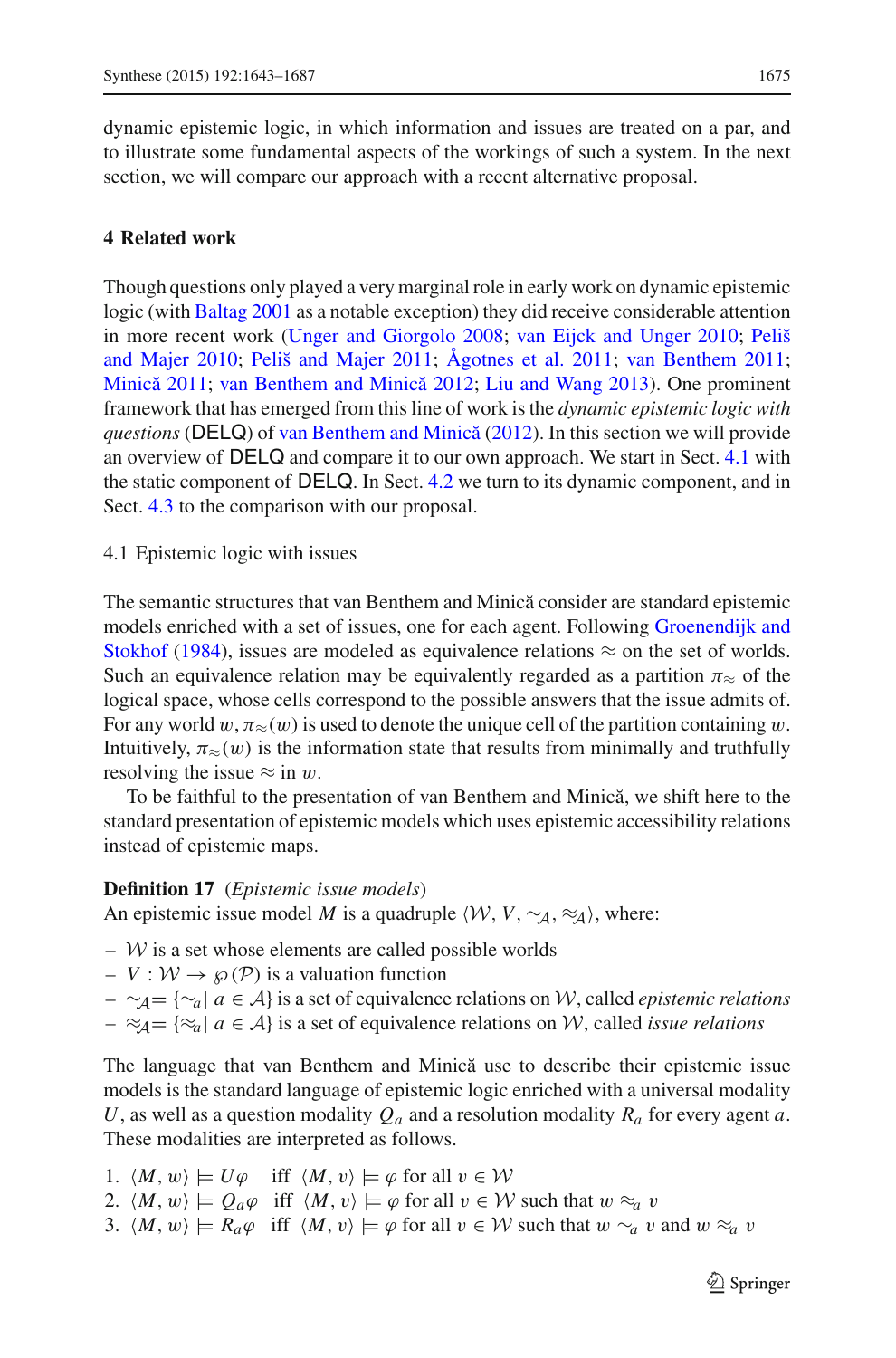The universal modality, a standard tool in modal logic, talks about what is true at all worlds in the model. The question modality  $Q_a$  talks about what is true in all worlds  $\approx_a$ -equivalent to the evaluation world w, that is, all worlds in the state  $\pi_{\approx_a}(w)$ . We said above that this state represents the information state that would result from truthfully resolving the issue  $\approx_a$  at w. Thus, the question modality  $Q_a$  talks about what would be established if the issue entertained by *a* were (minimally and truthfully) resolved.

The resolution modality  $R_a$ , on the other hand, talks about what is true at all the worlds which are both ∼*a*-equivalent and ≈*a*-equivalent to w. These are the worlds that make up the information state resulting from pooling together the private information available to *a* at w and the information that would result from resolving *a*'s issues at w. Thus, the resolution modality *Ra* talks about what agent *a* would know if her current issue were resolved.

Combining the modalities U and  $Q_a$  we can express facts about the issues that agent *a* entertains. For instance, consider the formula:

$$
U(Q_a\varphi\vee Q_a\neg\varphi)
$$

This formula says that any world w is such that, if *a*'s private issues were resolved correctly at w, either  $\varphi$  or  $\neg \varphi$  would be established. Thus, it says that resolving *a*'s private issues necessarily involves establishing an answer to the question whether  $\varphi$ is the case. We can take this to be a description of what it means for *a* to entertain the issue whether  $\varphi$ .

#### <span id="page-34-0"></span>4.2 Dynamics

We have seen how van Benthem and Minică's models, just like ours, include a description of private issues and information. Here, too, both components may be affected by agents performing certain actions. Van Benthem and Minică consider a number of actions. We will focus our attention on two of these, the most fundamental ones: the action of *publicly announcing* that  $\varphi$  is the case, denoted  $\varphi$ !, and the action of *publicly asking* whether  $\varphi$  is the case, denoted  $\varphi$ ?. Recall that in our proposal there are two types of sentences—declaratives and interrogatives—and only one type of action public announcement. By contrast, in DELQ there is only one type of sentence declaratives—but there are two types of actions—announcing and asking. Let us see how these operations work.

A public announcement of  $\varphi$  transforms a model M into the model  $M^{\varphi}$ ! which differs from *M* only in the agents' epistemic relations. The new epistemic relation  $\sim_a^{\varphi}$ for agent *a* is  $\sim_a \cap \equiv^{\varphi}$ , where  $\equiv^{\varphi}$  is the relation holding between two worlds just in case  $\varphi$  has the same truth value in both worlds. Thus, a public announcement of  $\varphi$ has the effect of making it common knowledge whether  $\varphi$  holds.<sup>23</sup> Publicly asking whether  $\varphi$  is the case has a similar effect, but on the issue component of the model.

<span id="page-34-1"></span><sup>&</sup>lt;sup>23</sup> Notice that on this approach, a public announcement never removes any world from the model. This has the puzzling consequence that in a  $\neg \varphi$ -world, announcing  $\varphi$  has the effect of making  $\neg \varphi$  common knowledge. This treatment of public announcements of declarative sentences is clearly different from the one we gave. However, since both systems are in principle compatible with either account of public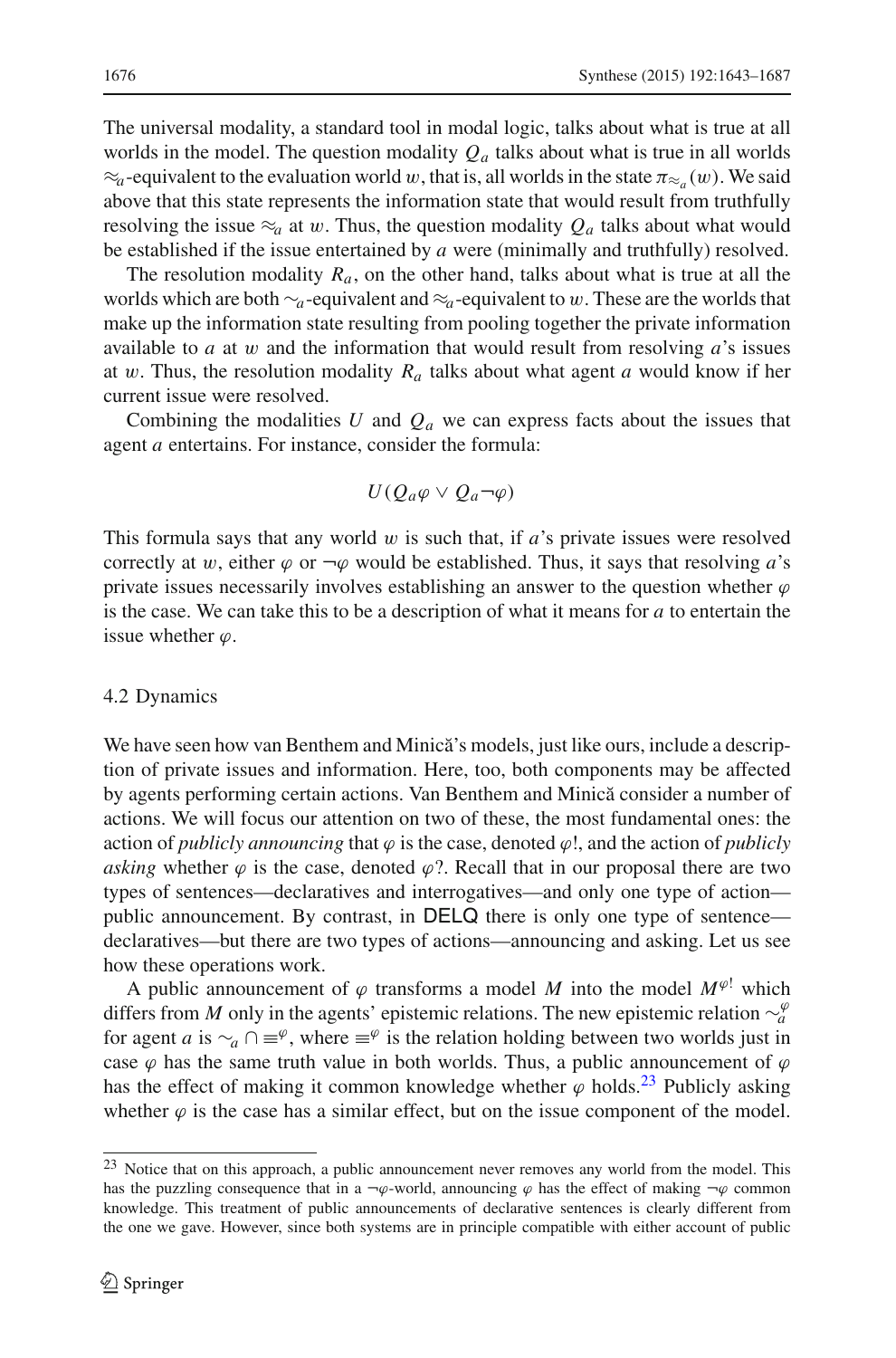That is, it tranforms a model *M* into the model  $M^{\varphi}$ ? which differs from *M* only in the agents' issue relations. The new issue relation  $\approx_a^{\varphi}$  for agent *a* is  $\approx_a \cap \equiv^{\varphi}$ , where  $\equiv^{\varphi}$ is as before. Thus, a public question whether  $\varphi$  has the effect of making it an open issue for all agents whether  $\varphi$ .

As customary, the system provides dynamic modalities [ $\varphi$ !] and [ $\varphi$ ?] corresponding to these actions, whose semantics is given by the familiar scheme.

1. 
$$
\langle M, w \rangle \models [\varphi!] \psi \iff \langle M^{\varphi!}, w \rangle \models \psi
$$
  
2.  $\langle M, w \rangle \models [\varphi?] \psi \iff \langle M^{\varphi?}, w \rangle \models \psi$ 

This concludes our essential tour of DELQ. We now turn to a comparison of the two proposals.

## <span id="page-35-0"></span>4.3 Comparison

As we saw, DELQ is very much in the same spirit as our inquisitive dynamic epistemic logic (IDEL for short): both systems are designed to model information exchange as a dynamic process in which agents request and provide information according to what they know and what they want to know. However, the two systems also present several important differences.

## *4.3.1 A non-difference*

Let us start our comparison with something which is *not* a difference between the two proposals. As mentioned above, the most standard implementation of inquisitive semantics, which is referred to as InqB, assumes no syntactic distinction between declarative and interrogative sentences. Rather, it is based on a plain propositional language, whose connectives are associated with the natural algebraic operations on the space of inquisitive propositions. In particular, in InqB disjunction expresses the join operation on inquisitive propositions, and as such it has the sort of issue-raising behavior that, in the present setting, we have assigned to the question operator. The logic arising from this system is a (non-substitution closed) intermediate logic, that is, a logic str[onger](#page-43-2) [than](#page-43-2) [intuitionistic](#page-43-2) [logic](#page-43-2) [but](#page-43-2) [weaker](#page-43-2) [than](#page-43-2) [classical](#page-43-2) [logic](#page-43-2) [\(](#page-43-2)Ciardelli and Roelofsen [2011](#page-43-2)). In discussing the relation between DELQ and inquisitive semantics, (van Benthem and Minică  $2012$ , p. 666) write that, in spite of similarities between the two systems,

[...] there is also a major difference. The 'inquisitive logic' matching inquisitive semantics is an intermediate logic with some intuitionistic, rather than classical features. By contrast, our dynamic logics are conservative extensions of classical propositional logic with new dynamic modalities for issue-changing actions.

This passage correctly points out a difference between DELQ and the standard inquisitive semantics system InqB. But, as a general approach to meaning, inquisitive semantics is not committed to the particular treatment of the connectives adopted in InqB.

announcements of declaratives, we do not take this difference to reflect an essential discrepancy between the two approaches.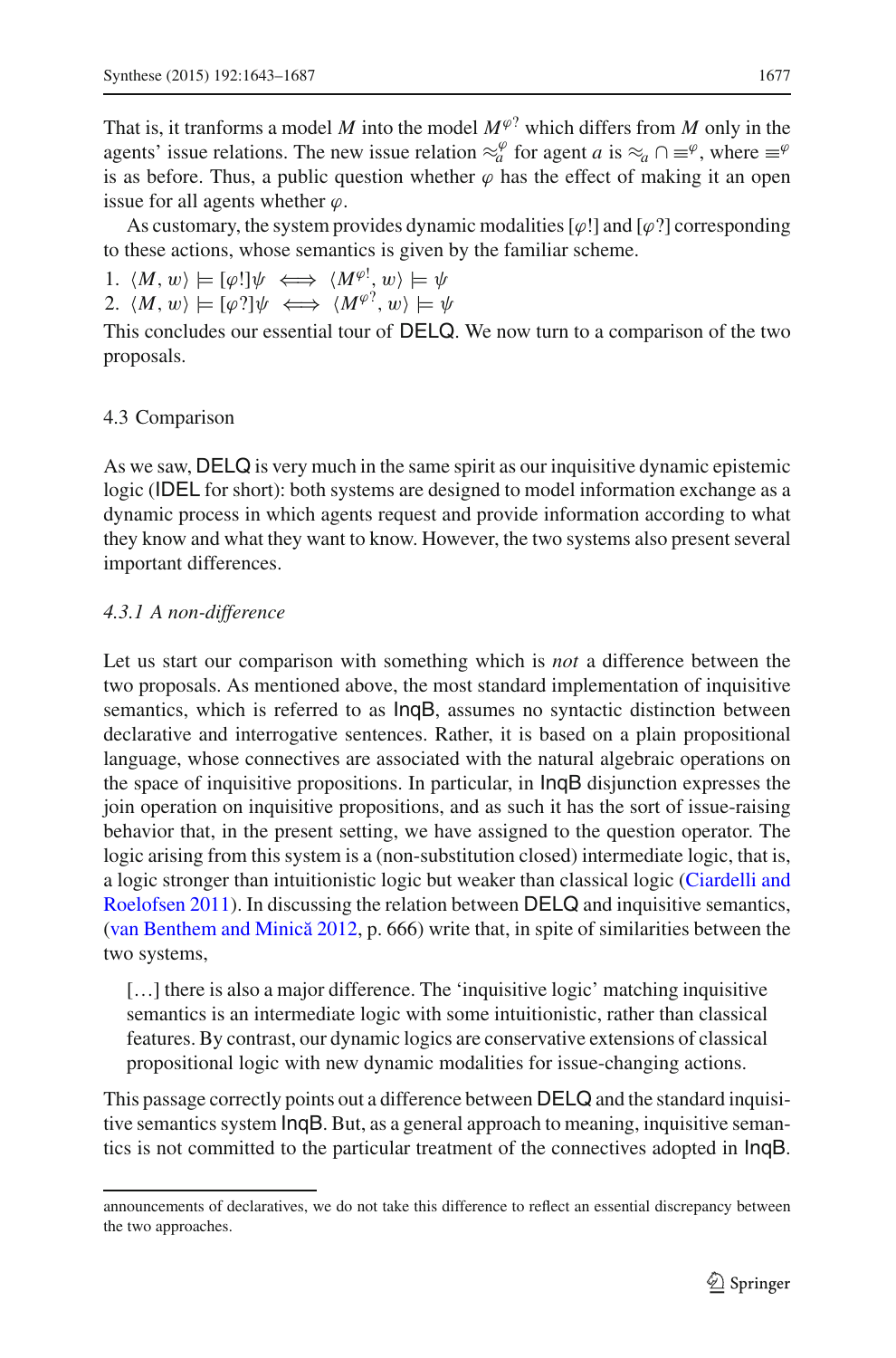In the present paper, we opted for a formulation of inquisitive semantics in which inquisitive disjunction does not appear, and its role is delegated to sentences of a new syntactic category, the category of interrogatives. As a result, the declarative fragment of the system that we have developed has an entirely classical behavior. Thus, just like DELQ, IDEL is a conservative extension of classical propositional logic. Having neutralized this alleged source of divergence between DELQ and the inquisitive approach allows us to focus on what we take to be the real fundamental differences between the two: as we will see, there are at least three such differences.

#### *4.3.2 Local versus global issues*

The development of our semantic picture was driven by a simple but powerful idea: possible worlds represent states of affairs; when we consider an information exchange, a state of affairs encompasses not just the external facts which constitute the basic topic of the exchange, but also any feature of the exchange itself which is relevant for the purpose at hand.<sup>[24](#page-36-0)</sup> The formal model should reflect this idea, equipping each world with a description of all the relevant features. In propositional logic, one does not consider an information exchange *at all*, but only certain facts. Thus, for the purposes of propositional logic, a world can be characterized by a valuation determining which of the basic facts are true and which are false. In epistemic logic, one is also interested in the knowledge that the agents have. Accordingly, a world comes equipped with a description of the agents' information states. In our inquisitive epistemic logic, a third feature of the exchange entered the picture, namely, the issues that the agents entertain. Thus, in our setting worlds also come equipped with a description of the agents' issues.

In DELQ, a world does not come with a description of the issues that the agents entertain at that world. Rather, an epistemic issue model comes with just one issue for each agent, which is not relativized to any particular world. Thus, while the information available to the agents may differ from world to world, the issues that the agents entertain are fixed and independent of the world under consideration.

Conceptually, it is difficult to see how this asymmetry could be motivated. Certainly, a particular distribution of issues among the participants partly determines what a world is like, no less than a particular distribution of information does. Moreover, it is natural to assume that agents may entertain different issues at different worlds.

These conceptual concerns also have important practical consequences. In particular, the asymmetric treatment of information and issues puts significant limitations on the descriptive power of DELQ. In DELQ, just like in IDEL, agents may have incomplete knowledge about other agents' knowledge, and if they do, they may indeed wonder what the other agents know. However, one would also like to be able to describe situations where agents have incomplete knowledge and wonder about the *issues* that the other agents entertain. In IDEL, such situations can be described straightforwardly. Indeed, the language of **IDEL** contains sentences such as  $K_a W_b \mu$ , expressing the fact that *a knows that b wonders about*  $\mu$ , and  $W_a$ ? $W_b\mu$ , expressing the fact that *a wonders whether b wonders about* μ.

<span id="page-36-0"></span><sup>&</sup>lt;sup>24</sup> This point has been argued forcefully by [Stalnaker](#page-44-16) [\(1998\)](#page-44-16).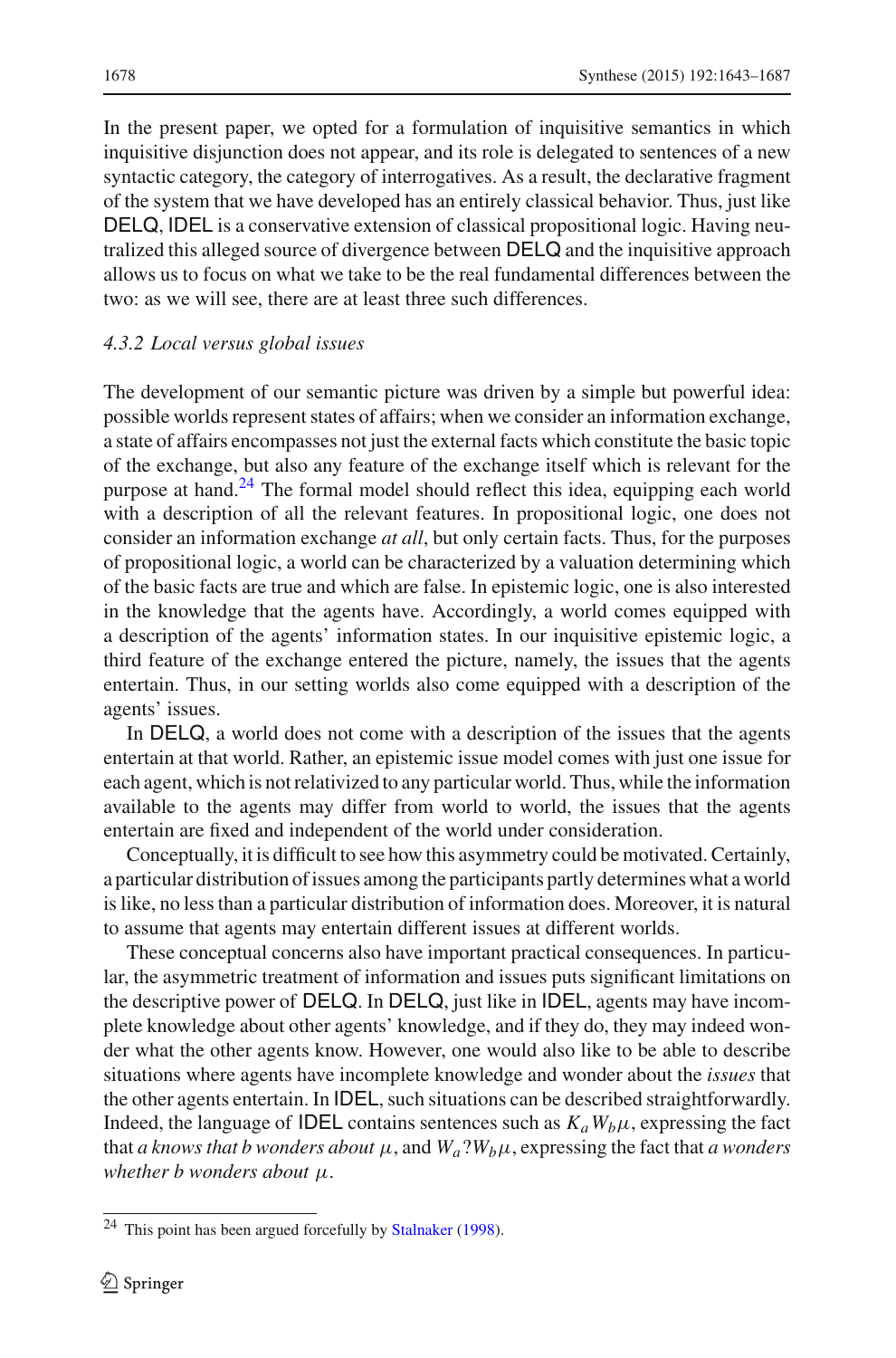In DELQ, such situations cannot be modeled appropriately. To see this, recall that the formula  $U(Q_a\varphi \vee Q_a\neg \varphi)$  is used in **DELQ** to describe situations in which agent *a* entertains the issue whether  $\varphi$  is the case or not. Thus, the formula  $K_bU(Q_a\varphi \vee Q_a\neg \varphi)$ is used to describe situations in which agent *b knows* that agent *a* entertains the issue whether  $\varphi$  holds or not. Now suppose that *M* is a model and w a world such that  $\langle M, w \rangle \models U(Q_a \varphi \lor Q_a \neg \varphi)$ . That is, *a* entertains the issue whether  $\varphi$  in w. Then, since the universal modality *U* ranges over all worlds in *M*, we must also have for any world  $v \neq w$  in *M* that  $\langle M, v \rangle \models U(Q_a \varphi \lor Q_a \neg \varphi)$ . But then we must certainly have that  $\langle M, w \rangle \models K_b U(Q_a \varphi \lor Q_a \neg \varphi)$ . That is, if one agent entertains a certain issue, then all the other agents automatically know this. Conversely, if *a* does *not* entertain the issue, that is,  $\langle M, w \rangle \models \neg U(Q_a \varphi \lor Q_a \neg \varphi)$ , then  $U(Q_a \varphi \lor Q_a \neg \varphi)$  must be false at all worlds, and thus we must also have  $\langle M, w \rangle \models K_b \neg U(Q_a \varphi \lor Q_a \neg \varphi)$ . Thus, it is impossible to model situations where the agents have incomplete information about other agents' issues, let alone situations where the agents wonder about other agents' issues.

This limitation is not the only price that DELQ pays for its non-local treatment of issues. The other significant limitation that it encounters concerns the construction of a public issue state. Both the models of IDEL and those of DELQ contain in their definition only a description of individual issues. Of course, *public issues* play a crucial role in information exchange. Van Benthem and Minică are well aware of the importance of public notions. For instance, when discussing further research directions (p. 663), they say:

We need extensions of our systems to group actions of information and issue management, including common knowledge, and group issue modalities.

In Sect. [3,](#page-6-0) we showed that IDEL elegantly deals with the challenge of constructing a public state map which describes public issues and allows us to suitably interpret the public entertain modality  $E_{*}$ . The public state map is constructed from the maps encoding individual states, and it is completely determined by the requirement that something be publicly entertained iff it is common knowledge that everyone entertains it. This solution is not available in DELQ, since it requires the model to represent what agents know about the issues that other agents entertain, what they know about what other agents know about the issues that other agents entertain, et cetera. This information, as we saw, is not represented in the models of DELQ. It follows that, if we want public issues to enter the picture in DELQ, they will have to be specified as an independent component of the models. But this would miss the fundamental relation existing between public issues and the individual states. Furthermore, in the dynamics we would be forced to postulate a special maintenance rule for the public issue state, independent of the maintenance rules for the individual states. This is not necessary in IDEL, where public issues automatically change *as a result* of changes in the agents' private states.

## *4.3.3 Different notions of issues*

Issues play a central role in the models of both DELQ and IDEL. However, the systems are based on two different formal notions of issues. In DELQ, an issue is an equivalence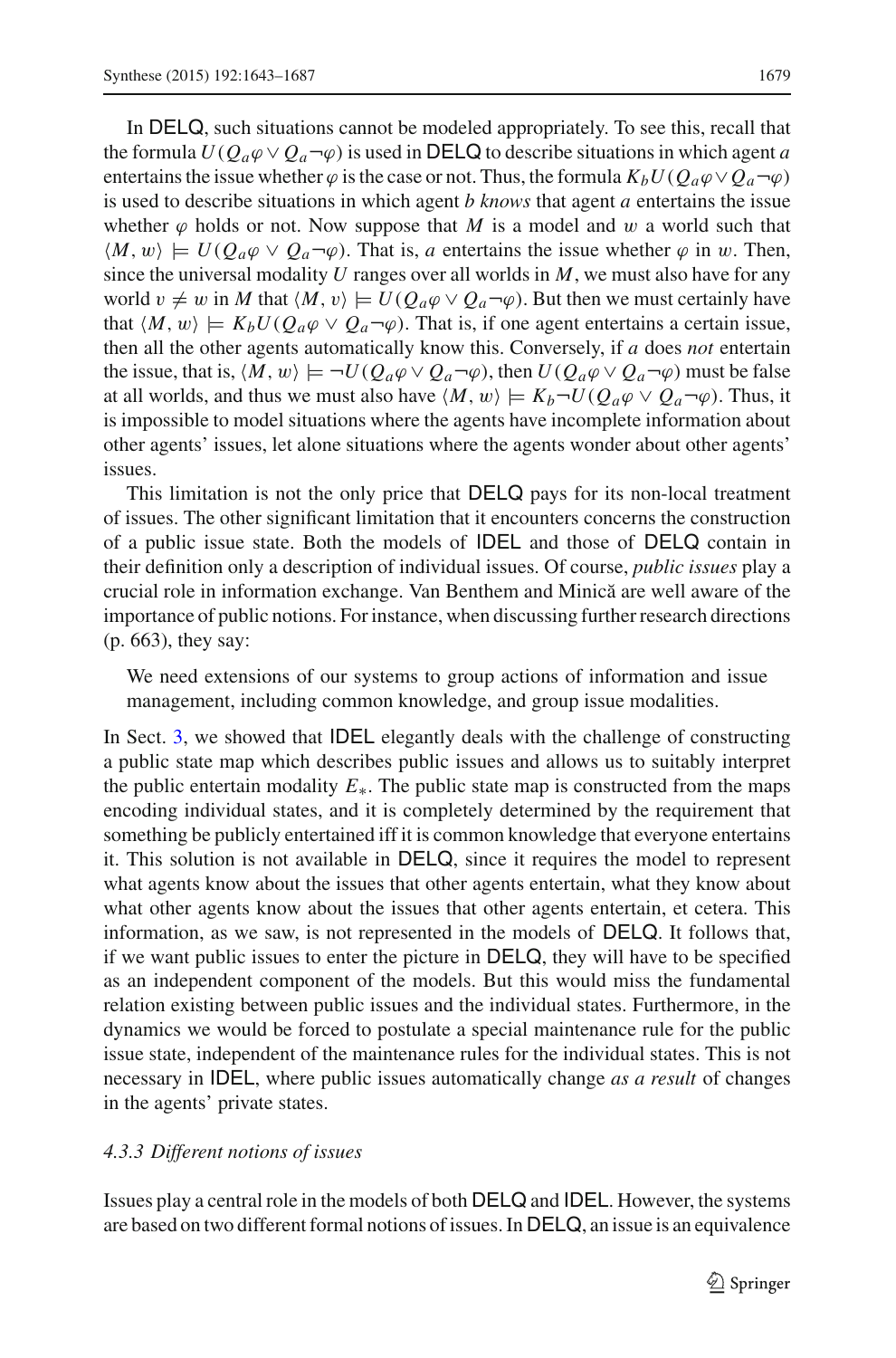relation  $\approx$  on the set of worlds. As we saw, such an equivalence relation corresponds to a partition π<sup>≈</sup> of the logical space, whose blocks correspond to the basic *answers* to the issue. In IDEL, on the other hand, an issue *I* is defined as a non-empty downward closed set of information states, to be thought of intuitively as those information states that contain enough information to resolve the issue. Basic answers may be taken to correspond to the minimal pieces of information that resolve the issue, that is, to the maximal elements of *I* with respect to the  $\subset$ -ordering.

The notion of issues adopted in IDEL is strictly more general than the one adopted in DELQ. Every issue in the sense of DELQ, modeled by an equivalence relation  $\approx$ , immediately translates to an issue in IDEL, namely:

$$
I_{\approx} = \{ t \mid w \approx w' \text{ for all } w, w' \in t \}
$$

consisting of all information states that are included in a block of the partition induced by  $\approx$ . However, the converse does not hold: there are many issues in the sense of IDEL that do not correspond to any issue in the sense of DELQ, namely, all those issues whose maximal elements (corresponding to basic answers) do not form a partition of the logical space.

The question is: are there natural examples of issues whose basic answers do not correspond to the blocks of a partition of the logical space? The answer is *yes*. First, issues need not cover the entire logical space. As mentioned before, an issue may assume certain information. To see this, consider the so-called *alternative question* in (3), where  $\uparrow$  and  $\downarrow$  denote rising and falling intonation, respectively:

#### (3) Does Manu speak English<sup>↑</sup> or French<sup> $\downarrow$ </sup>?

The corresponding sentence in our logical language is  $?{p \land \neg q, \neg p \land q}$ . The issue expressed by this sentence in IDEL is depicted in Fig. [3a](#page-38-0), assuming, as before, a simple model with just four possible worlds. Clearly, the issue does not cover the whole logical space, since it assumes the information that exactly one of *p* and *q* is true. Indeed, the presupposition of this interrogative is the non-tautological declarative (*p* ∧ ¬*q*) ∨ (¬*p* ∧ *q*).

Second, the basic answers to an issue need not be mutually exclusive. To see this, consider the conditional interrogative  $p \rightarrow ?q$ . A natural language counterpart of this interrogative was given on p. 15. The proposition expressed by  $p \rightarrow ?q$  in IDEL is depicted in Fig. [3b](#page-38-0). This proposition captures the fact that the two basic answers to



<span id="page-38-0"></span>**Fig. 3** Three issues that do not correspond to a partition of the logical space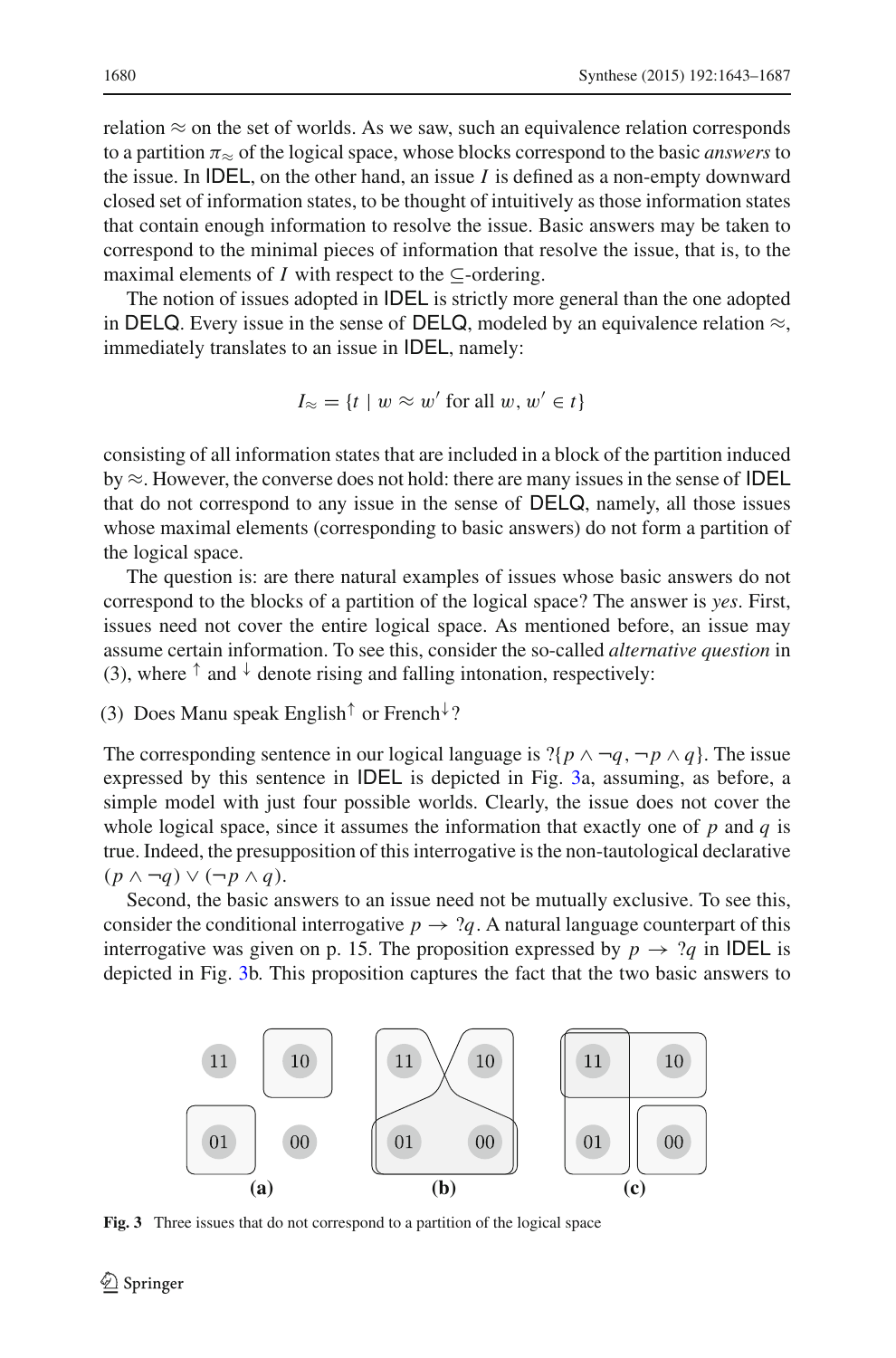$p \rightarrow ?q$  are  $p \rightarrow q$  and  $p \rightarrow \neg q$ . These basic answers clearly overlap, and therefore do not form a partition of the logical space.

Other types of natural language interrogatives expressing issues with non-mutually exclusive answers include *open disjunctive questions*, i.e., disjunctive questions with rising intonation on all disjuncts, such as (4):

(4) Does Manu speak English<sup> $\uparrow$ </sup>, or French<sup> $\uparrow$ </sup>?

whose meaning is depicted in Fig. [3c](#page-38-0), and so-called *mention-some questions*, such as (5):

(5) Where can I buy an Italian newspaper?

Evidently, such questions admit of several non-mutually exclusive answers (for the latter question, e.g., "at the bookstore" and "at the train station").

We conclude that the notion of issues adopted in DELQ, while natural and formally well-behaved, is not rich enough to deal with several types of issues that play a significant role in information exchange. $25,26$  $25,26$ 

#### *4.3.4 Questions as interrogative sentences versus questions as speech acts*

So far we identified two important differences between the *epistemic issue models* of DELQ and the *inquisitive epistemic models* of IDEL. One difference concerns the way issues are modeled, the other the way issues are embedded into the framework of epistemic logic. A third crucial difference concerns the treatment of questions.

In DELQ, the static language consists entirely of declarative sentences. No sentence is syntactically interrogative or semantically inquisitive. Questions only come into the picture in the dynamic component of the system, as a particular kind of speech act. As we saw, the effect of a question involving a sentence  $\alpha$  is to raise the issue of whether  $\alpha$  holds.

In IDEL, questions enter the picture already at the level of the static language, in the form of interrogative sentences. Just like declaratives, interrogative sentences have a semantic value, which captures their inquisitive content. This semantic value enters the compositional interpretation process, allowing us to compositionally assign meanings to sentences where interrogatives are embedded under modal operators. It also allows us to keep the dynamic component of the system simpler: we only need a

<span id="page-39-0"></span><sup>&</sup>lt;sup>25</sup> Similar arguments, not addressing DELQ directly but rather the partition theory of questions that it is based on [\(Groenendijk and Stokhof 1984\)](#page-44-11), have been made by [Mascarenhas](#page-44-8) [\(2009\)](#page-44-8), [Groenendijk](#page-44-10) [\(2011](#page-44-10)), and [Ciardelli et al.](#page-44-2) [\(2013a\)](#page-44-2).

<span id="page-39-1"></span><sup>&</sup>lt;sup>26</sup> Readers may wonder—with one of the reviewers of this paper—whether the notion of issues adopted in DELQ may be generalized suitably by weakening the condition that  $\approx$  be an *equivalence* relation. Early versions of inquisitive semantics did indeed seek to overcome the limitations of the partition theory of questio[ns](#page-44-7) [by](#page-44-7) [modeling](#page-44-7) [issues](#page-44-7) [as](#page-44-7) [reflexive](#page-44-7) [and](#page-44-7) [symmetric,](#page-44-7) [but](#page-44-7) [not](#page-44-7) [necessarily](#page-44-7) [transitive](#page-44-7) [relations](#page-44-7) [\(](#page-44-7)Groenendijk [2009](#page-44-7); [Mascarenhas 2009](#page-44-8); [Sano 2009](#page-44-17)[\).](#page-43-2) [However,](#page-43-2) [in](#page-43-2) [more](#page-43-2) [recent](#page-43-2) [work](#page-43-2) [\(Ciardelli 2009](#page-43-0)[;](#page-43-2) Ciardelli and Roelofsen [2011](#page-43-2); [Ciardelli et al. 2013a](#page-44-2)) it has been argued in detail that such a notion is still not general enough to model certain natural types of issues, such as the ones expressed by open disjunctive questions and mention-some questions. More generally, the arguments in [Ciardelli et al.](#page-44-2) [\(2013a\)](#page-44-2) can be phrased in such a way as to show that the relevant issues do not correspond to a binary relation on worlds *at all*, that is, they are not of the form  $I_{\infty}$  for *any* binary relation  $\approx$  on *W*.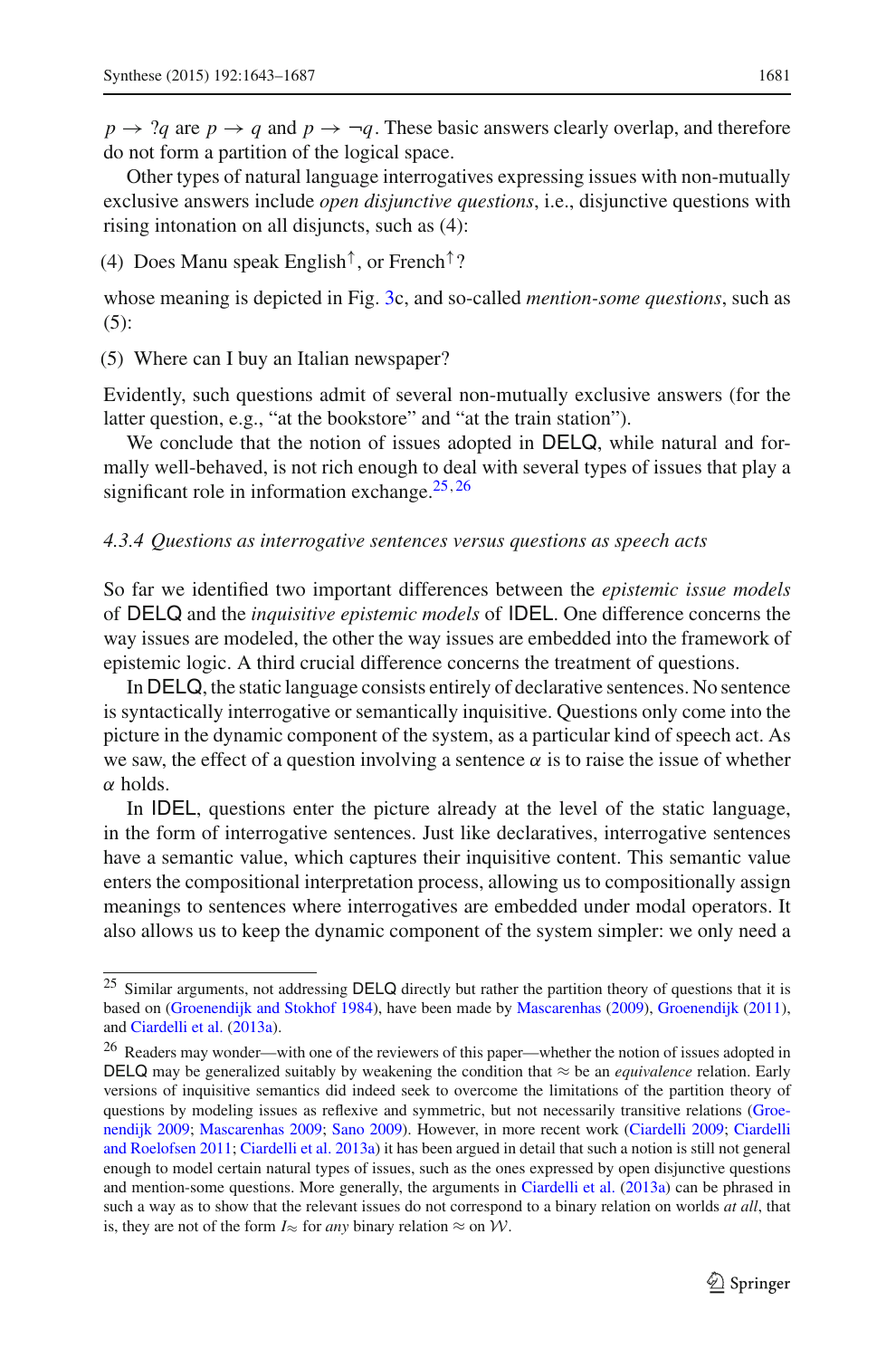single action of announcing a sentence, be it declarative or interrogative, rather than two distinct actions for announcing and questioning. It is the content of the sentence that is being announced which determines whether the announcement brings about a change in information or in issues.

We will argue that there are good reasons to prefer the latter approach. In **DELQ**, all questions have the effect of raising a polar issue, namely the issue whether a certain declarative sentence  $\alpha$  holds. The same effect is obtained in **IDEL** by an announcement of the polar interrogative  $2\alpha$ . Thus, the effect of a question action in DELQ may be simulated by the announcement of an interrogative in IDEL. However, the converse is problematic. Not all interrogatives that may be asked in IDEL express polar issues. Consider for instance the conditional interrogative  $p \rightarrow ?q$ , whose meaning was depicted in Fig. [3b](#page-38-0) above. The effect of such an interrogative cannot be modeled in DELQ since, as we saw, the notion of issues adopted in DELQ is not rich enough. But suppose this problem were amended. Then DELQ would still be in trouble, since asking  $p \rightarrow ?q$  does not correspond in any way to asking whether a certain declarative sentence is true or not. In order to address this problem, DELQ may be extended with an additional, more complex action of *conditional questioning*, which would involve two declarative sentences, one serving as the antecedent and one serving as the consequent of the question. But one can of course easily imagine more and more complex question types, which would force DELQ to postulate a richer and richer repertoire of question actions.

Whether or not DELQ might eventually succeed in making its repertoire of actions rich enough, its treatment of questions as speech acts faces another difficulty as well. In IDEL, as mentioned above, an interrogative sentence is assigned a semantic value, which does not only determine the effect of announcing that interrogative, but also the meaning of more complex expressions in which the interrogative may be *embedded*. In particular, these more complex expressions may be declaratives, whose truthconditions depend on the issue expressed by the embedded interrogative. Concretely, the basic way to construct a declarative from an interrogative  $\mu$  is to embed  $\mu$  under a modal operator, such as *Ka*, *Ea*, *Wa*, or their public counterparts *K*∗, *E*∗, *W*∗, all of which allow for an interrogative complement. In this way, we can construct declaratives such as  $K_a\mu$ , which expresses the fact that *a* can resolve  $\mu$ ;  $W_a\mu$ , which expresses the fact that *a* wonders about  $\mu$ ;  $K_*\mu$ , which expresses the fact that  $\mu$  is publicly settled for the group; and  $W_*\mu$ , which expresses the fact that  $\mu$  is an open issue for the group.

DELQ does not allow the construction of sentences that involve an interrogative embedded under a modal operator. The possibility of expressing the corresponding facts depends on the possibility of analyzing claims about interrogatives in terms of claims concerning declaratives. In some cases, such analyses are indeed possible. For instance, consider a polar interrogative ?α. In DELQ, "*a knows whether* α" may be analyzed as  $K_a \alpha \vee K_a \alpha \alpha$ . In general, if an interrogative  $\mu$  has a finite set of predetermined answers  $\alpha_1, \ldots, \alpha_n$ , then "*a knows*  $\mu$ " may be analyzed in **DELQ** as  $K_a\alpha_1 \vee \cdots \vee K_a\alpha_n$ . However, this strategy faces three problems.

First, it is far from clear whether such a strategy is viable for "truly inquisitive" modalities such as *wonder*, which express a relation holding between an agent and an issue as a whole, a relation that cannot be reduced—as in the case of *know*—to a more basic relation holding between an agent and some piece of information. It is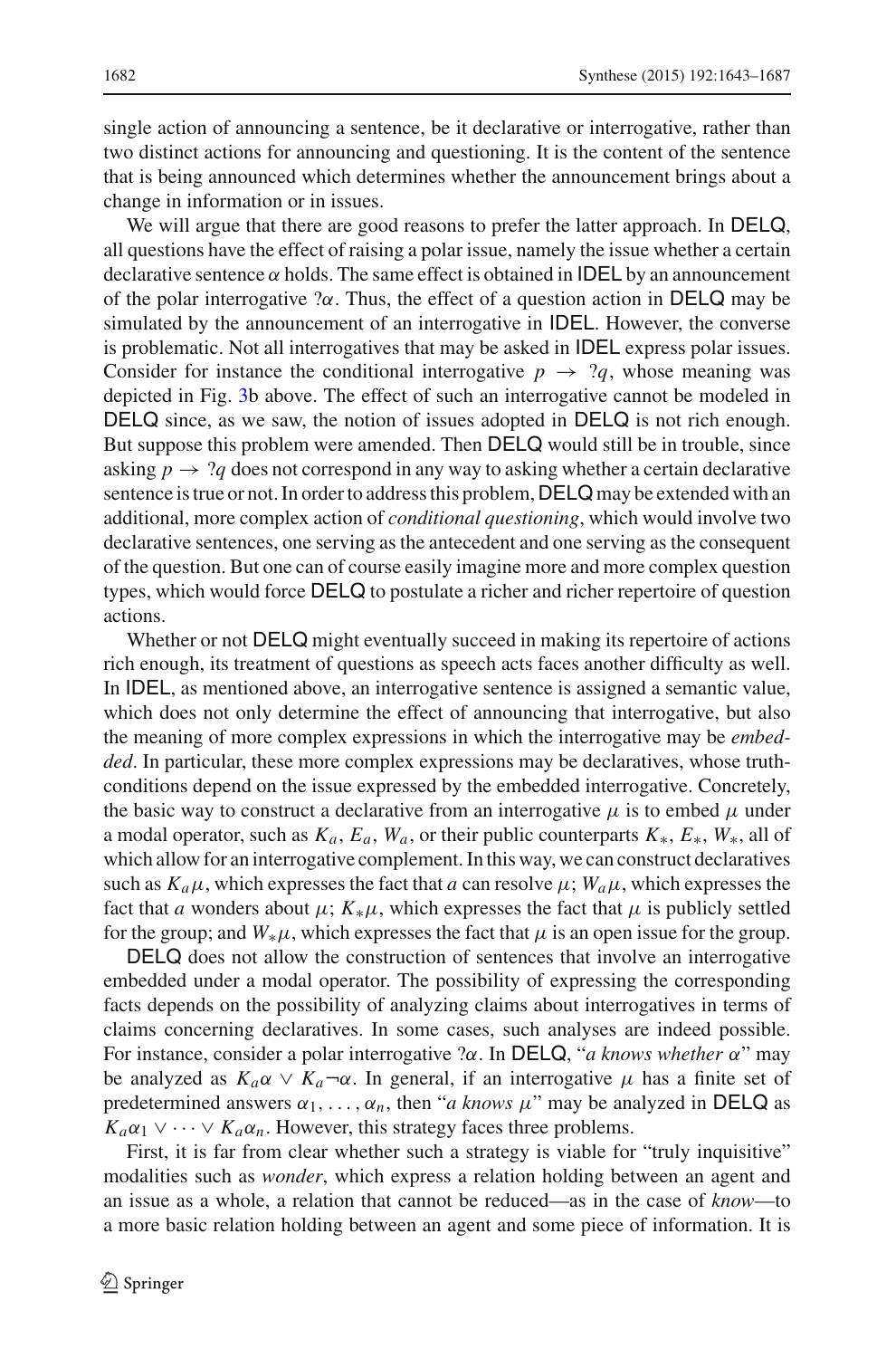true that in **DELQ** we can analyze "*a wonders whether*  $\alpha$ " as  $U(Q_a \alpha \vee Q_a \neg \alpha)$ . But this analysis only works if issues are treated as being global, world-independent, and we have argued above that this has serious drawbacks. Once issues are relativized to worlds, however, this account does not work anymore, and it seems no longer possible to express "*a wonders whether* α" with the tools available in DELQ (and more generally, as far as we can see, in terms of standard Kripke modalities).

Second, analyzing sentences involving an interrogative  $\mu$  in this way requires knowledge of the set of answers to  $\mu$ . Thus, in order to express facts about a question, DELQ needs to outsource the analysis of the question to some theory that predicts what its answers are. Our semantics, on the contrary, *includes* such a theory of questions. Equivalences such as:

$$
K_a?\alpha \leftrightarrow (K_a\alpha \vee K_a\neg \alpha)
$$

characterizing the knowledge that it takes to resolve a certain question, are obtained as *logical validities* of the theory, not merely assumed as definitions.[27](#page-41-0)

Finally, even supposing the 'paraphrase' strategy worked for the propositional case—where questions have a finite, predetermined set of answers—the transition to a first-order case would be problematic. Many types of questions—such as *wh*questions (*Who attended the party?*), *which-*questions (*Which students attended the party?*), and quantified questions (*Which party did every student attend?*)—have a set of answers that is neither predetermined (since it depends on the domain of interpretation) nor necessarily finite. The particular paraphrase strategy sketched above cannot be applied to questions of these kinds. Perhaps for any particular type of question some paraphrase in terms of declaratives may be found. However, it seems very unlikely that a uniform analysis of embedded questions in terms of declaratives exists. For any particular question, we will have to come up with a 'custom-made' translation.

Our compositional strategy, on the other hand, carries over straightforwardly to the first-order case. Drawing on ideas from first-order inquisitive semantics [\(Ciardelli](#page-43-0) [2009;](#page-43-0) [Roelofsen 2013a\)](#page-44-6), we could define a first-order language in which a broad range of issues can be expressed, including those corresponding to the question types above. For instance, our language would contain interrogatives of the form  $\forall x? \alpha(x)$ , corresponding to *wh-*questions such as *Who attended the party?*. Just like in the propositional case, such interrogatives may be embedded under modal operators to yield sentences such as  $K_a \forall x? \alpha(x)$  and  $W_a \forall x? \alpha(x)$ , expressing that *a knows who attended the party* and that *a wonders who attended the party*, respectively.[28](#page-41-1)

<span id="page-41-0"></span><sup>&</sup>lt;sup>27</sup> The same point is made by [Aloni et al.](#page-43-6) [\(2013](#page-43-6)), who also propose a compositional interpretation of questions embedded under a knowledge operator.

<span id="page-41-1"></span><sup>&</sup>lt;sup>28</sup> In the liguistic literature, the point that a proper treatment of questions, especially embedded questions, requires inquisitiveness to enter the picture at the semantic level, and not just at the speech act level, has been made in much detail by [Groenendijk and Stokhof](#page-44-18) [\(1997\)](#page-44-18). At the time, it was directed mostly at the speech act treatment of questions proposed by [Searle](#page-44-19) [\(1969\)](#page-44-19) and [Vanderveeken](#page-45-6) [\(1990\)](#page-45-6), and at the imperative-epistemic treatment of questions proposed by [Åqvist](#page-43-7) [\(1965](#page-43-7)) and [Hintikka](#page-44-20) [\(1976](#page-44-20), [1983](#page-44-21)). The argument we just gave is similar, but now directed specifically at the speech act treatment of questions in DELQ.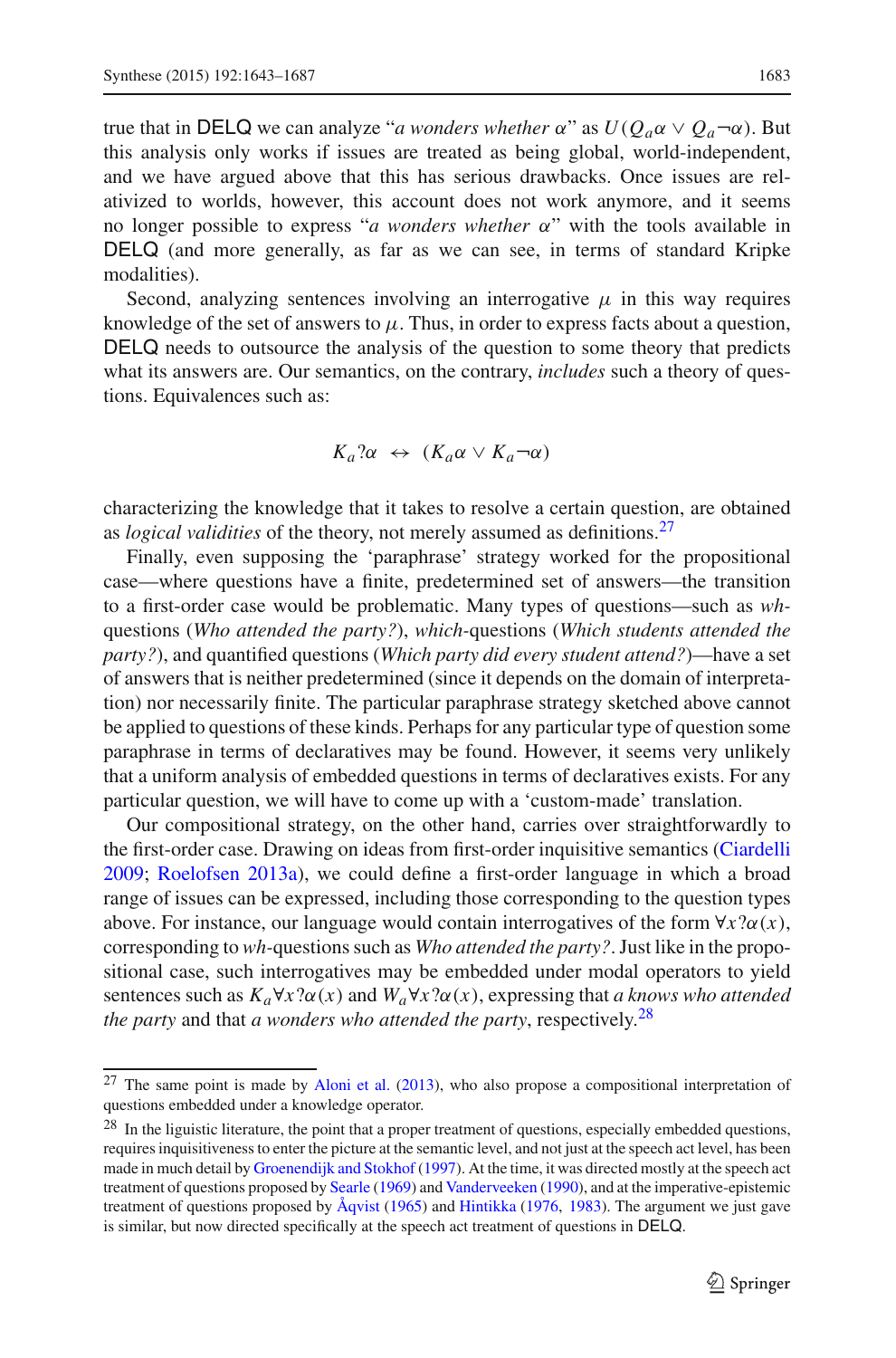#### <span id="page-42-0"></span>**5 Conclusion**

We proposed an inquisitive dynamic epistemic logic in which the issues that the agents entertain are treated on a par with the information that they have, as an integral component of the state of affairs in each world, thus preserving the general philosophy of standard epistemic logic. We imported from inquisitive semantics a notion of issues which is more general than the traditional partition-notion. Moreover, we enriched the logical language with interrogative sentences, and generalized the semantics in order to treat declaratives and interrogatives in a uniform way, moving from single worlds to information states as points of evaluation, while still being able to derive the natural, truth-conditional interpretation of declaratives relative to single worlds. We specified a natural public state construction, analogous to the familiar common knowledge construction, which allows us to derive the public information and issues from the description of the private ones. Finally, we provided a basic dynamics for actions of public announcement. This results in a system in which a rich spectrum of facts concerning public and private knowledge as well as public and private issues can be modeled and reasoned about.

Several directions for future work naturally suggest themselves. Perhaps most urgently, the logic that the system gives rise to needs to be investigated. As we saw, our uniform semantics gives rise to a unified notion of entailment, where premisses a[nd](#page-44-9) [conclusions](#page-44-9) [can](#page-44-9) [belong](#page-44-9) [to](#page-44-9) [either](#page-44-9) [syntactic](#page-44-9) [category.](#page-44-9) [As](#page-44-9) [discussed](#page-44-9) [in](#page-44-9) Ciardelli et al. [\(2013b](#page-44-9)), this notion is especially interesting since it subsumes the four central notions of logics dealing with both information and issues: restricted to declaratives, entailment is simply standard declarative entailment:  $\alpha \models \beta$  amounts to  $\alpha$  being more informative, or having more stringent truth-conditions, than  $\beta$ . An entailment  $\alpha \models \mu$ from a declarative to an interrogative holds iff  $\alpha$  provides enough information to settle μ; thus, declarative-to-interrogative entailment captures *sufficient answerhood*. An entailment  $\mu \models \alpha$  from an interrogative to a declarative holds iff  $\mu$  can only be resolved in worlds where  $\alpha$  is true; thus, interrogative-to-declarative entailment captures the notion of *presupposition* of an interrogative. Finally, an entailment  $\mu \models \nu$ among interrogatives holds just in case  $\nu$  is resolved whenever  $\mu$  is, or in other words, just in case answering  $\nu$  may be reduced to answering  $\mu$ . Evidently, we would like to characterize this notion axiomatically. Previous work on inquisitive logic [\(Ciardelli](#page-43-0) [2009;](#page-43-0) [Ciardelli and Roelofsen 2011;](#page-43-2) [Ciardelli et al. 2013b](#page-44-9)) provides a useful starting point for such a characterization.<sup>[29](#page-42-1)</sup>

The system proposed in the present paper is based on a specific incarnation of inquisitive semantics, namely, the system  $\text{InqD}_{\pi}$  developed in [Ciardelli et al.](#page-44-9) [\(2013b](#page-44-9)). This system assumes a dichotomous syntax, distinguishing declarative and interrogative sentences, and lets the declarative fragment behave entirely classically. In this respect, it differs from the standard inquisitive semantics system InqB [\(Ciardelli 2009](#page-43-0); [Groenendijk and Roelofsen 2009;](#page-44-0) [Ciardelli and Roelofsen 2011](#page-43-2); [Ciardelli et al. 2012](#page-44-1)),

<span id="page-42-1"></span><sup>&</sup>lt;sup>29</sup> It is perhaps worth emphasizing that the declarative fragment of the logic cannot be separated out and studied in isolation. For instance, it can be seen that  $E_a\varphi \models E_a\psi$  holds if and only if  $\varphi \models \psi$ , where  $\varphi$  and  $\psi$  may be sentences of either category. This shows that the logic of declaratives is inextricably entangled to that of interrogatives, and that a unified account of entailment is called for.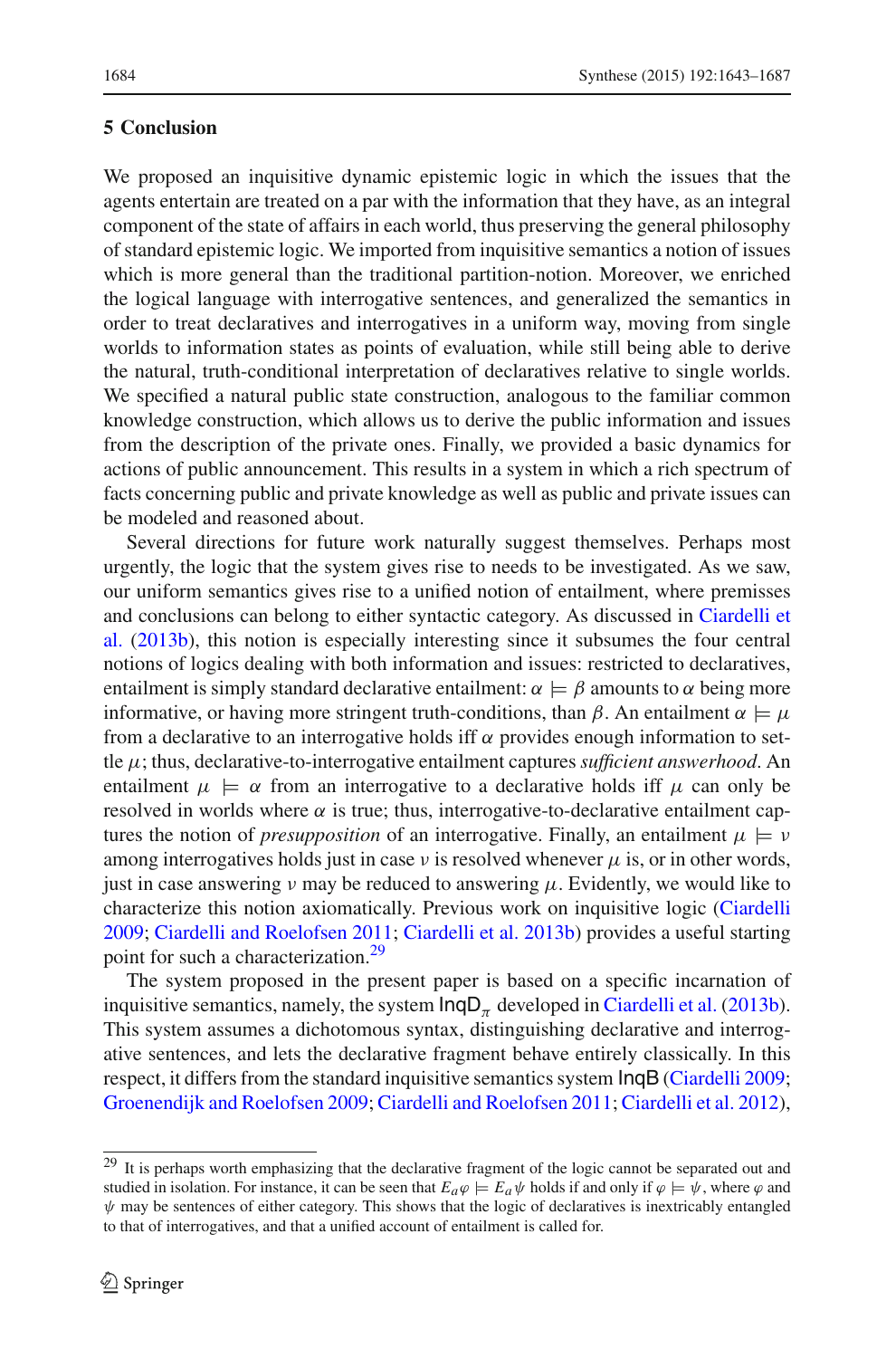which assumes a simple propositional language where disjunction has issue-raising potential, and whose logic is intermediate rather than classical. The ideas and notions propounded here could easily be adapted to construct a dynamic epistemic version of InqB. Investigating such a system, as well as the logic it would give rise to, constitutes a second direction for further research.

In this paper, our goal has been to show that information and issues are amenable to a uniform treatment in a natural extension of the basic DEL framework, and that inquisitive semantics provides the right tools for this enterprise. We illustrated this by building a system which is minimal in many respects. This basic system may be extended in several directions, incorporating insights from the existing literature on both dynamic epistemic logic and inquisitive semantics. For instance, on the dynamic epistemic logic side, besides the very strong notion of knowledge that we assumed here, which is characterized by factivity and full introspection, we may also consider the dynamics of weaker notions of knowledge and belief (see, e.g., [van Ditmarsch 2005](#page-45-7); [van Benthem 2007\)](#page-45-8). As already mentioned above, the basic dynamic component of the f[ramework](#page-43-1) [may](#page-43-1) [be](#page-43-1) [extended](#page-43-1) [to](#page-43-1) [deal](#page-43-1) [with](#page-43-1) [a](#page-43-1) [richer](#page-43-1) [repertoire](#page-43-1) [of](#page-43-1) [actions](#page-43-1) [\(e.g.,](#page-43-1) Baltag et al. [1998](#page-43-1); [van Benthem et al. 2006](#page-45-9)). On the inquisitive semantics side, besides the notion of issues adopted here, which captures inquisitive content, we may also import semantic structures that capture *attentive* content [\(Ciardelli et al. 2009](#page-44-22); [Roelofsen](#page-44-23) [2011,](#page-44-23) [2013b;](#page-44-24) [Westera 2013\)](#page-45-10). Finally, it may be interesting to see how our framework can be applied in the analysis of *question-answer games*, as investigated previously based on **DELQ** by <u>Ågotnes</u> et al. [\(2011](#page-43-5)).

For now, we hope to have shown that the basic machinery of dynamic epistemic logic can be extended in a natural and principled way so as to allow for a more inclusive logical analysis of information exchange, encompassing both informative and inquisitive aspects.

**Acknowledgments** We are grateful to two anonymous reviewers, as well as Editor-in-Chief Wiebe van der Hoek, for very useful feedback. We are also grateful to Alexandru Baltag, Johan van Benthem, Jan van Eijck, Jeroen Groenendijk, Yacin Hamami, Sonja Smets, Matthijs Westera, and especially to Yanjing Wang for helpful discussion of the ideas presented here and closely related topics. Financial support from the Netherlands Organisation for Scientific Research (NWO) is gratefully acknowledged.

#### **References**

- <span id="page-43-5"></span>Ågotnes, T., van Benthem, J., van Ditmarsch, H., & Minică, Ş. (2011). Question–answer games. *Journal of Applied Non-Classical Logics*, *21*(3–4), 265–288. doi[:10.3166/jancl.21.265-288.](http://dx.doi.org/10.3166/jancl.21.265-288)
- <span id="page-43-6"></span>Aloni, M., Égré, P., & de Jager, T. (2013). Knowing whether A or B. *Synthese, 190*(14), 2595–2621.
- <span id="page-43-7"></span><span id="page-43-4"></span>Åqvist, L. (1965). *A new approach to the logical theory of interrogatives*. Uppsala: University of Uppsala. Baltag, A. (2001). Logics for insecure communication. In *Proceedings of theoretical aspects of rationality*
- *and knowledge (TARK) VIII* (pp. 111–122).
- <span id="page-43-1"></span>Baltag, A., Moss, L. S., & Solecki, S. (1998). The logic of public announcements, common knowledge, and private suspicions. In *Proceedings of the 7th conference on theoretical aspects of rationality and knowledge* (pp. 43–56). Morgan Kaufmann Publishers.
- <span id="page-43-3"></span>Belnap, N. D. (1966). Questions, answers, and presuppositions. *The Journal of Philosophy*, *63*(20), 609– 611.

<span id="page-43-0"></span>Ciardelli, I. (2009). *Inquisitive semantics and intermediate logics*. Master Thesis. University of Amsterdam. [www.illc.uva.nl/inquisitivesemantics.](www.illc.uva.nl/inquisitivesemantics)

<span id="page-43-2"></span>Ciardelli, I., & Roelofsen, F. (2011). Inquisitive logic. *Journal of Philosophical Logic*, *40*(1), 55–94.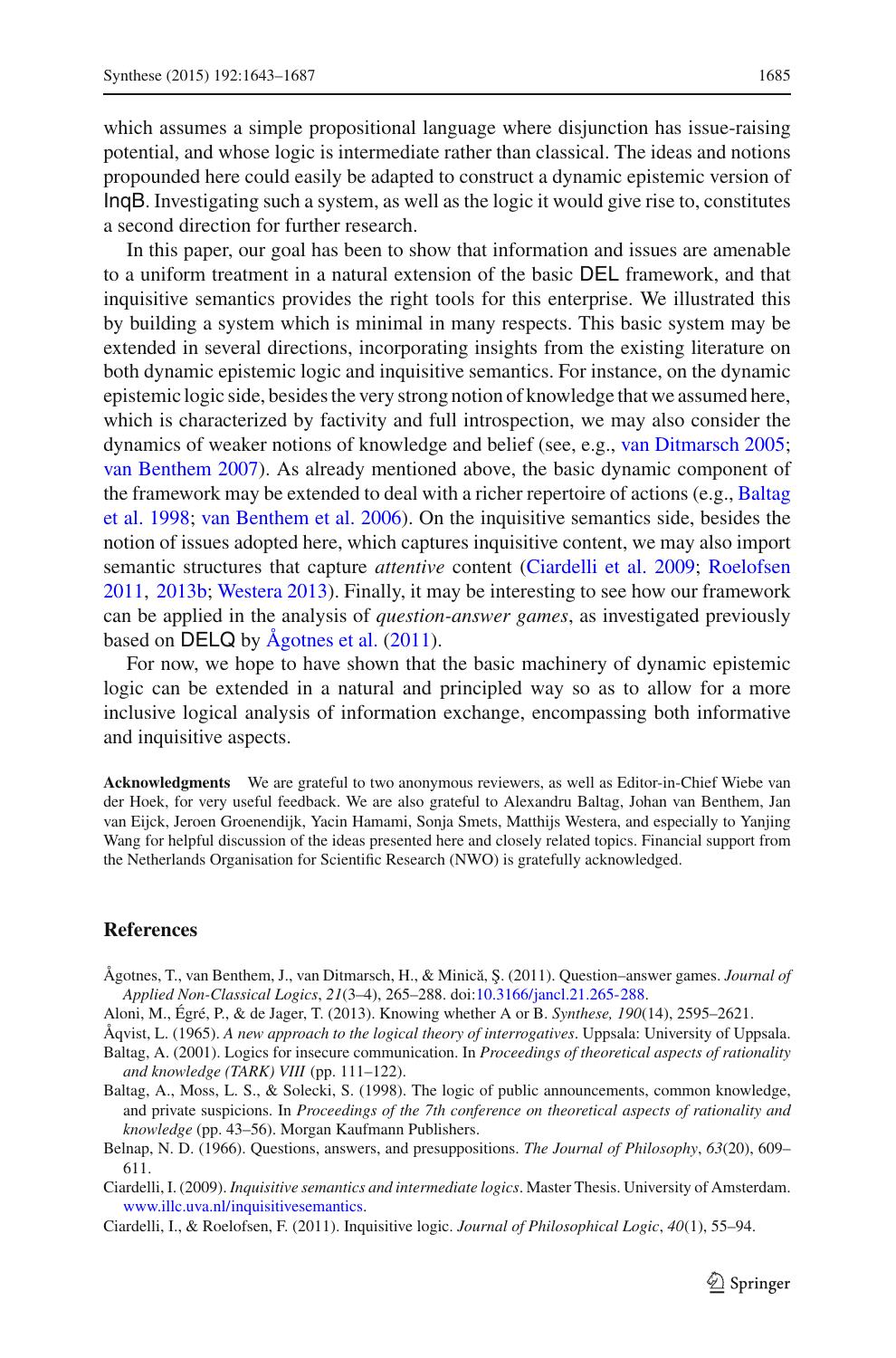- <span id="page-44-22"></span>Ciardelli, I., Groenendijk, J., & Roelofsen, F. (2009). Attention! might in inquisitive semantics. In S. Ito & E. Cormany (Eds.), *Proceedings of semantics and linguistic theory (SALT XIX)*. Cornell University, Ithaca, NY: CLC Publications.
- <span id="page-44-1"></span>Ciardelli, I., Groenendijk, J., & Roelofsen, F. (2012). *Inquisitive semantics*. NASSLLI lecture notes. [www.](www.illc.uva.nl/inquisitivesemantics) [illc.uva.nl/inquisitivesemantics.](www.illc.uva.nl/inquisitivesemantics)
- <span id="page-44-2"></span>Ciardelli, I., Groenendijk, J., & Roelofsen, F. (2013a). Inquisitive semantics: A new notion of meaning. *Language and Linguistics Compass*, *7*(9), 459–476. doi[:10.1111/lnc3.12037.](http://dx.doi.org/10.1111/lnc3.12037)
- <span id="page-44-9"></span>Ciardelli, I., Groenendijk, J., & Roelofsen, F. (2013b). On the semantics and logic of declaratives and interrogatives. *Synthese*. doi[:10.1007/s11229-013-0352-7.](http://dx.doi.org/10.1007/s11229-013-0352-7)
- <span id="page-44-3"></span>Fagin, R., Halpern, J. Y., Moses, Y., & Vardi, M. Y. (1995). *Reasoning about knowledge*. Cambridge, MA: MIT Press.
- <span id="page-44-5"></span>Gerbrandy, J., & Groeneveld, W. (1997). Reasoning about information change. *Journal of Logic, Language and Information*, *6*(2), 147–169.
- <span id="page-44-7"></span>Groenendijk, J. (2009). Inquisitive semantics: Two possibilities for disjunction. In P. Bosch, D. Gabelaia, & J. Lang (Eds.), *Seventh international Tbilisi symposium on language, logic, and computation*. Berlin: Springer.
- <span id="page-44-10"></span>Groenendijk, J. (2011). *Erotetic languages and the inquisitive hierarchy*. In a Festschrift for Martin Stokhof. [http://dare.uva.nl/document/487828.](http://dare.uva.nl/document/487828)
- <span id="page-44-0"></span>Groenendijk, J., & Roelofsen, F. (2009). *Inquisitive semantics and pragmatics*. Presented at the workshop on language, communication, and rational agency at Stanford, May 2009. [www.illc.uva.nl/](www.illc.uva.nl/inquisitivesemantics) [inquisitivesemantics.](www.illc.uva.nl/inquisitivesemantics)
- <span id="page-44-11"></span>Groenendijk, J., & Stokhof, M. (1984). *Studies on the semantics of questions and the pragmatics of answers*. PhD thesis, University of Amsterdam.
- <span id="page-44-18"></span>Groenendijk, J., & Stokhof, M. (1997). Questions. In J. van Benthem & A. ter Meulen (Eds.), *Handbook of logic and language* (pp. 1055–1124). Amsterdam: Elsevier.
- <span id="page-44-20"></span>Hintikka, J. (1976). The semantics of questions and the semantics of questions: Case studies in the interrelations of logic, semantics, and syntax. *Acta Philosophica Fennica, 28*(4), 200.
- <span id="page-44-21"></span>Hintikka, J. (1983). New foundations for a theory of questions and answers. In F. Kiefer (Ed.), *Questions and answers* (pp. 159–190). Dordrecht: Reidel.
- <span id="page-44-15"></span>Liu, F., & Wang, Y. (2013). Reasoning about agent types and the hardest logic puzzle ever. *Minds and Machines*, *23*, 123–161.
- <span id="page-44-8"></span>Mascarenhas, S. (2009). *Inquisitive semantics and logic*. Master Thesis, University of Amsterdam.
- <span id="page-44-14"></span>Minică, Ş. (2011). *Dynamic logic of questions*. PhD thesis, ILLC, University of Amsterdam. [www.illc.uva.](www.illc.uva.nl/inquisitivesemantics) [nl/inquisitivesemantics.](www.illc.uva.nl/inquisitivesemantics)
- <span id="page-44-12"></span>Peliš, M., & Majer, O. (2010). Logic of questions from the viewpoint of dynamic epistemic logic. In M. Peli˘s (Ed.), *The logica yearbook* (pp. 157–172). London: College Publications.
- <span id="page-44-13"></span>Peliš, M., & Majer, O. (2011). Logic of questions and public announcements. In N. Bezhanishvili, S. Löbner, K. Schwabe, & L. Spada (Eds.), *Logic, language and computation: Selected revised papers from the eighth international Tbilisi symposium* (pp. 145–157). Berlin: Springer.
- <span id="page-44-4"></span>Plaza, J. (1989). Logics of public communications. In M. L. Emrich, M. S. Pfeifer, M. Hadzikadic, & Z. W. Ras (Eds.), *Proceedings of the fourth international symposium on methodologies for intelligent systems* (pp. 201–216). Oak Ridge National Laboratory. Reprinted as Plaza (2007).
- Plaza, J. (2007). Logics of public communications. *Synthese*, *158*(2), 165–179.
- <span id="page-44-23"></span>Roelofsen, F. (2011). *Information and attention*. Manuscript, ILLC University of Amsterdam. [www.illc.](www.illc.uva.nl/inquisitivesemantics) [uva.nl/inquisitivesemantics.](www.illc.uva.nl/inquisitivesemantics)
- <span id="page-44-6"></span>Roelofsen, F. (2013a). Algebraic foundations for the semantic treatment of inquisitive content. *Synthese, 190*, 79–102. doi[:10.1007/s11229-013-0282-4.](http://dx.doi.org/10.1007/s11229-013-0282-4)
- <span id="page-44-24"></span>Roelofsen, F. (2013b). A bare bone semantics for attentive might. In M. Aloni, M. Franke & F. Roelofsen (Eds.), *The dynamic, inquisitive, and visionary life of* ϕ, ?ϕ*, and* ♦ϕ*: a festschrift for Jeroen Groenendijk, Martin Stokhof, and Frank Veltman* (pp. 190–215). Amsterdam: ILLC Publications.
- <span id="page-44-17"></span>Sano, K. (2009). Sound and complete tree-sequent calculus for inquisitive logic. In *Proceedings of the sixteenth workshop on logic, language, information, and computation*.
- <span id="page-44-19"></span>Searle, J. R. (1969). *Speech acts: An essay in the philosophy of language*. Cambridge: Cambridge University Press.
- <span id="page-44-16"></span>Stalnaker, R. (1998). On the representation of context. *Journal of Logic, Language, and Information*, *7*(1), 3–19.